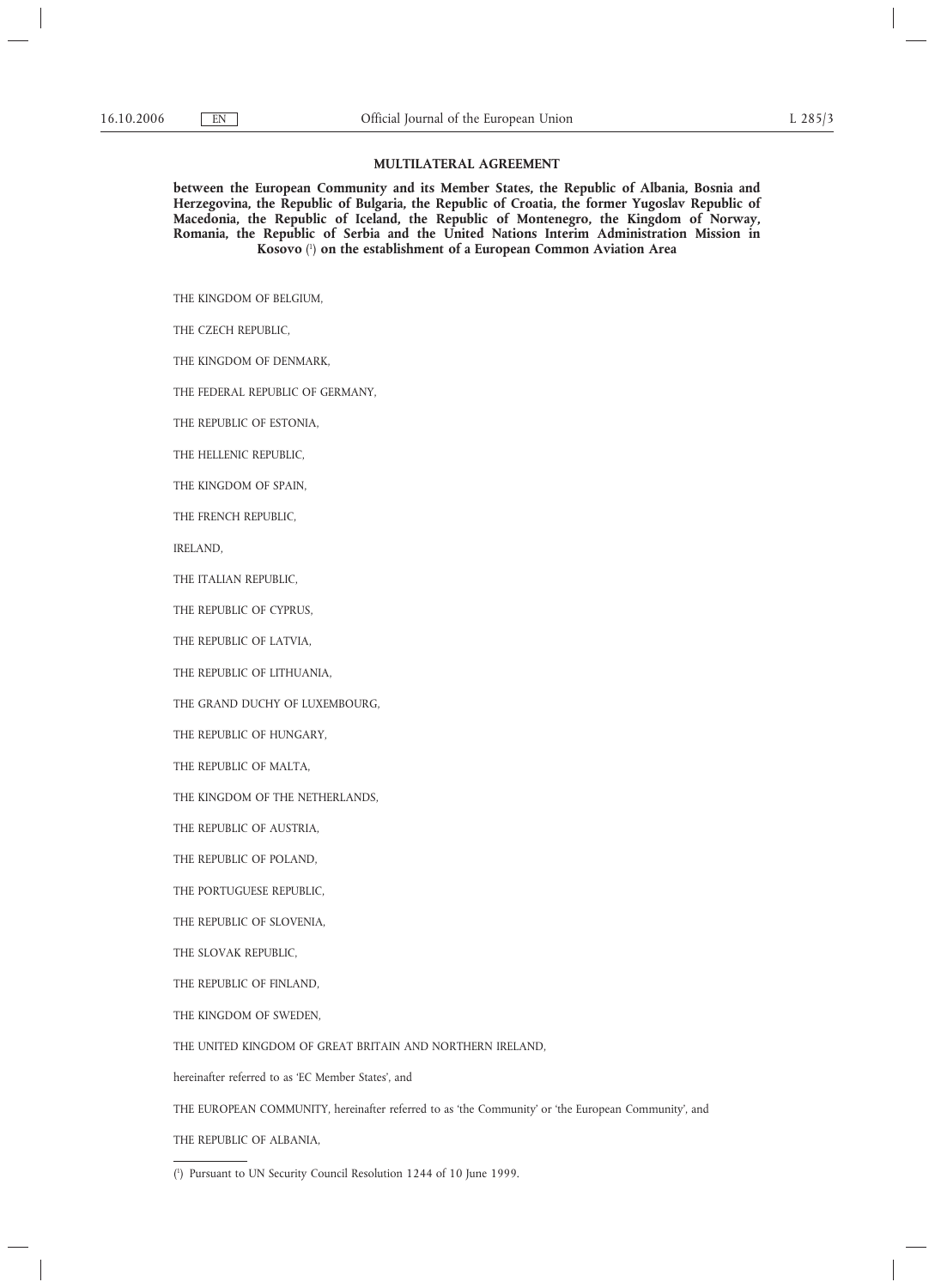BOSNIA AND HERZEGOVINA,

THE REPUBLIC OF BULGARIA,

THE REPUBLIC OF CROATIA,

THE FORMER YUGOSLAV REPUBLIC OF MACEDONIA,

THE REPUBLIC OF ICELAND,

THE REPUBLIC OF MONTENEGRO,

THE KINGDOM OF NORWAY,

ROMANIA

THE REPUBLIC OF SERBIA, and

THE UNITED NATIONS INTERIM ADMINISTRATION IN KOSOVO,

all the abovementioned hereinafter referred to together as 'the Contracting Parties'.

RECOGNISING the integrated character of international civil aviation and desiring to create a European Common Aviation Area (ECAA) based on mutual market access to the air transport markets of the Contracting Parties and freedom of establishment, with equal conditions of competition, and respect of the same rules — including in the areas of safety, security, air traffic management, social harmonisation and environment;

CONSIDERING that the rules concerning the ECAA are to apply on a multilateral basis within the ECAA and therefore specific rules need to be defined in this respect;

AGREEING that it is appropriate to base the ECAA rules on the relevant legislation in force within the European Community, as laid down in Annex I to this Agreement, without prejudice to those contained in the Treaty Establishing the European Community;

RECOGNISING that full compliance with the ECAA rules entitle the Contracting Parties to reap the benefits from the ECAA, including market access;

BEARING IN MIND that compliance with the ECAA rules, including full market access, cannot be achieved in one step, but rather by means of a transition facilitated by specific arrangements of limited duration;

EMPHASISING that, subject to transitional arrangements where necessary, the rules concerning market access of air carriers should exclude limitations on frequencies, capacity, air routes, type of aircraft or similar restrictions under bilateral air transport agreements or arrangements, and that air carriers should not be required to enter into commercial agreements or similar arrangements as a condition to market access;

EMPHASISING that air carriers should be treated in a non-discriminatory manner regarding their access to air transport infrastructures especially where these infrastructures are limited;

BEARING IN MIND that Association Agreements between the European Communities and their Member States and certain other Contracting Parties as a matter of principle provide that, with a view to ensuring a coordinated development and progressive liberalisation of transport between the Parties to those Agreements as adapted to reciprocal commercial needs, the conditions of mutual market access in air transport should be dealt with by special agreements;

BEARING IN MIND the desire of each of the Associated Parties to make its laws on air transport and associated matters compatible with those of the European Community, including with regard to future legislative developments within the Community;

RECOGNISING the importance of technical assistance in this perspective;

RECOGNISING that the relations between the Community and the EC Member States and Norway and Iceland must continue to be governed by the European Economic Area Agreement;

DESIRING to allow for subsequent enlargement of the European Common Aviation Area;

RECALLING the negotiations between the European Community and the Associated Parties with a view to concluding Agreements on Certain Aspects of Air Services which will bring bilateral air service agreements between the EC Member States and the Associated Parties in line with European Community law,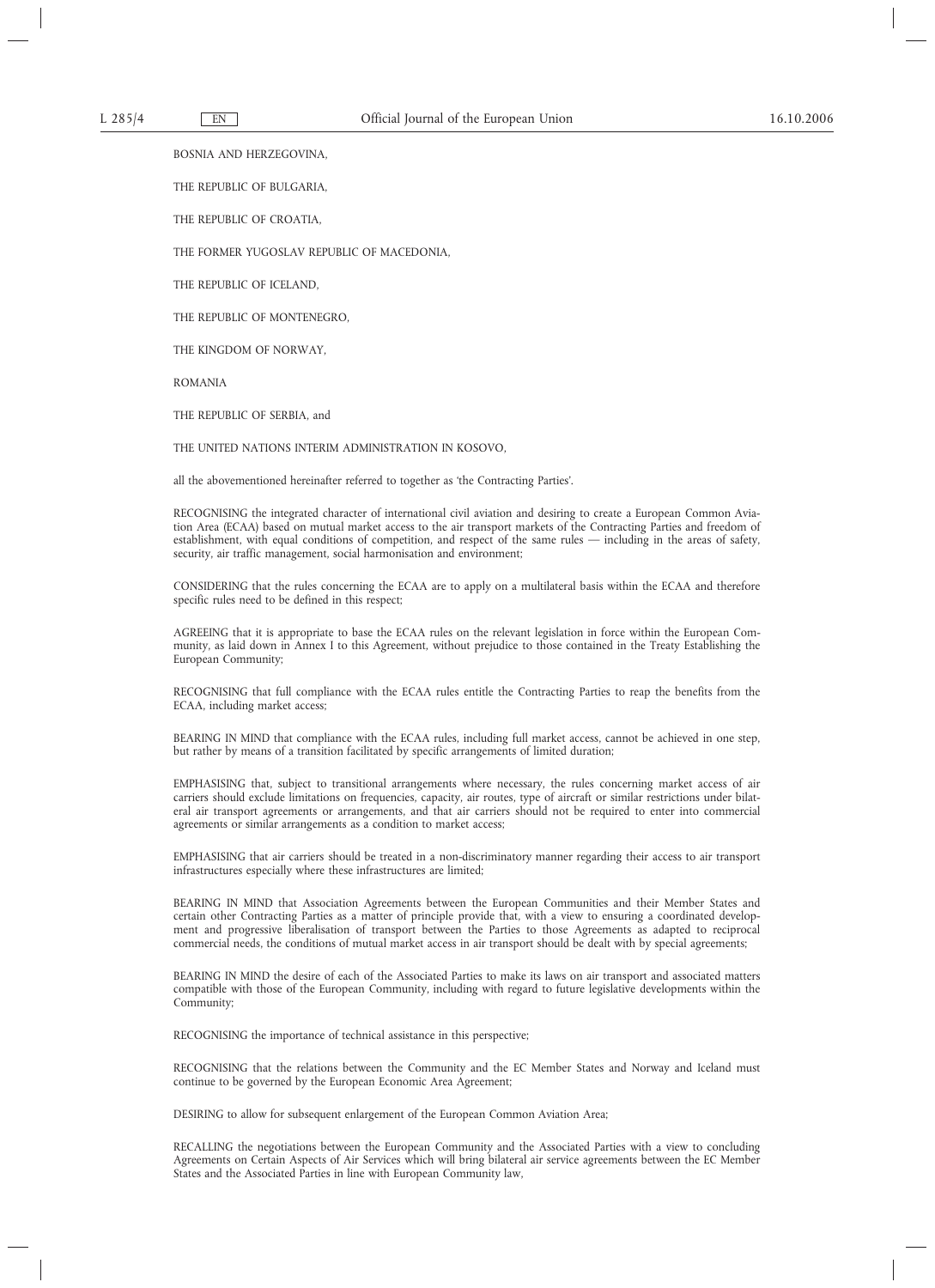HAVE AGREED AS FOLLOWS:

### OBJECTIVES AND PRINCIPLES

### *Article 1*

1. The aim of this Agreement is the creation of a European Common Aviation Area, hereinafter referred to as the ECAA. The ECAA shall be based on free market access, freedom of establishment, equal conditions of competition, and common rules including in the areas of safety, security, air traffic management, social and environment. For this purpose this Agreement sets out the rules applicable between the Contracting Parties under the conditions set out hereafter. These rules include the provisions laid down by the legislation specified in Annex I.

2. The provisions of this Agreement shall apply to the extent that they concern air transport or an associated matter mentioned in Annex I.

3. This Agreement consists of Articles, setting out the general functioning of the ECAA, hereinafter referred to as 'the Main Agreement', of Annexes, of which Annex I contains the European Community legislation applicable between the Contracting Parties in the framework of the Main Agreement, and of Protocols, of which at least one for each Associated Party establishes the transitional arrangements applicable to it.

### *Article 2*

- 1. For the purposes of this Agreement:
- (a) the term 'Agreement' means the Main Agreement, its Annexes, the acts referred to in Annex I as well as its Protocols;
- (b) the term 'Associated Party' means the Republic of Albania, Bosnia and Herzegovina, the Republic of Bulgaria, the Republic of Croatia, the former Yugoslav Republic of Macedonia, the Republic of Montenegro, Romania, the Republic of Serbia, or any other State or entity that shall have become a party to this Agreement pursuant to Article 32;
- (c) an 'additional Associated Party' or 'UNMIK' means the United Nations Interim Administration Mission in Kosovo pursuant to UN Security Council Resolution 1244 of 10 June 1999;
- (d) the term 'Contracting Party' means, concerning the Community and the EC Member States, the Community and the EC Member States, or the Community, or the EC Member States. The meaning to be attributed to this expression in each case is to be deduced from the relevant provisions of this Agreement and from the respective competences of the Community and the EC Member States as they follow from the EC Treaty;
- (e) the term 'ECAA Partner' means an Associated Party, Norway or Iceland;
- (f) the term 'EC Treaty' means the Treaty Establishing the European Community;
- (g) the term 'EEA Agreement' means the Agreement on the European Economic Area and its Protocols and Annexes

signed on 2 May 1992 and to which the European Community, its Member States, Iceland, Liechtenstein and Norway are parties;

- (h) the term 'Association Agreement' means each of such Agreements establishing an association between the European Community, or between the European Community and its Member States, on the one hand, and the respective Associated Party, on the other hand;
- (i) the term 'ECAA air carrier' means an air carrier, which is licensed as provided for by this Agreement in accordance with the provisions of the relevant acts specified in Annex I;
- (j) the term 'Competent Civil Aviation Authority' means a government agency or entity that exercises a legal right to assess conformity of, to certify and control the use or sale of products or services or licences within a Contracting Party's jurisdiction and may take enforcement action to ensure that products or services marketed within its jurisdiction comply with legal requirements;
- (k) the term 'Convention' means the Convention on International Civil Aviation, opened for signature at Chicago on 7 December 1944, and the amendments and Annexes thereto;
- (l) the term 'SESAR' means the technical implementation of the Single European Sky which provides a coordinated and synchronised research, development and deployment of the new generations of ATM systems;
- (m) the term 'ATM Master Plan' (Air Traffic Management Master Plan) means the starting point of SESAR;
- (n) the term 'EC Member State' means a Member State of the European Community.

2. The use of the terms 'country', 'national', 'nationals' or 'territory' shall be without prejudice to the status of each Contracting Party under international law.

## *Article 3*

The applicable provisions of Acts referred to or contained either in Annex I, adapted in accordance with Annex II, or in decisions of the Joint Committee shall be binding upon the Contracting Parties and be, or be made, part of their internal legal order as follows:

- (a) an act corresponding to a European Community Regulation shall be made part of the internal legal order of the Contracting Parties;
- (b) an act corresponding to a European Community Directive shall leave to the authorities of the Contracting Parties the choice of form and method of implementation.

#### *Article 4*

The Contracting Parties shall take all appropriate measures, whether general or particular, to ensure fulfilment of the obligations arising out of this Agreement and shall abstain from any measure which could jeopardise the attainment of the objectives of this Agreement.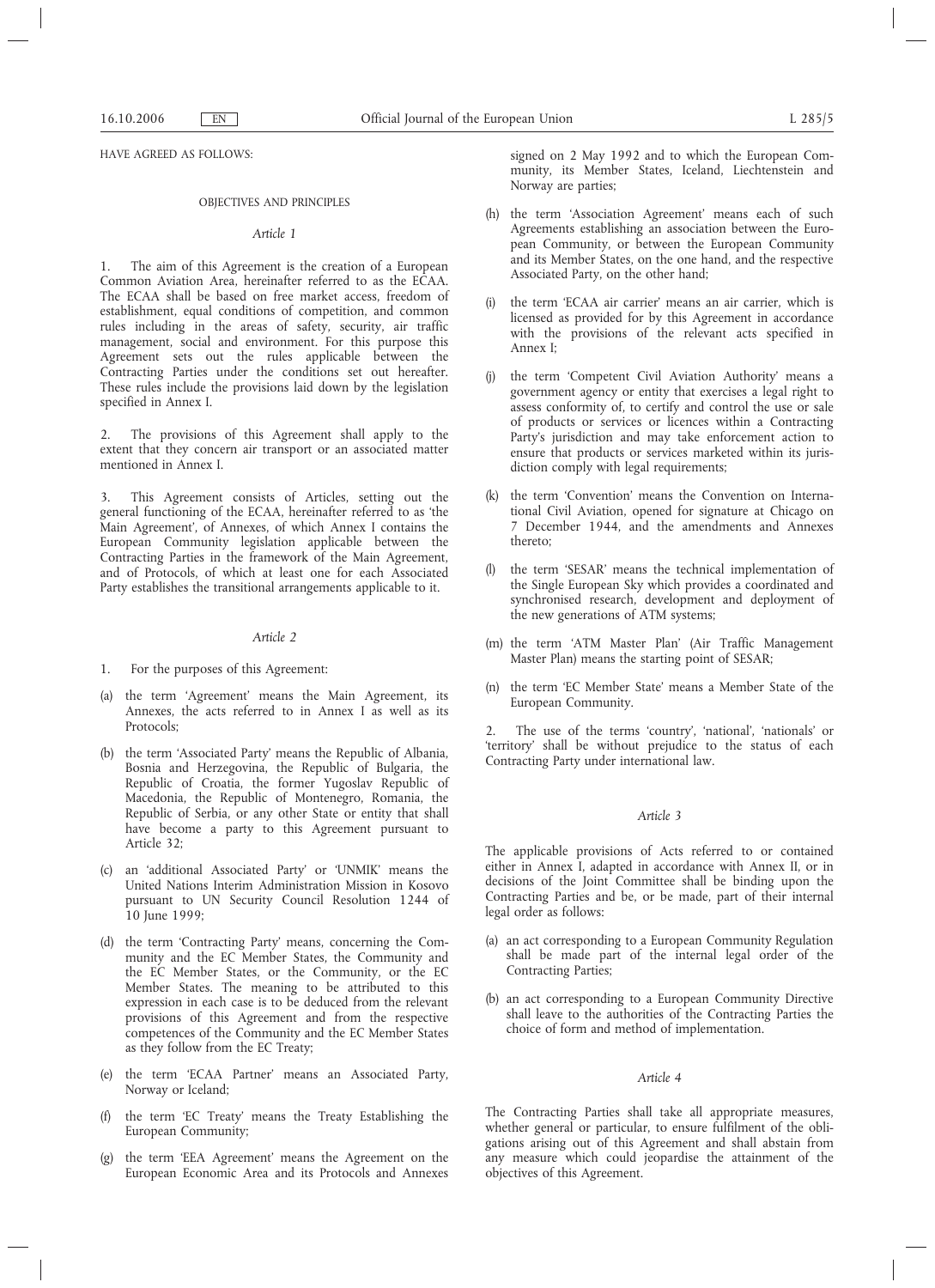## *Article 5*

The provisions of this Agreement shall not affect the relations between the Contracting Parties of the EEA Agreement.

## NON-DISCRIMINATION

## *Article 6*

Within the scope of this Agreement, and without prejudice to any special provisions contained therein, any discrimination on grounds of nationality shall be prohibited.

### RIGHT OF ESTABLISHMENT

## *Article 7*

Within the scope and conditions of this Agreement and without prejudice to the provisions of the relevant acts specified in Annex I, there shall be no restrictions on the freedom of establishment of nationals of an EC Member State or an ECAA Partner in the territory of any of them. Freedom of establishment shall include the right to take up and pursue activities as self-employed persons and to set up and manage undertakings, in particular companies or firms under the conditions laid down for its own nationals by the law of the country where such establishment is effected. This shall also apply to the setting up of agencies, branches or subsidiaries by nationals of any EC Member State or ECAA Partner established in the territory of any of them.

## *Article 8*

1. Within the scope of this Agreement and without prejudice to the provisions of the relevant acts specified in Annex I, companies or firms constituted or organised in accordance with the law of an EC Member State or an ECAA Partner and having their principal place of business within the ECAA shall be treated in the same way as natural persons who are nationals of EC Member States or ECAA Partners.

2. The terms 'companies or firms' mean companies or firms constituted under civil or commercial law, including cooperative societies, and other legal persons governed by public or private law, except those which are non-profit-making.

## *Article 9*

1. The provisions of Articles 7 and 8 shall not apply to activities which, in the territory of any Contracting Party, are connected, even occasionally, with the exercise of official authority.

2. The provisions of Articles 7 and 8 and measures taken in pursuance thereof shall not prejudice the applicability of provisions laid down by law, regulation or administrative action of the Contracting Parties regarding entry, residence and employment or providing for special treatment for foreign nationals on grounds of public policy, public security or public health.

## *Article 10*

1. Without prejudice to more favourable provisions in existing agreements and within the scope of this Agreement, the Contracting Parties shall abolish quantitative restrictions and measures having an equivalent effect on transfers of equipment, supplies, spare parts, and other devices when they are necessary for an ECAA air carrier to continue to provide air transport services under the conditions foreseen by this Agreement.

2. The obligation referred to in paragraph 1 shall not preclude the Contracting Parties from prohibiting or imposing restrictions on such transfers justified on the grounds of public policy or public security, of the protection of health and life of humans, animals or plants, or of the protection of intellectual, industrial and commercial property. Such prohibitions or restrictions shall not, however, constitute a means of arbitrary discrimination or a disguised restriction on trade between the Contracting Parties.

### AVIATION SAFETY

# *Article 11*

1. The Contracting Parties shall put in place the appropriate means to ensure that aircraft registered in one Contracting Party, when landing at airports in another Contracting Party, comply with international safety standards established pursuant to the Convention and shall be subject to ramp inspections by the authorised representatives of that other Contracting Party, on board and around the aircraft to check both the validity of the aircraft documents and those of its crew and the apparent condition of the aircraft and its equipment.

2. A Contracting Party may request consultations at any time concerning the safety standards maintained by another Contracting Party in areas other than those covered by the acts referred to in Annex I.

3. Nothing in this Agreement shall be construed so as to limit the authority of a Competent Civil Aviation Authority to take all appropriate and immediate measures whenever it ascertains that a product or a service may:

- (i) fail to satisfy the minimum standards which may be established pursuant to the Convention, or
- (ii) give rise to serious concerns established through an inspection referred to in paragraph  $1 -$  that an aircraft or the operation of an aircraft does not comply with the minimum standards established pursuant to the Convention, or
- (iii) give rise to serious concerns that there is a lack of effective maintenance and administration of minimum standards established pursuant to the Convention.

4. Where a Competent Civil Aviation Authority takes action under paragraph 3, it shall promptly inform the Competent Civil Aviation Authorities of the other Contracting Parties of taking such action, providing reasons for its action.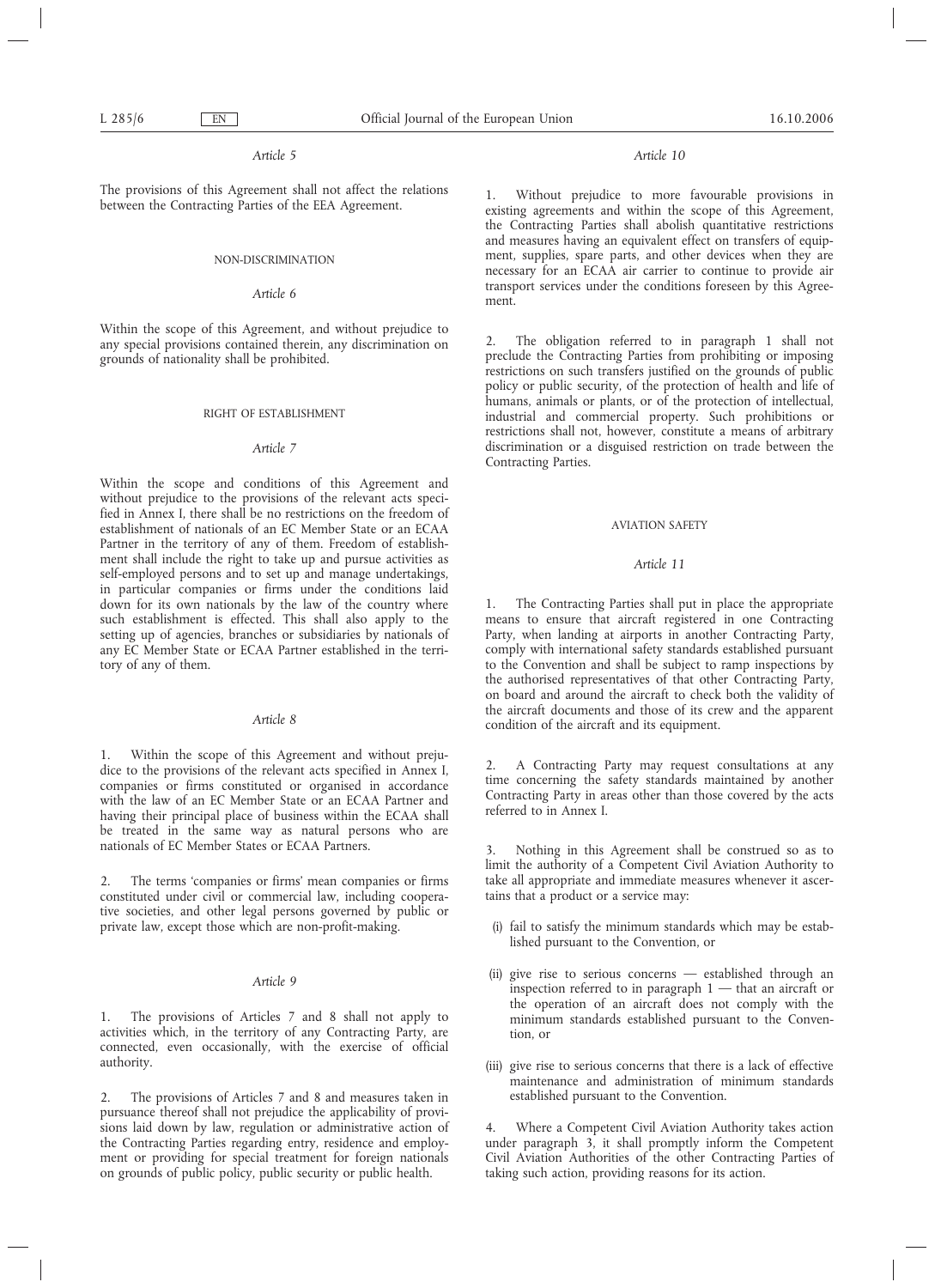5. Where measures taken pursuant to paragraph 3 are not discontinued even though the basis for taking them has ceased to exist, any Contracting Party may refer the matter to the Joint Committee.

6. Any amendments to national law with respect to the status of the Competent Civil Aviation Authority shall be notified by the Contracting Party concerned to the other Contracting Parties.

# AVIATION SECURITY

## *Article 12*

1. In order to safeguard civil aviation against acts of unlawful interference, the Contracting Parties shall ensure that the common basic standards and the compliance monitoring mechanisms on aviation security as contained in Annex I are applied to any airport located in their territories, in accordance with the relevant provisions referred to in that Annex.

2. The Contracting Parties shall provide upon request all necessary assistance to each other to prevent acts of unlawful seizure of civil aircraft and other unlawful acts against the safety of such aircraft, their passengers and crew, airports and air navigation facilities, and any other threat to the security of civil aviation.

3. When an incident or threat of an incident of unlawful seizure of civil aircraft or other unlawful acts against the safety of such aircraft, their passengers and crew, airports or air navigation facilities occurs, the Contracting Parties shall assist each other by facilitating communications and other appropriate measures intended to terminate rapidly and safely such incident or threat thereof.

4. An Associated Party may be subjected to a European Commission inspection in accordance with the relevant European Community legislation as referred to in Annex I, and it may be required to participate in European Commission inspections in other Contracting Parties.

## AIR TRAFFIC MANAGEMENT

# *Article 13*

1. The Contracting parties shall cooperate in the field of air traffic management with a view to extending the Single European Sky to the ECAA in order to enhance current safety standards and overall efficiency of general air traffic standards in Europe, to optimise capacity and to minimise delays.

2. With a view to facilitating the application of the Single European Sky legislation in their territories,

- the Associated Parties, within the limits of their respective competences, shall at the earliest opportunity take the necessary measures to adjust their air traffic management institutional structures to the Single European Sky, in particular by designating or establishing pertinent national supervisory bodies at least functionally independent of air navigation service providers,
- the European Community shall associate the Associated Parties with any operational initiative in the fields of air navigation services, airspace and interoperability that stem from the Single European Sky, in particular through an early involvement of the relevant Contracting Parties' efforts to establish functional airspace blocks.

3. The European Community shall see to it that the Associated Parties are fully associated with the development of an ATM Master Plan within the SESAR programme of the Commission.

# **COMPETITION**

## *Article 14*

1. Within the scope of this Agreement the provisions of Annex III shall apply. Where rules on competition and State aid are included in other agreements between two or more Contracting Parties, such as Association Agreements, these rules shall apply between those Parties.

2. Articles 15, 16 and 17 shall not apply with respect to the provisions in Annex III.

## ENFORCEMENT

## *Article 15*

1. Without prejudice to paragraphs 2 and 3, each Contracting Party shall ensure that the rights which devolve from this Agreement, and in particular from the acts specified in Annex I, may be invoked before national courts.

2. In cases which may affect actual or potential air services to be authorised under this Agreement, the European Community institutions shall enjoy the powers specifically granted to them under the provisions of the acts referred to or contained in Annex I.

3. All questions concerning the legality of decisions taken by European Community institutions under this Agreement, in particular under the acts specified in Annex I, shall be of the exclusive competence of the Court of Justice of the European Communities, hereinafter referred to as 'the Court of Justice'.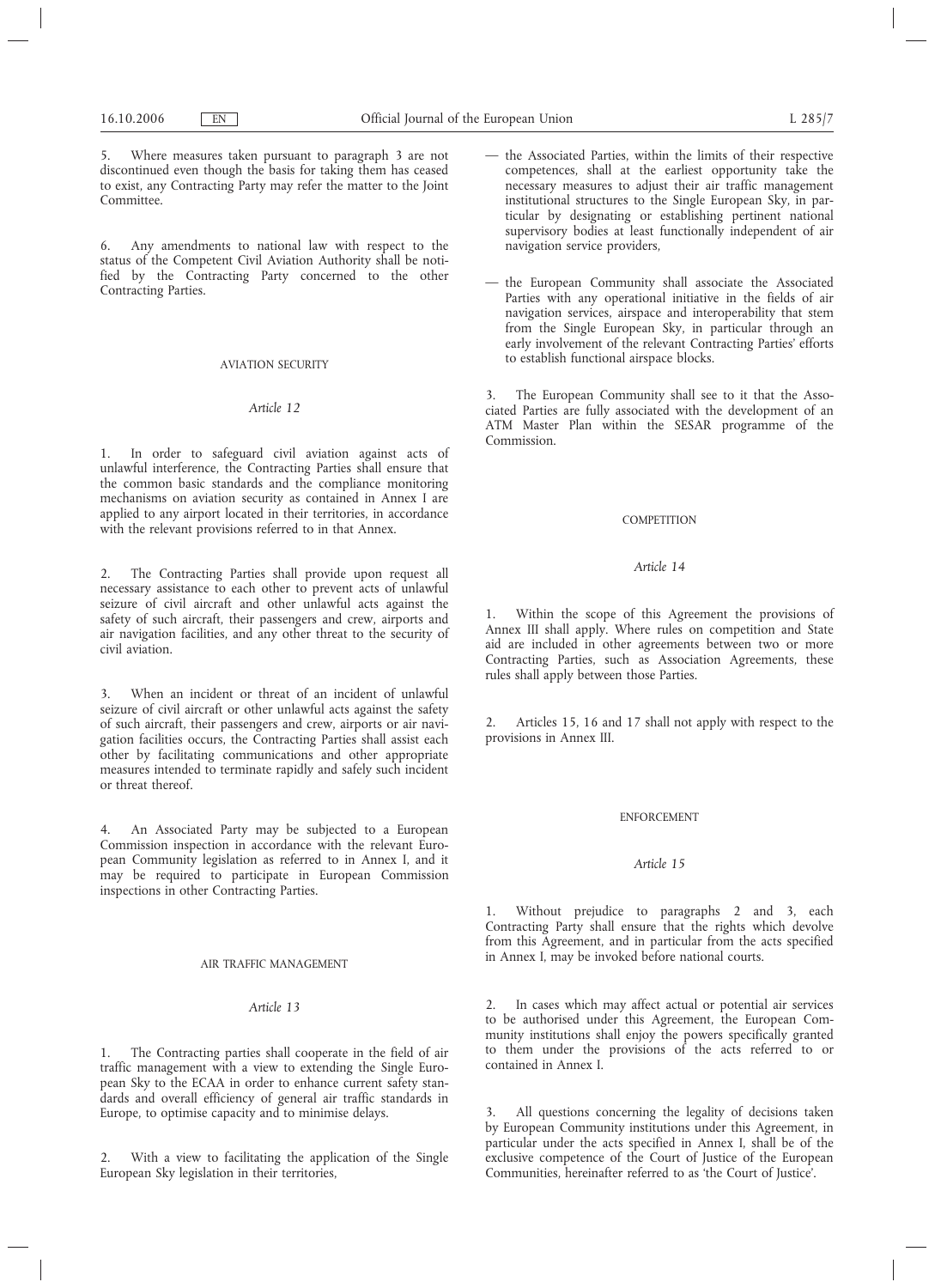#### INTERPRETATION

### *Article 16*

1. In so far as the provisions of this Agreement and the provisions of the acts specified in Annex I are identical in substance to corresponding rules of the EC Treaty and to acts adopted pursuant to the EC Treaty, those provisions shall, in their implementation and application, be interpreted in conformity with the relevant rulings and decisions of the Court of Justice and the European Commission given before the date of signature of this Agreement. The rulings and decisions given after the date of signature of this Agreement shall be communicated to the other Contracting Parties. At the request of one of the Contracting Parties, the implications of such later rulings and decisions shall be determined by the Joint Committee in view of ensuring the proper functioning of this Agreement. Existing interpretations shall be communicated to the ECAA Partners prior to the date of signature of this Agreement. Decisions taken by the Joint Committee under this procedure shall be in conformity with the case law of the Court of Justice.

2. When a question of interpretation of this Agreement, of the provisions of the acts specified in Annex I or of acts adopted in pursuance thereof identical in substance to corresponding rules of the EC Treaty and to acts adopted pursuant to the EC Treaty, arises in a case pending before a court or tribunal of an ECAA Partner, the court or tribunal shall ask, if it considers this necessary to enable it to give a judgement and in accordance with Annex IV, the Court of Justice to decide on the question. An ECAA Partner may, by decision and in accordance with Annex IV, stipulate the extent to which, and according to what modalities, its courts and tribunals are to apply this provision. Such a decision shall be notified to the depositary and the Court of Justice. The depositary shall inform the other Contracting Parties.

3. Where, in accordance with paragraph 2, a court of a Contracting Party against whose decisions there is no judicial remedy under national law is not able to make a referral to the Court of Justice, any judgement of such court shall be transmitted by the Contracting Party concerned to the Joint Committee which shall act so as to preserve the homogeneous interpretation of this Agreement. If the Joint Committee, within two months after a difference between the case law of the Court of Justice and a judgement of a court of such a Contracting Party has been brought before it, has not succeeded in preserving the homogeneous interpretation of this Agreement, the procedures laid down in Article 20 may be applied.

## NEW LEGISLATION

# *Article 17*

1. This Agreement shall be without prejudice to the right of each Contracting Party, subject to compliance with the principle of non-discrimination and the provisions of this Article and of Article 18(4) to unilaterally adopt new legislation or amend its existing legislation in the field of air transport or an

associated area mentioned in Annex I. The Associated Parties shall not adopt any such legislation unless it is in accordance with this Agreement.

2. As soon as a Contracting Party has adopted new legislation or an amendment to its legislation it shall inform the other Contracting Parties via the Joint Committee not later than one month after its adoption. Upon the request of any Contracting Party, the Joint Committee shall within two months thereafter hold an exchange of views on the implications of such new legislation or amendment for the proper functioning of this Agreement.

- 3. The Joint Committee shall:
- (a) either adopt a decision revising Annex I so as to integrate therein, if necessary on a basis of reciprocity, the new legislation or amendment in question; or
- (b) adopt a decision to the effect that the new legislation or amendment in question is to be regarded as in accordance with this Agreement; or
- (c) decide on any other measures to safeguard the proper functioning of this Agreement.

4. As regards the legislation which has been adopted between the signing of this Agreement and its entry into force and of which the other Contracting Parties have been informed, the date of referral shall be taken as the date on which the information was received. The date on which the Joint Committee reaches a decision may not be earlier than sixty days after the entry into force of this Agreement.

### JOINT COMMITTEE

### *Article 18*

1. A Joint Committee is hereby established which shall be responsible for the administration of this Agreement and shall ensure its proper implementation, without prejudice to Article 15(2) and (3) and Articles 21 and 22. For this purpose it shall make recommendations and take decisions in the cases provided for in this Agreement. The decisions of the Joint Committee shall be put into effect by the Contracting Parties in accordance with their own rules.

The Joint Committee shall consist of representatives of the Contracting Parties.

The Joint Committee shall act by unanimity. However, the Joint Committee may decide to lay down a majority voting procedure for certain specific issues.

4. For the purpose of the proper enforcement of this Agreement, the Contracting Parties shall exchange information, *inter alia,* on new legislation or decisions that are relevant for this Agreement, and, at the request of any Party, shall hold consultations within the Joint Committee, including on social issues.

5. The Joint Committee shall adopt its rules of procedure.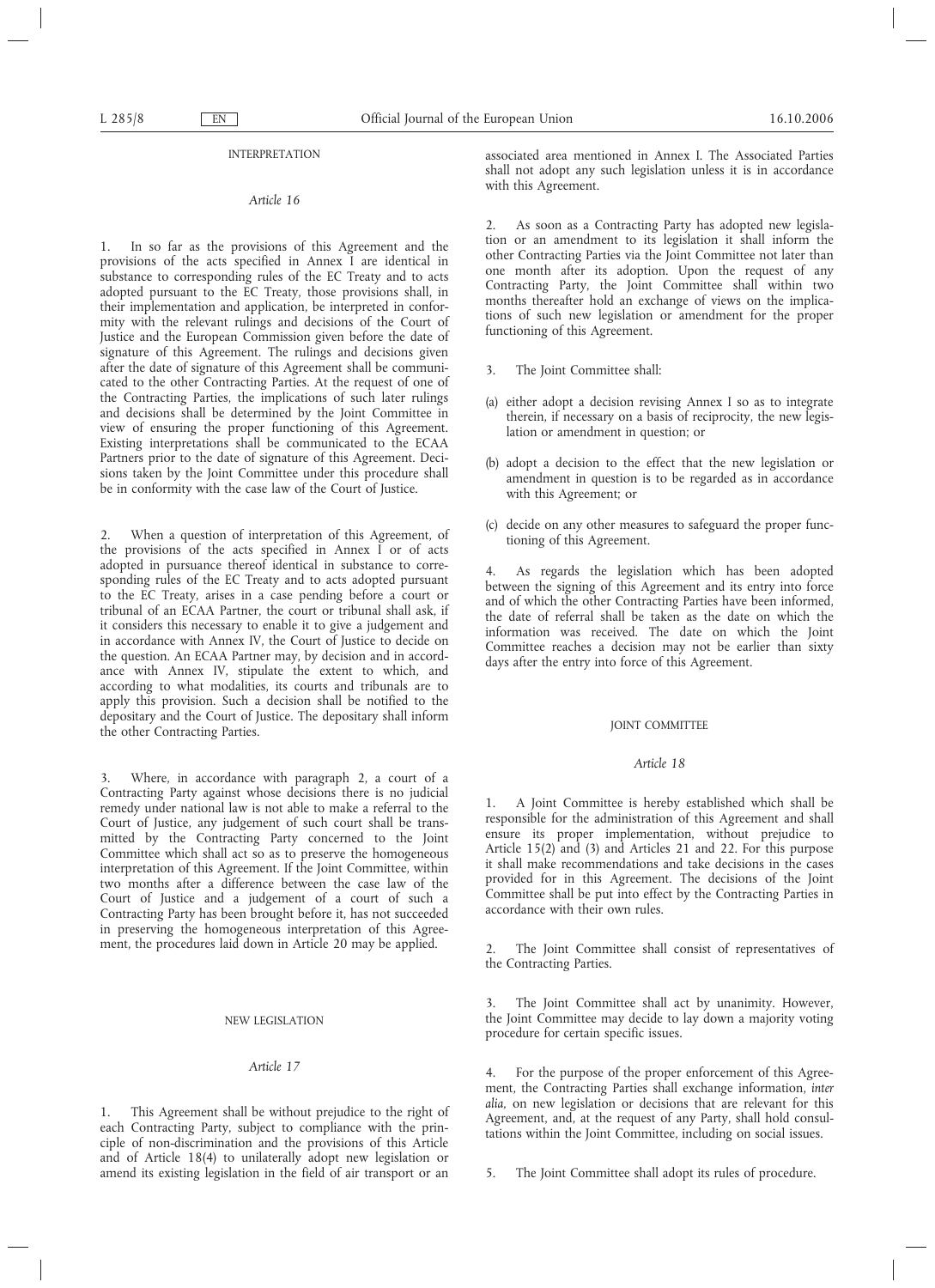6. An ECAA Partner or the European Community and its Member States shall preside in turn over the Joint Committee in accordance with the arrangements to be laid down in its rules of procedure.

7. The chairman of the Joint Committee shall convene its meetings at least once a year in order to review the general functioning of this Agreement and, whenever special circumstances so require, at the request of a Contracting Party. The Joint Committee shall keep under constant review the development of the case law of the Court of Justice. To this end the European Community shall transmit to the ECAA Partners all judgements of the Court of Justice relevant for the functioning of this Agreement. The Joint Committee shall act within three months so as to preserve the homogeneous interpretation of this Agreement.

8. The Joint Committee may decide to set up any working party that can assist it in carrying out its duties.

## *Article 19*

1. A decision of the Joint Committee shall be binding upon the Contracting Parties. Whenever a decision taken by the Joint Committee contains a requirement for action to be taken by a Contracting Party, the said Party shall take the necessary measures and inform the Joint Committee thereof.

2. The decisions of the Joint Committee shall be published in the Official Journals of the European Union and of the ECAA Partners. Each decision shall state the date of its implementation by the Contracting Parties and any other information likely to concern economic operators.

### DISPUTE SETTLEMENT

### *Article 20*

1. The Community, acting together with the EC Member States, or an ECAA Partner may bring a matter under dispute which concerns the application or interpretation of this Agreement before the Joint Committee, except where specific procedures are set out in this Agreement.

2. When a dispute has been brought before the Joint Committee under paragraph 1, immediate consultations shall be held between the parties to the dispute. In cases where the European Community is not a party to the dispute, a Community representative may be invited to the consultations by one of the parties to the dispute. The parties to the dispute may draw up a proposal for a solution which shall immediately be submitted to the Joint Committee. Decisions taken by the Joint Committee under this procedure shall respect the case law of the Court of Justice.

3. If the Joint Committee after four months from the date when the matter was brought before it has not succeeded to take a decision resolving the dispute, the parties to the dispute may refer it to the Court of Justice whose decision shall be final and binding. The modalities according to which such referrals may be made to the Court of Justice are set out in Annex IV.

4. If the Joint Committee does not within four months take a decision on an issue which has been referred to it, the Contracting Parties may take appropriate safeguard measures in accordance with Articles 21 and 22 for a period not exceeding six months. After this period each Contracting Party may denounce this Agreement with immediate effect. A Contracting Party shall not take safeguard measures on a matter which has been referred to the Court of Justice in accordance with this Agreement, except in cases defined in Article 11(3) or in compliance with mechanisms provided for in individual acts specified in Annex I.

#### SAFEGUARD MEASURES

### *Article 21*

Without prejudice to Article 11(3) and the safety and security assessments mentioned in the Protocols to this Agreement, safeguard measures shall be restricted with regard to their scope and duration to what is strictly necessary in order to remedy the situation. Priority shall be given to such measures as will least disturb the functioning of this Agreement.

# *Article 22*

1. A Contracting Party which is considering taking safeguard measures shall notify the other Contracting Parties of its intention through the Joint Committee and shall provide all relevant information.

2. The Contracting Parties shall immediately enter into consultations in the Joint Committee with a view to finding a commonly acceptable solution.

3. Without prejudice to Article 11(3), the Contracting Party concerned may not take safeguard measures until one month has elapsed after the date of notification under paragraph 1, unless the consultation procedure under paragraph 2 has been concluded before the expiration of the said time limit.

The Contracting Party concerned shall without delay notify the Joint Committee of the measures taken and shall provide all relevant information.

## DISCLOSURE OF INFORMATION

# *Article 23*

The representatives, delegates and experts of the Contracting Parties, as well as officials and other servants acting under this Agreement, shall be required, even after their duties have ceased, not to disclose information covered by the obligation of professional confidentiality, in particular information about undertakings, their business relations or their cost components.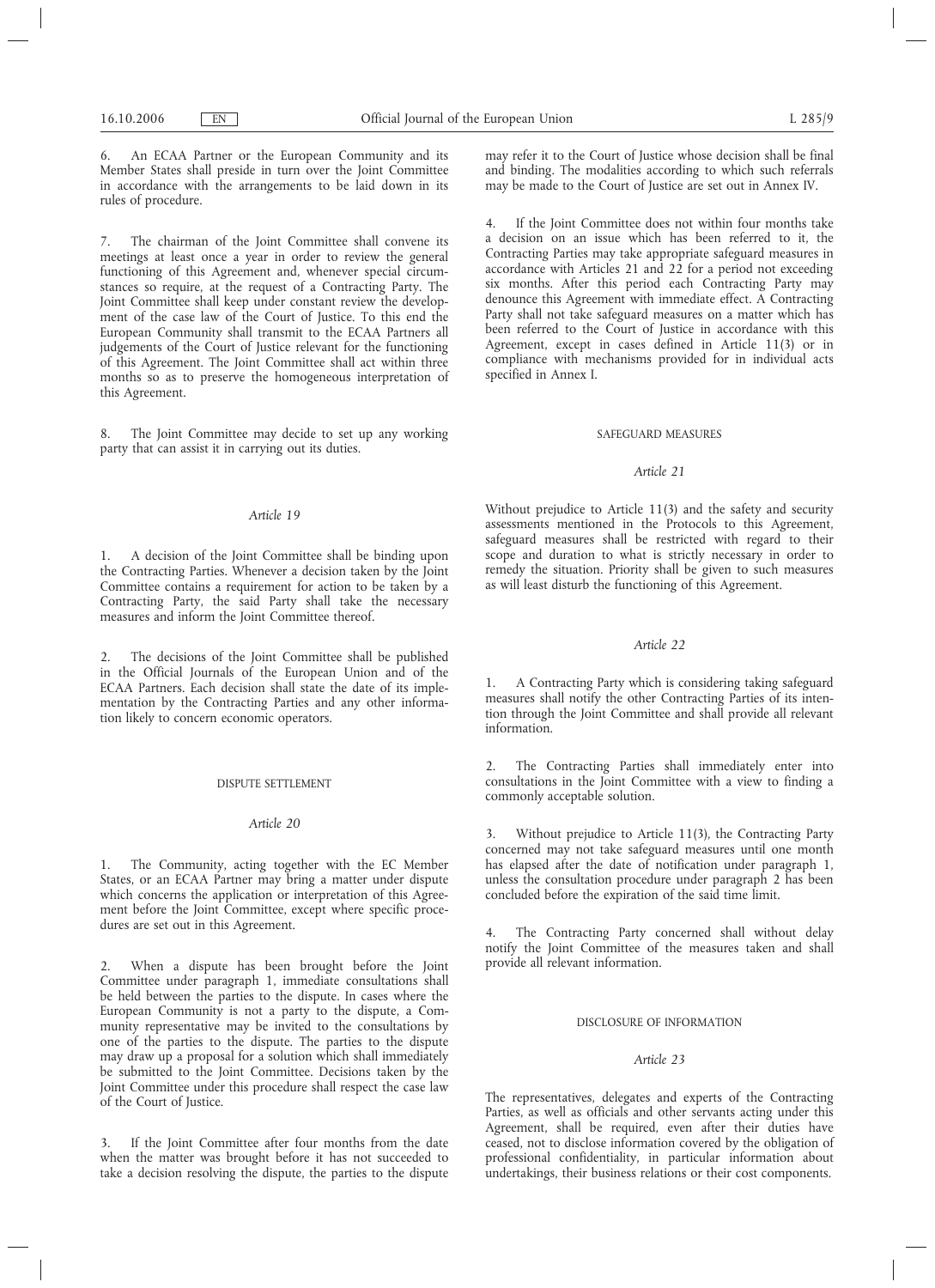THIRD COUNTRIES AND INTERNATIONAL ORGANISATIONS

## *Article 24*

1. The Contracting Parties shall consult with each other in the framework of the Joint Committee at the request of any Contracting Party, in accordance with the procedures laid out in Articles 25 and 26,

- (a) on air transport questions dealt with in international organisations; and
- (b) on various aspects of possible developments in relations between Contracting Parties and third countries in air transport, and on the functioning of the significant elements of bilateral or multilateral agreements concluded in this field.

The consultations provided for in paragraph 1 shall be held within one month of the request and in urgent cases as soon as possible.

# *Article 25*

1. The main aims of the consultations provided for in Article 24(1)(a) shall be:

- (a) to determine jointly whether the questions raise problems of common interest; and
- (b) depending upon the nature of such problems:
	- to consider jointly whether the Contracting Parties' action within the international organisations concerned should be coordinated, or
	- to consider jointly any other approach which might be appropriate.

2. The Contracting Parties shall as soon as possible exchange any information of relevance to the aims provided for in paragraph 1.

# *Article 26*

The main aims of the consultations provided for in Article 24(1)(b) shall be to examine the relevant issues and to consider any approach which might be appropriate.

### TRANSITIONAL ARRANGEMENTS

## *Article 27*

1. Protocols I to IX establish the transitional arrangements and corresponding periods applying between the European Community and the EC Member States, on the one hand, and the Associated Party concerned, on the other hand. In the relationship between Norway or Iceland and an Associated Party the same conditions shall apply as between the European Community and the EC Member States, on the one hand, and the Associated Party concerned, on the other hand.

2. During the transitional periods referred to in paragraph 1 the relevant elements of the air transport regime between two Associated Parties shall be determined on the basis of the more restrictive of the two Protocols referring to the Associated Parties in question.

3. The gradual transition of each Associated Party to the full application of the ECAA shall be subject to assessments. The assessments shall be carried out by the European Community in cooperation with the Associated Party concerned. When an Associated Party is satisfied that the conditions for completing a transitional period as set out in the relevant Protocol have been fulfilled, it shall inform the European Community that an assessment should be carried out.

4. If the European Community determines that the conditions are fulfilled it shall inform the Joint Committee and decide thereafter that the Associated Party concerned qualifies for passing to the next transitional period or for full inclusion in the European Common Aviation Area as the case may be.

5. If the European Community determines that the conditions are not fulfilled it shall so report to the Joint Committee. The Community shall recommend to the Associated Party concerned specific improvements and determine an implementing period within which these improvements can reasonably be implemented. Before the end of the implementing period a second and, if necessary, further assessments shall be made whether the recommended improvements have effectively and satisfactorily been implemented.

RELATIONSHIP WITH BILATERAL AIR TRANSPORT AGREEMENTS AND ARRANGEMENTS

## *Article 28*

1. The provisions of this Agreement shall prevail over the relevant provisions of bilateral air transport agreements and/or arrangements in force between the Associated Parties on the one hand and the European Community, an EC Member State, Norway or Iceland on the other hand, as well as between Associated Parties.

2. Notwithstanding paragraph 1, during the transitional periods referred to in Article 27, the provisions concerning ownership, traffic rights, capacity, frequencies, type or change of aircraft, code-sharing and pricing of a bilateral agreement or arrangement in force between an Associated Party and the European Community, an EC Member State, Norway or Iceland or between two Associated Parties shall apply between the Parties thereto if such bilateral agreement and/or arrangement is more flexible, in terms of freedom for the air carriers concerned, than the provisions of the applicable Protocol with respect to the Associated Party concerned.

3. A dispute between an Associated Party and another Contracting Party as to whether the provisions of the Protocol with respect to the Associated Party concerned or the bilateral agreements and/or arrangements are, in view of the full application of the ECAA, more flexible shall be settled in the framework of the dispute settlement mechanism provided for in Article 20. Disputes on how to determine the relationship between conflicting Protocols shall be settled in the same way.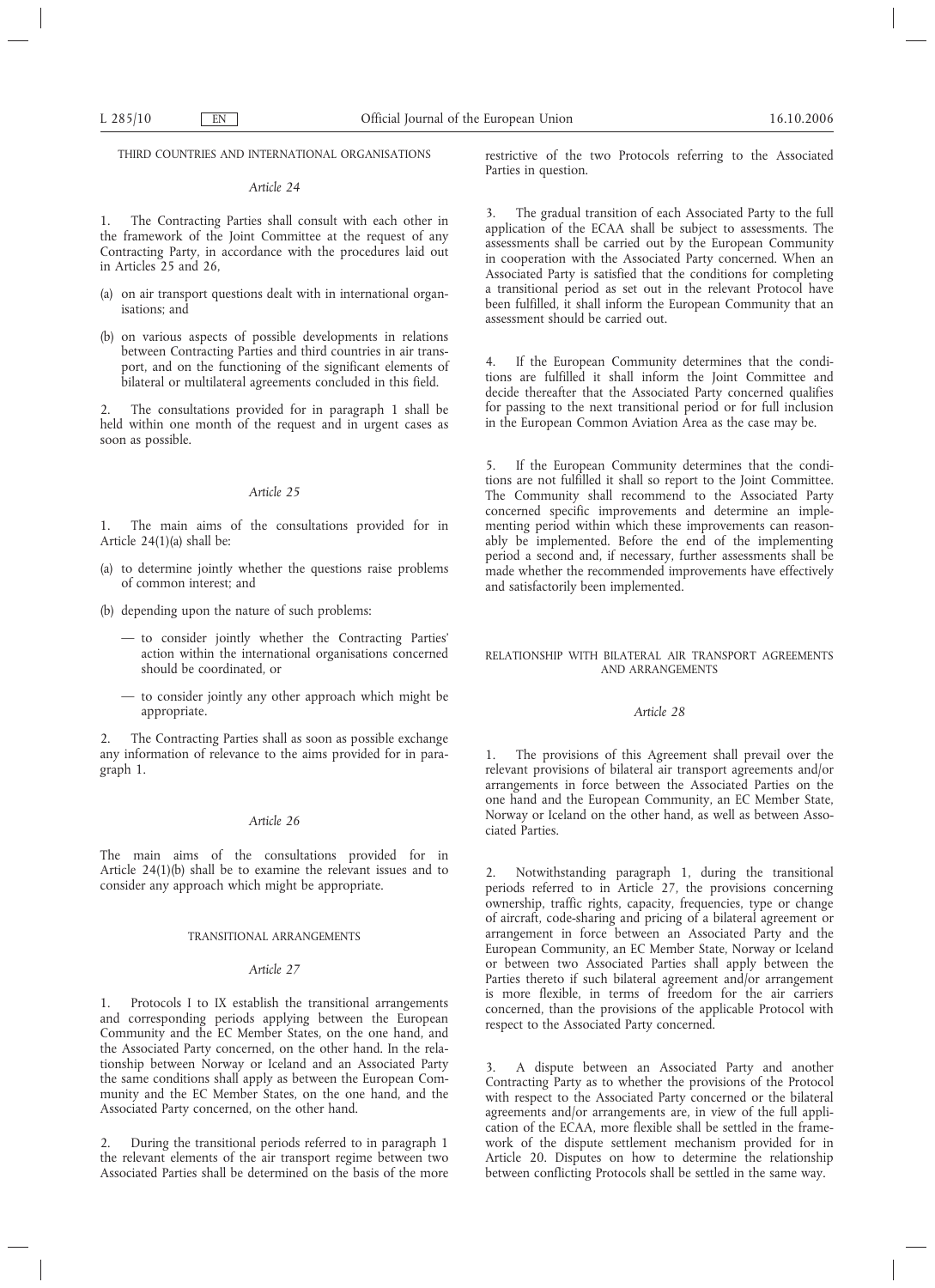ENTRY INTO FORCE, REVIEW, TERMINATION AND OTHER PROVI-SIONS

## *Article 29*

## **Entry into force**

This Agreement shall be subject to ratification or approval by the signatories in accordance with their own procedures. Instruments of ratification or approval shall be deposited with the General Secretariat of the Council of the European Union (depository), which shall notify all other signatories as well as the International Civil Aviation Organisation thereof.

2. This Agreement shall enter into force on the first day of the second month following the date of deposit of the instruments of ratification or approval by the European Community and the EC Member States and at least one Associated Party. For each signatory which ratifies or approves this agreement after such date, it shall enter into force on the first day of the second month following the deposit by such signatory of its instrument of ratification or approval.

3. Notwithstanding paragraphs 1 and 2, the European Community and its Member States and at least one Associated Party, may decide to apply provisionally this Agreement among themselves from the date of signature, in accordance with the application of domestic law, by notifying the depository which shall notify the other Contracting Parties thereof.

### *Article 30*

#### **Review**

This Agreement shall be reviewed at the request of any Contracting Party and at any event five years after its entry into force.

# *Article 31*

### **Termination**

1. Each Contracting Party may denounce this Agreement by notifying the depository, which shall notify this termination to the other Contracting Parties as well as the International Civil Aviation Organisation. If this Agreement is denounced by the European Community and the EC Member States it shall cease to be in force one year after the date of notification. If this Agreement is denounced by any other Contracting Party it shall cease to be in force only with respect to such Contracting Party one year after the date of notification. However, air services operated at the date of expiry of this Agreement may continue until the end of the International Air Transport Association (IATA) scheduling season into which that date of expiry falls.

Upon accession to the European Union of an Associated Party, that Party shall automatically cease to be an Associated Party under this Agreement and shall instead become an EC Member State.

3. This Agreement shall cease to be in force or be suspended with respect to an Associated Party if the corresponding Association Agreement ceases to be in force or is suspended.

## *Article 32*

## **Enlargement of the ECAA**

The European Community may ask any State or entity which is prepared to make its laws on air transport and associated matters compatible with those of the Community, and with which the Community has established or is establishing a framework of close economic cooperation, such as an Association Agreement, to participate in the ECAA. To this end, the Contracting Parties shall amend this Agreement accordingly.

## *Article 33*

## **Gibraltar airport**

The application of this Agreement to Gibraltar airport is understood to be without prejudice to the respective legal positions of the Kingdom of Spain and the United Kingdom with regard to the dispute over sovereignty over the territory in which the airport is situated.

2. The application of this Agreement to Gibraltar airport shall be suspended until the arrangements in the Joint Declaration made by the Foreign Ministers of the Kingdom of Spain and the United Kingdom on 2 December 1987 enter into operation.

### *Article 34*

### **Languages**

This Agreement is drawn up in a single original in the official languages of the institutions of the European Union and of the Contracting Parties other than the European Community and its Member States, each of these texts being equally authentic.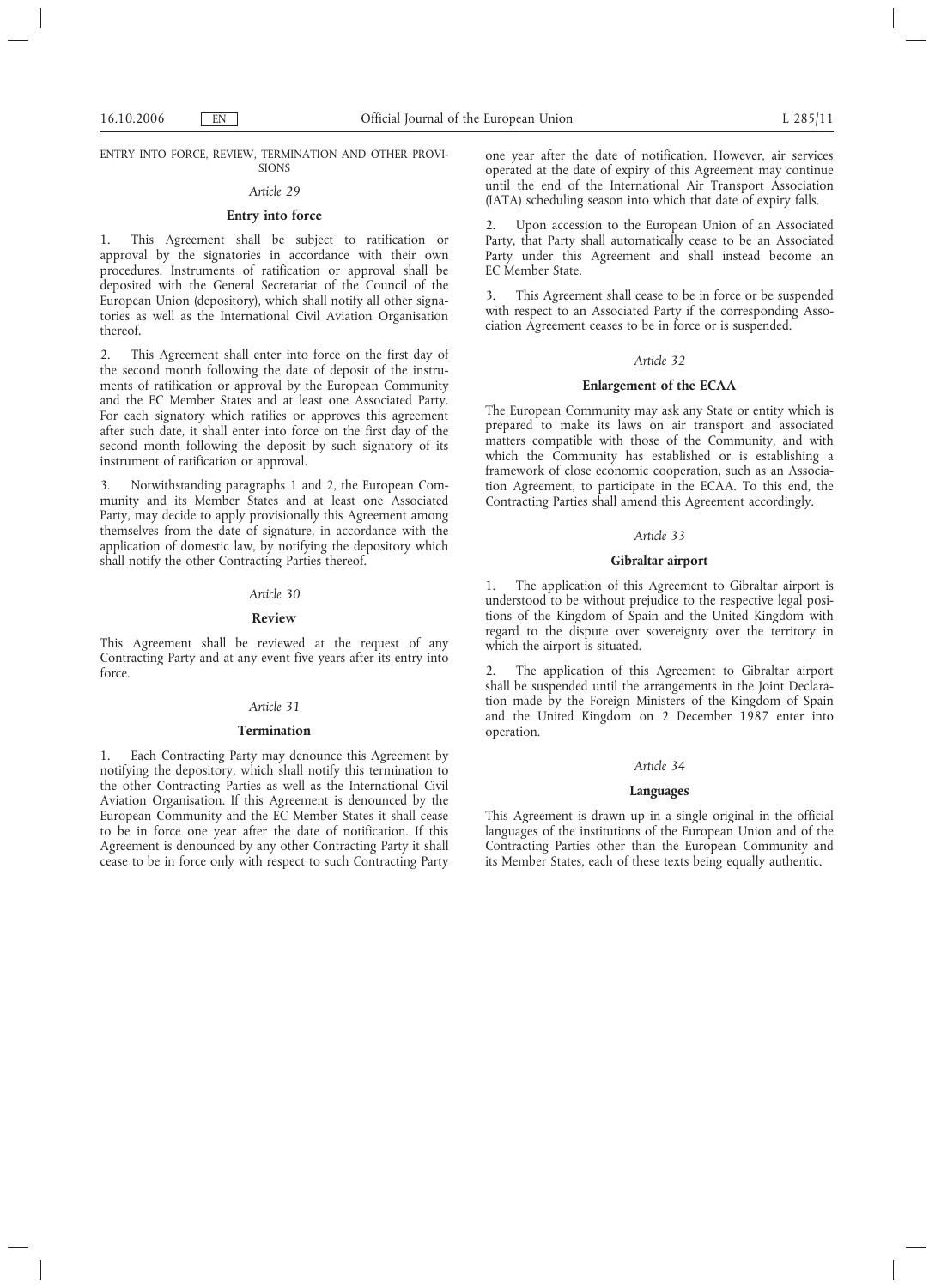In WITNESS WHEREOF the undersigned plenipotentiaries, being duly authorised thereto, have signed this Agreement:

JAAD

Por la Comunidad Europea Za Evropské společenství For Det Europæiske Fællesskab Für die Europäische Gemeinschaft Euroopa Ühenduse nimel Για την Ευρωπαϊκή Κοινότητα For the European Community Pour la Communauté européenne Per la Comunità europea Eiropas Kopienas vārdā Europos bendrijos vardu az Európai Közösség részéről Għall-Komunità Ewropea Voor de Europese Gemeenschap W imieniu Wspólnoty Europejskiej Pela Comunidade Europeia Za Európske spoločenstvo za Evropsko skupnost Euroopan yhteisön puolesta På Europeiska gemenskapens vägnar

Pour le Royaume de Belgique Voor het Koninkrijk België Für das Königreich Belgien

Za Českou republiku

Hon ta

På Kongeriget Danmarks vegne

J. V oale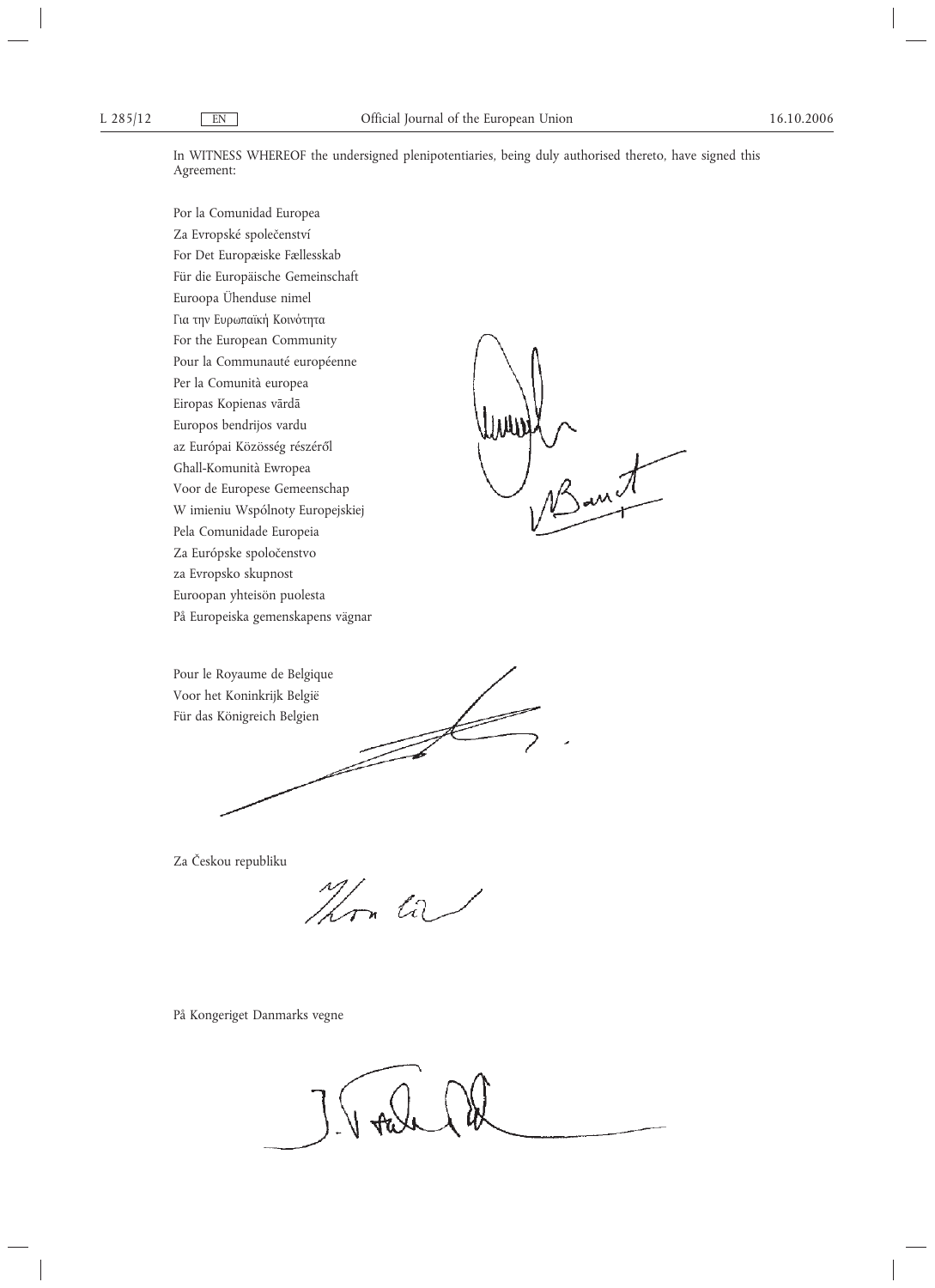# Für die Bundesrepublik Deutschland



Eesti Vabariigi nimel

Show  $\hat{\mathcal{U}}$ 

Για την Ελληνική ∆ηµοκρατία



Por el Reino de España

Pour la République française

Thar cheann Na hÉireann

For Ireland

 $\mathbb{Z}$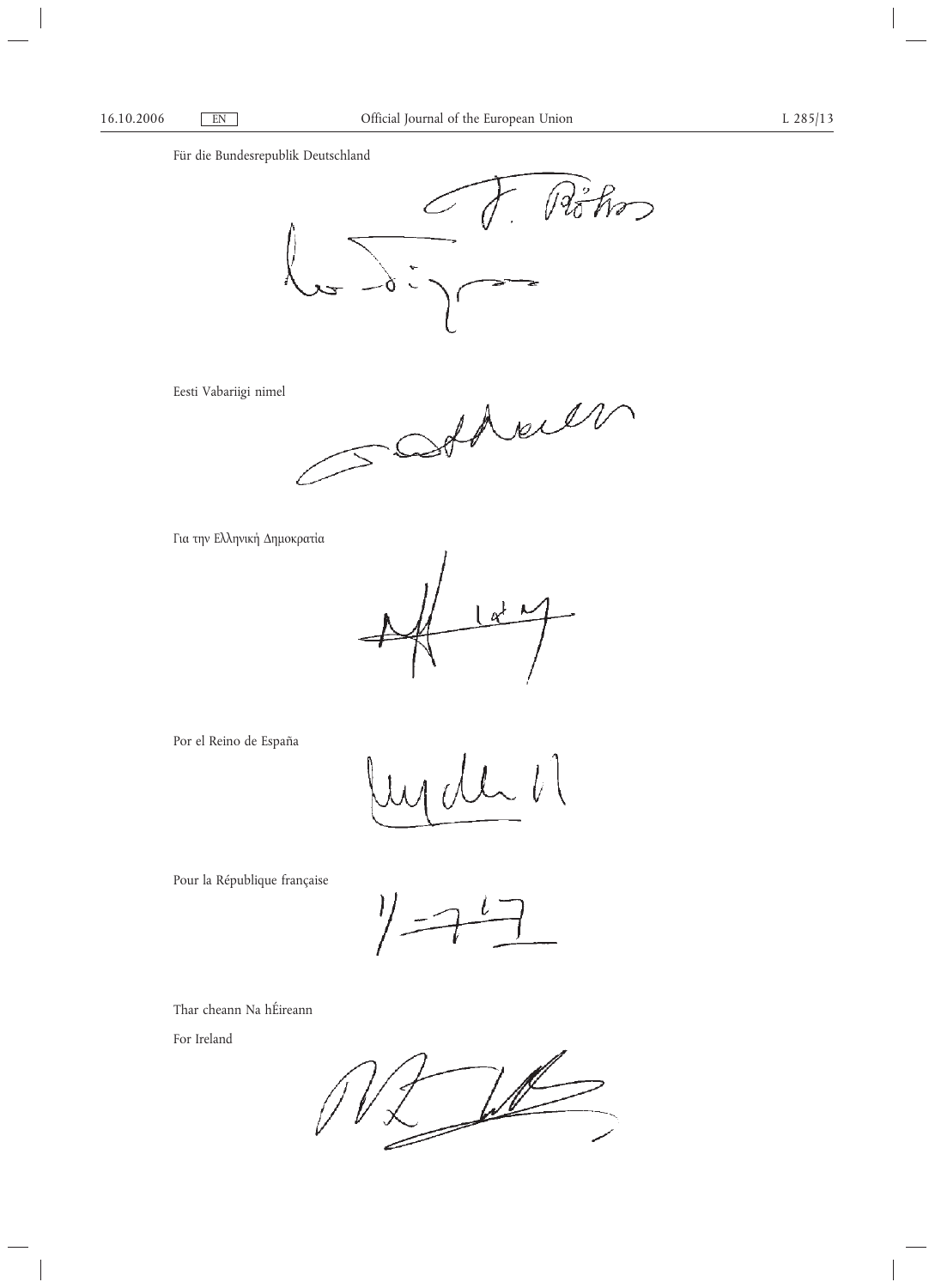Per la Repubblica italiana



Για την Κυπριακή ∆ηµοκρατία

Latvijas Republikas vārdā

 $22 - 06 - 2006$ 

Lietuvos Respublikos vardu



Pour le Grand-Duché de Luxembourg



A Magyar Köztársaság részéről

Għar-Repubblika ta' Malta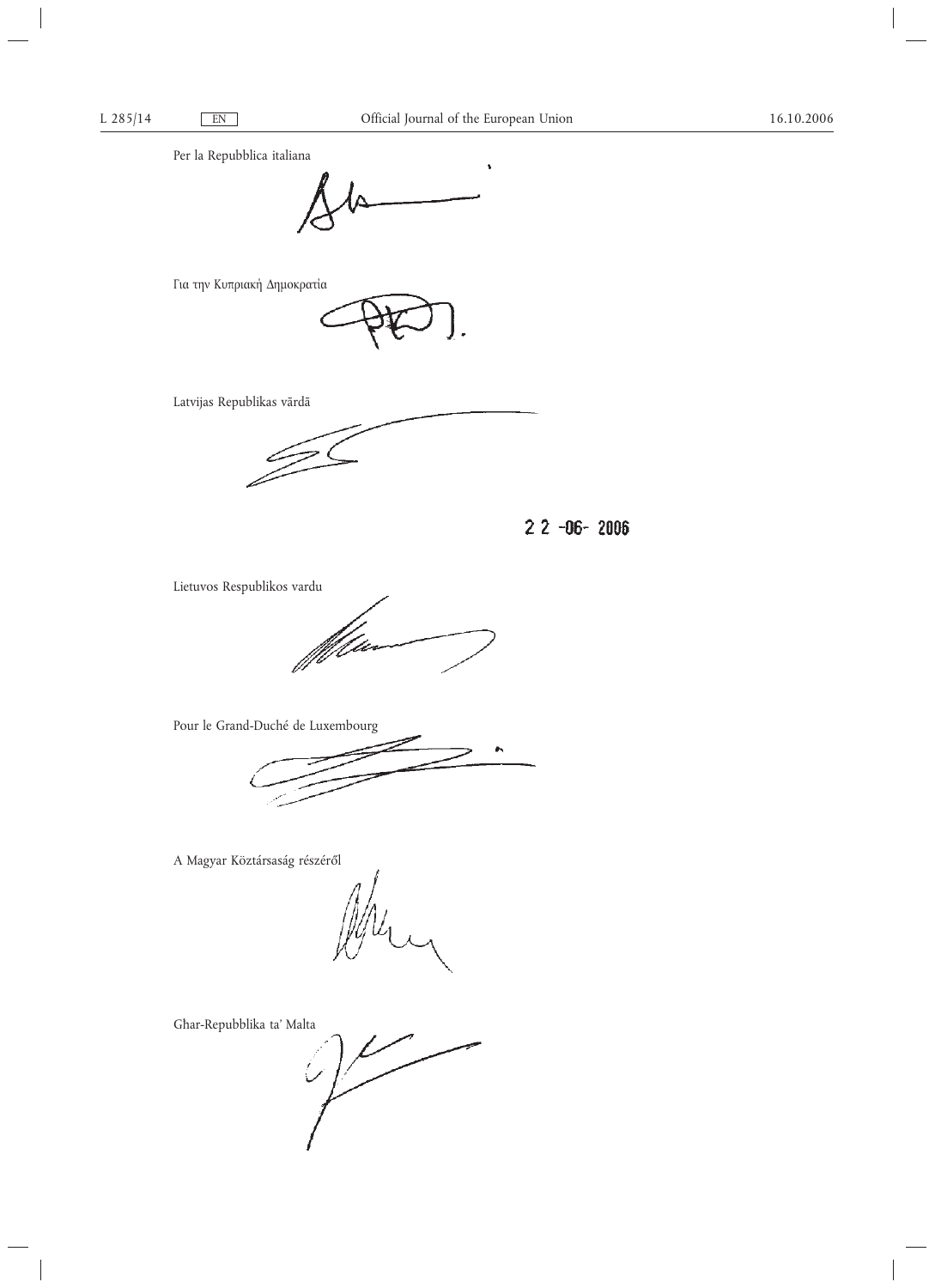Voor het Koninkrijk der Nederlanden

Valente

Für die Republik Österreich

W imieniu Rzeczypospolitej Polskiej

Ą

Pela República Portuguesa

Za Republiko Slovenijo

Za Slovenskú republiku

Marsh Gifon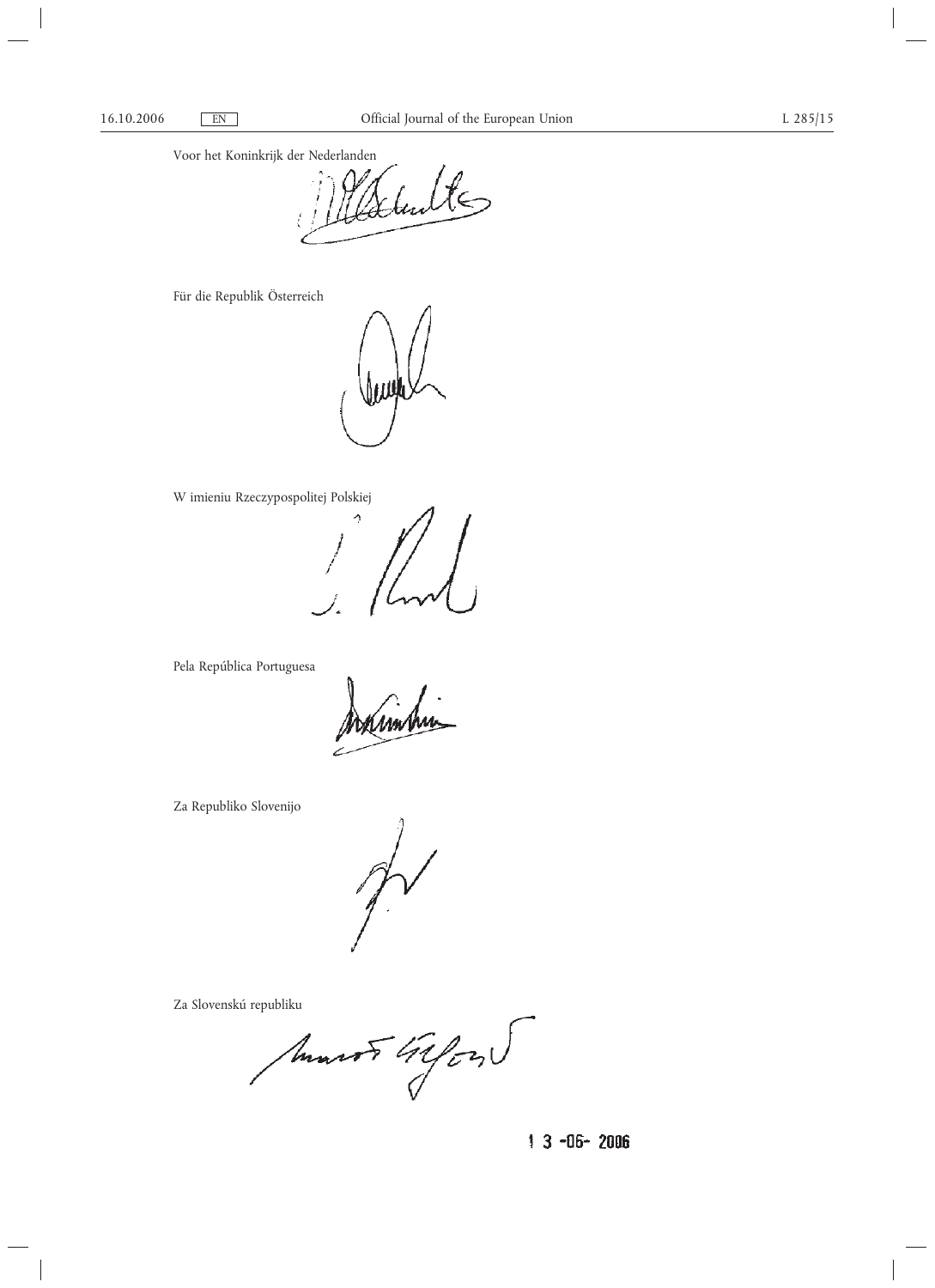Suomen tasavallan puolesta

För Republiken Finland

För Konungariket Sverige

*Unica Messing* 

For the United Kingdom of Great Britain and Northern Ireland

 $\begin{tabular}{c} \multicolumn{2}{c|}{\hspace{-2mm}} \multicolumn{2}{c|}{\hspace{-2mm}} \multicolumn{2}{c|}{\hspace{-2mm}} \multicolumn{2}{c|}{\hspace{-2mm}}\end{tabular} \end{tabular} \begin{tabular}{c} \multicolumn{2}{c|}{\hspace{-2mm}} \multicolumn{2}{c|}{\hspace{-2mm}}\end{tabular} \begin{tabular}{c} \multicolumn{2}{c|}{\hspace{-2mm}}\end{tabular} \end{tabular} \begin{tabular}{c} \multicolumn{2}{c|}{\hspace{-2mm}}\end{tabular} \begin{tabular}{c} \multicolumn{2}{c$ 

Për Republikën e Shqipërisë

dukin I

Za Bosnu i Hercegovinu

За Босну и Херцеговину

Za Bosnu i Hercegovinu

fretføde

За Република България

Za Republiku Hrvatsku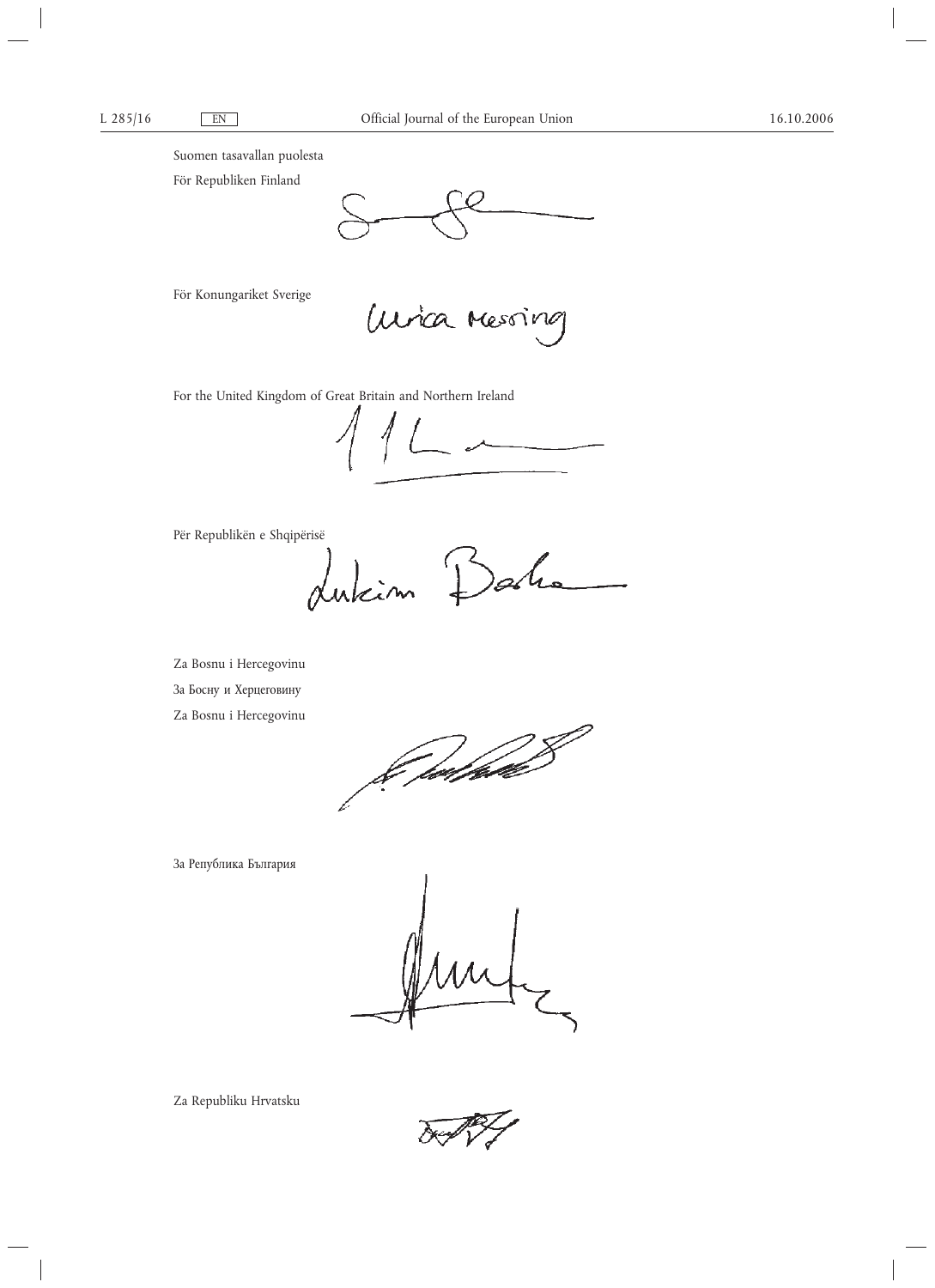За Бивша Югославска Република Македония

Fyrir hönd Lyðveldisins Íslands

Za Republiku Crnu Goru



 $0.5 - 0.7 - 2006$ 

For Kongeriket Norge

wy lin

Pentru România

За Републику Србију

 $\mathcal{A}$ 

George le Tullet

 $29 - 06 - 2006$ 

For the United Nations Interim Administration in Kosovo

A Littlowely.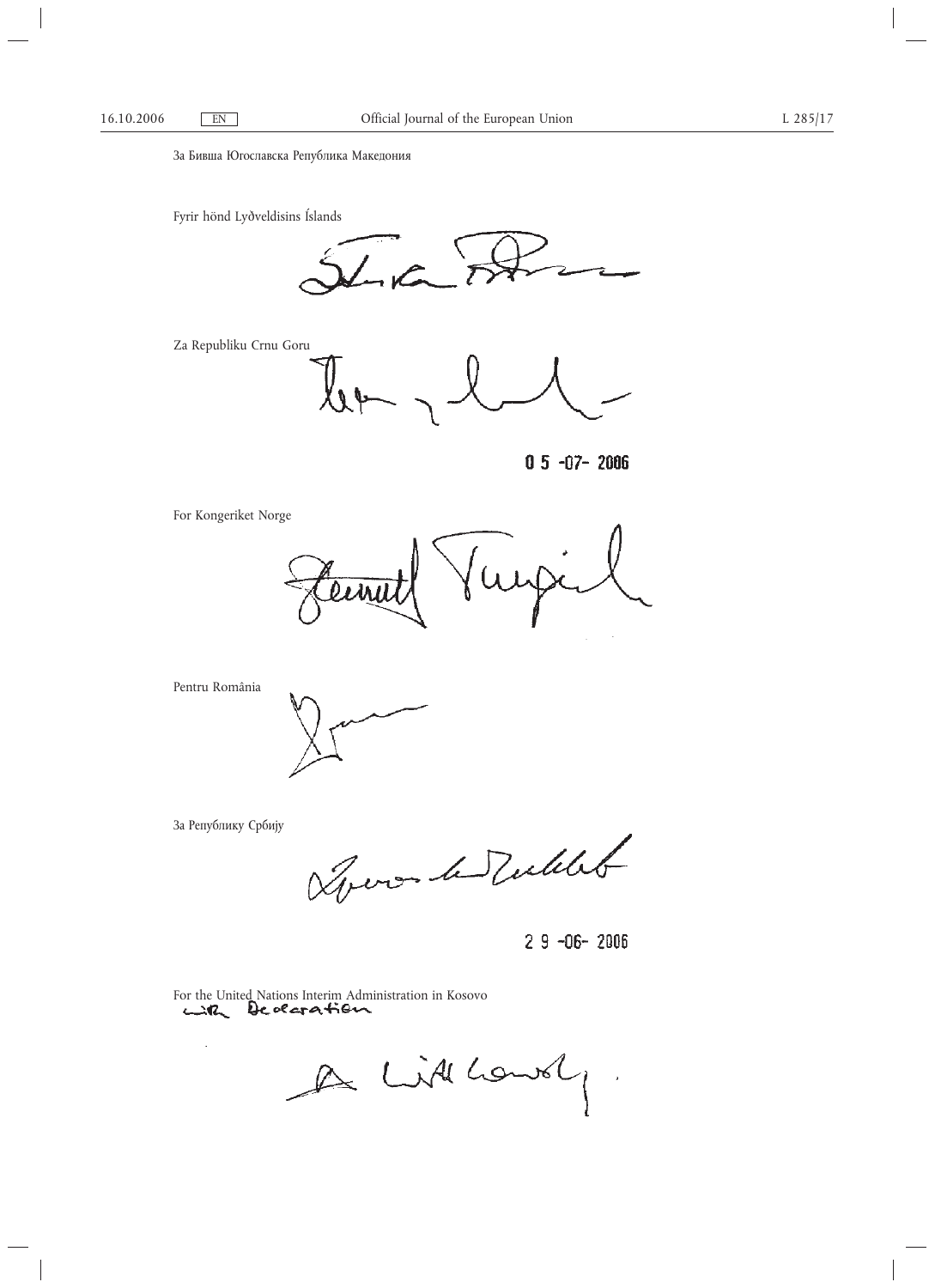# **REPUBLIC OF MACEDONIA MINISTRY OF TRANSPORT AND COMMUNICATIONS**

Luxembourg, 9 June 2006

Dear Sirs,

Hereby I declare that the final text from 22 May 2006 of the Multilateral ECAA Agreement is acceptable for the Government of the Republic of Macedonia.

With this letter, the Government of the Republic of Macedonia considers itself as signatory of the Multilateral Agreement between the Republic of Albania, Bosnia and Herzegovina, the Republic of Bulgaria, the Republic of Croatia, the European Community and its Member States, the Republic of Iceland, the Republic of Macedonia, the Kingdom of Norway, Serbia and Montenegro, Romania and United Nations Interim Administration Mission in Kosovo on the Establishment of a European Common Aviation Area.

However, I declare that the Republic of Macedonia does not accept the denomination used for my country in the abovementioned Agreement, having in view that the constitutional name of my country is Republic of Macedonia.

Please accept, Sirs, the assurances of my highest consideration.

*Xhemali MEHAZI*

*Minister of Transport*

and Communications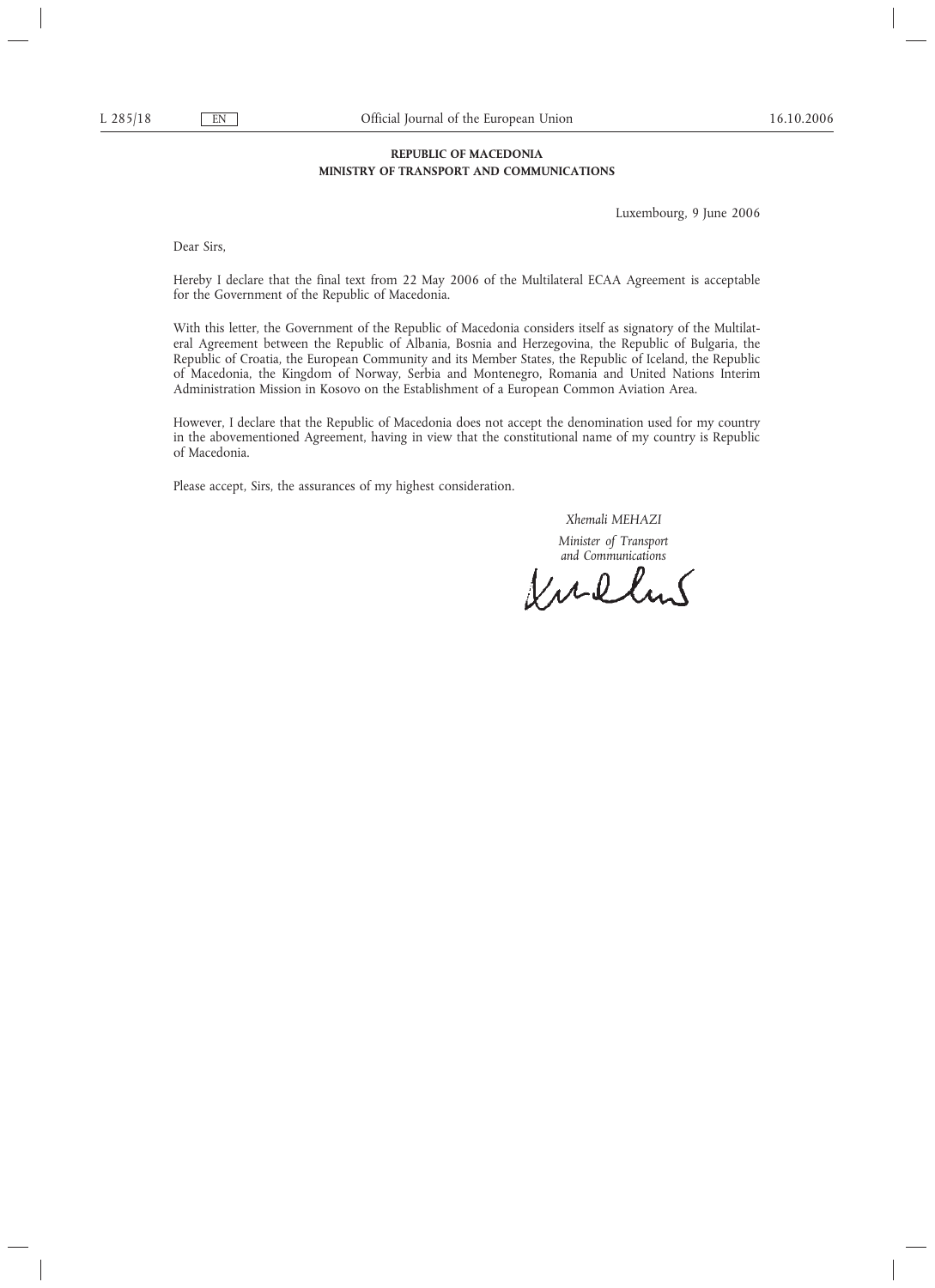## **THE COUNCIL OF THE EUROPEAN UNION AND THE EUROPEAN COMMISSION**

Luxembourg, 9 June 2006

Mr. Xhemali MEHAZI, Minister of Transport and Communications of the former Yugoslav Republic of Macedonia,

Sir,

The European Community and its Member States take note of your letter of today's date and confirms that your letter and this reply shall together take the place of the signature of the Multilateral Agreement between the Republic of Albania, Bosnia and Herzegovina, the Republic of Bulgaria, the Republic of Croatia, the European Community and its Member States, the Republic of Iceland, the former Yugoslav Republic of Macedonia, the Kingdom of Norway, Serbia and Montenegro, Romania and the United Nations Interim Administration Mission in Kosovo on the Establishment of a European Common Aviation Area (ECAA). However, this cannot be construed as acceptance or recognition by the European Community and its Member States, in whatever form or content of a denomination other than the 'former Yugoslav Republic of Macedonia'.

Please accept, Sir, the assurance of our highest consideration.

*On behalf of the European Community and its Member States*

Bant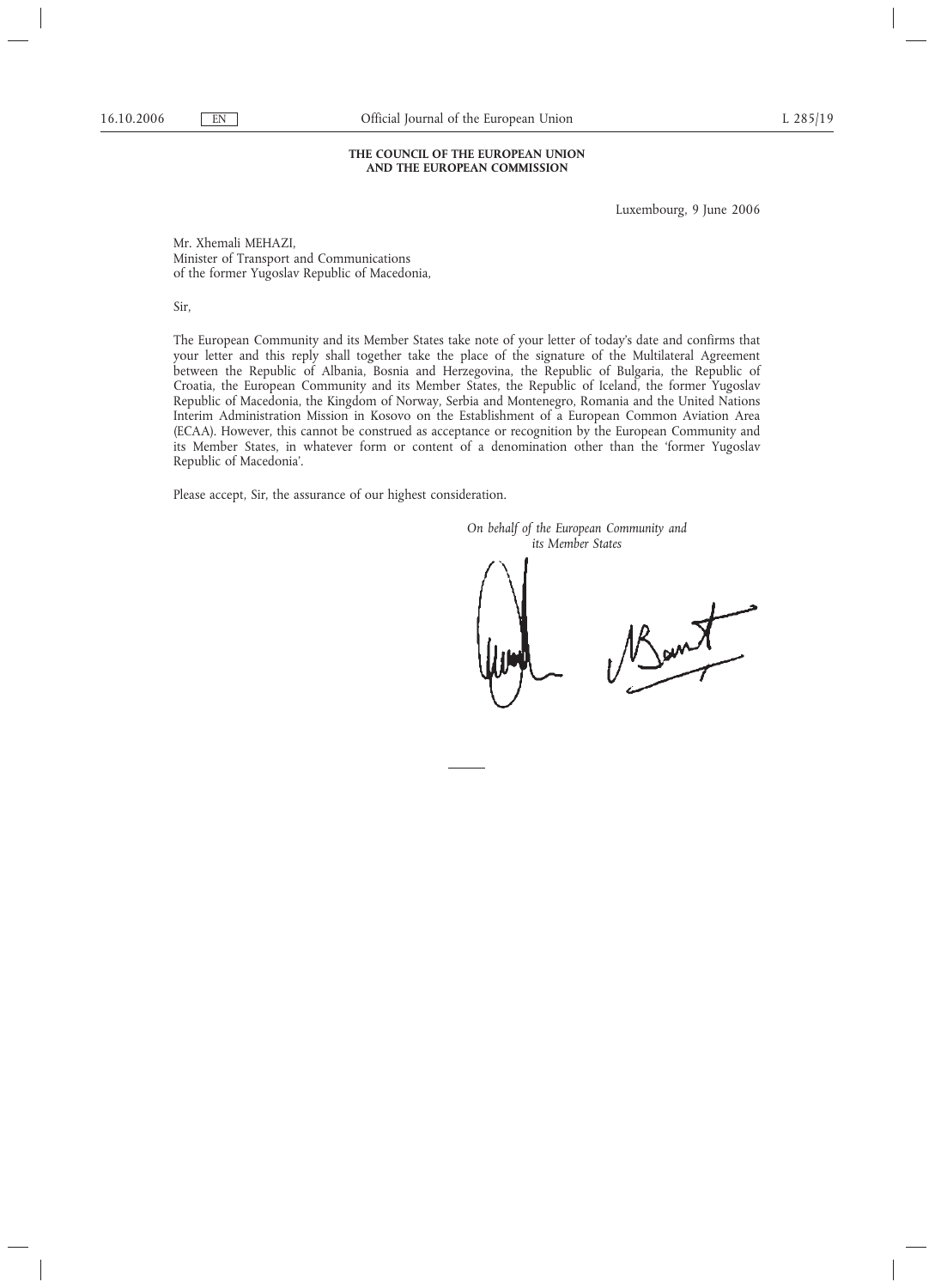### *ANNEX I*

# **RULES APPLICABLE TO CIVIL AVIATION**

The 'Applicable provisions' of the following European Community acts shall be applicable in accordance with the Main Agreement and Annex II on horizontal adaptations unless otherwise specified in this Annex or in Protocols I to IX thereafter. Where necessary, specific adaptations for each individual act are set out hereafter:

### A. MARKET ACCESS AND ANCILLARY ISSUES

No 2407/92

Council Regulation (EEC) No 2407/92 of 23 July 1992 on licensing of air carriers

Applicable provisions: Articles 1 to 18 and the Annex except for the reference in Article 13(3) to Article 226 (ex 169) of the EC Treaty

No 2408/92

Council Regulation (EEC) No 2408/92 of 23 July 1992 on access for Community air carriers to intra-Community air routes

as amended or adapted by:

- Article 29 of the Act concerning the conditions of accession of the Republic of Austria, the Republic of Finland and the Kingdom of Sweden;
- the decision of the EEA Joint Committee No 7/94 of 21 March 1994 amending Protocol 47 and certain Annexes to the EEA Agreement;
- Article 20 of the Act concerning the conditions of accession of the Czech Republic, the Republic of Estonia, the Republic of Cyprus, the Republic of Latvia, the Republic of Lithuania, the Republic of Hungary, the Republic of Malta, the Republic of Poland, the Republic of Slovenia and the Slovak Republic and the adjustments to the Treaties on which the European Union is founded, hereinafter referred to as 'the 2003 Act of Accession'.

Applicable provisions: Articles 1 to 15 and Annexes I, II and III

No 2409/92

Council Regulation (EEC) No 2409/92 of 23 July 1992 on fares and rates for air services

Applicable provisions: Articles 1 to 10

No 95/93

Council Regulation (EEC) No 95/93 of 18 January 1993 on common rules for the allocation of slots at Community airports

as amended by:

- Regulation (EC) No 894/2002 of the European Parliament and of the Council of 27 May 2002 amending Council Regulation (EEC) No 95/93,
- Regulation (EC) No 1554/2003 of the European Parliament and of the Council of 22 July 2003 amending Council Regulation (EEC) No 95/93,
- Regulation (EC) No 793/2004 of the European Parliament and of the Council of 21 April 2004 amending Council Regulation (EEC) No 95/93.

Applicable provisions: Articles 1 to 12, and 14a(2)

As regards the application of Article 12(2), the term 'the Commission' shall read 'the Joint Committee'.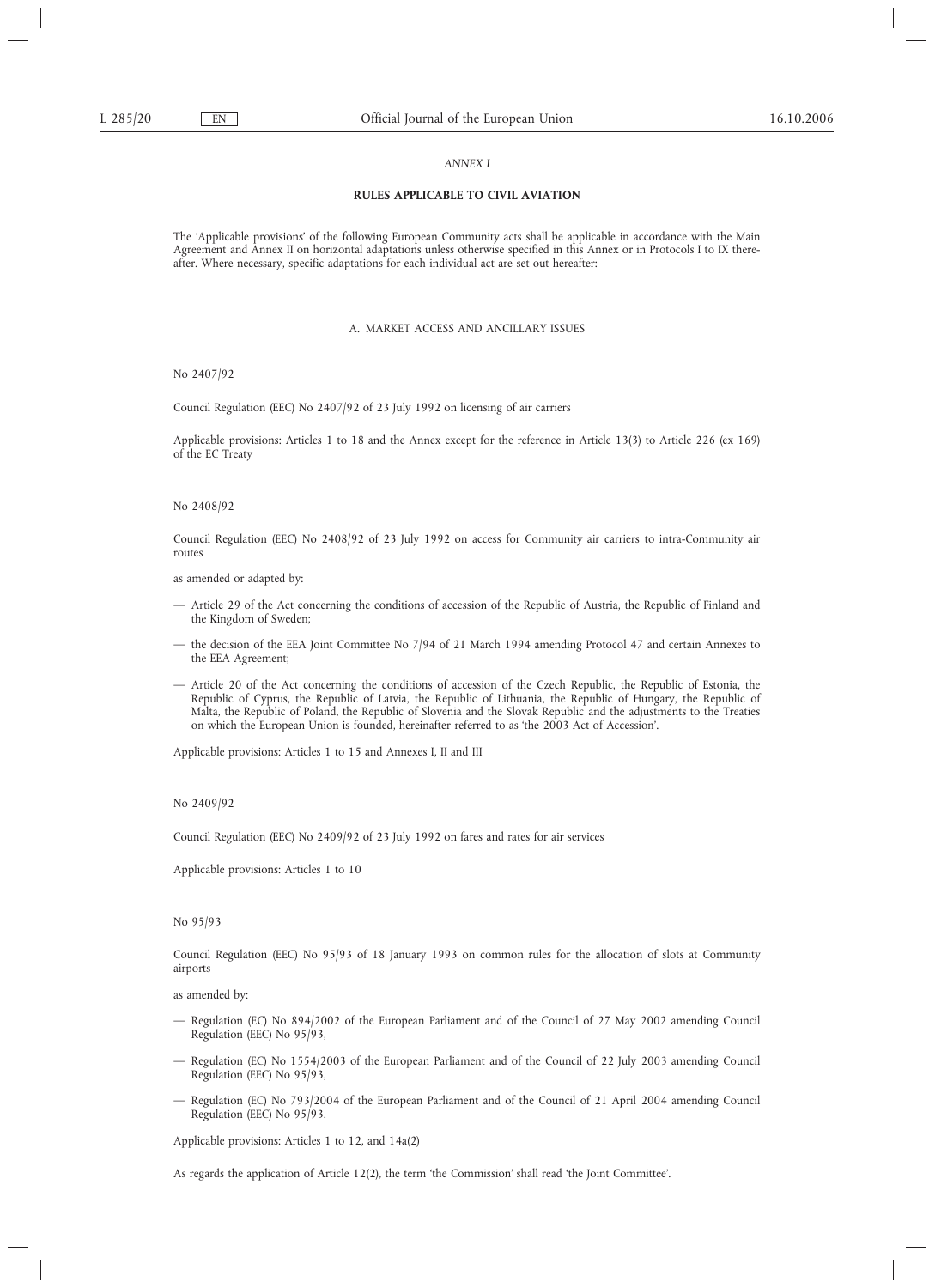### No 96/67

Council Directive 96/67/EC of 15 October 1996 on access to the groundhandling market at Community airports

Applicable provisions: Articles 1 to 25 and Annex

As regards the application of Article 10, the term 'Member States' shall read 'EC Member States'.

As regards the application of Article 20(2), the term 'the Commission' shall read 'the Joint Committee'.

## No 785/2004

Regulation (EC) No 785/2004 of the European Parliament and of the Council of 21 April 2004 on insurance requirements for air carriers and aircraft operators

Applicable provisions: Articles 1 to 8, and 10(2)

## B. AIR TRAFFIC MANAGEMENT

### No 549/2004

Regulation (EC) No 549/2004 of the European Parliament and of the Council of 10 March 2004 laying down the framework for the creation of the single European sky (the framework Regulation)

Applicable provisions: Articles 1 to 4, 6, and 9 to 14

## No 550/2004

Regulation (EC) No 550/2004 of the European Parliament and of the Council of 10 March 2004 on the provision of air navigation services in the single European sky (the service provision Regulation)

Applicable provisions: Articles 1 to 19, Annexes I and II

## No 551/2004

Regulation (EC) No 551/2004 of the European Parliament and of the Council of 10 March 2004 on the organisation and use of the airspace in the single European sky (the airspace Regulation)

Applicable provisions: Articles 1 to 11

## No 552/2004

Regulation (EC) No 552/2004 of the European Parliament and of the Council of 10 March 2004 on the interoperability of the European Air Traffic Management network (the interoperability Regulation)

Applicable provisions: Articles 1 to 12, Annexes I to V

## No 2096/2005

Commission Regulation (EC) No 2096/2005 of 20 December 2005 laying down common requirements for the provision of air navigation services

Applicable provisions: Articles 1 to 9, Annexes I to V

## No 2150/2005

Commission Regulation (EC) No 2150/2005 of 23 December 2005 laying down common rules for the flexible use of airspace

Applicable provisions: Articles 1 to 9, Annex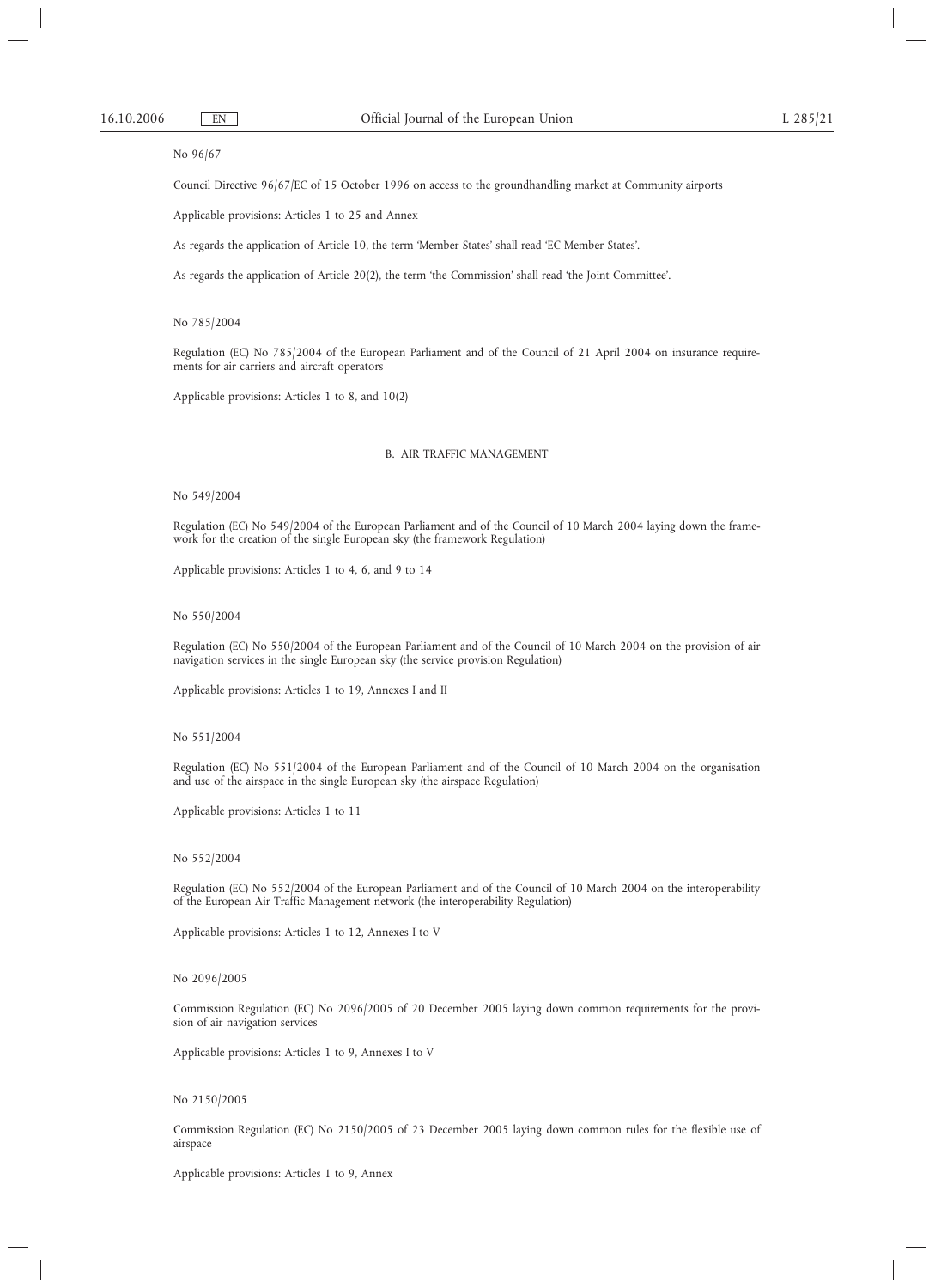## C. AVIATION SAFETY

## No 3922/91

Council Regulation (EEC) No 3922/91 of 16 December 1991 on the harmonisation of technical requirements and administrative procedures in the field of civil aviation

as amended by:

- Commission Regulation (EC) No 2176/96 of 13 November 1996 amending to scientific and technical progress Council Regulation (EEC) No 3922/91,
- Commission Regulation (EC) No 1069/1999 of 25 May 1999 adapting to scientific and technical progress Council Regulation (EEC) No 3922/91,
- Commission Regulation (EC) No 2871/2000 of 28 December 2000 adapting to scientific and technical progress Council Regulation (EEC) 3922/91 on the harmonisation of technical requirements and administrative procedures in the field of civil aviation,
- Regulation (EC) No 1592/2002 of the European Parliament and of the Council of 15 July 2002 on common rules in the field of civil aviation and establishing a European Aviation Safety Agency.

Applicable provisions: Articles 1 to 10, 12 to13 with the exception of Article 4(1) and Article 8(2) (second sentence), Annexes I to III

As regards the application of Article 12, 'Member States' shall read 'EC Member States'.

## No 94/56

Council Directive 94/56/EC of 21 November 1994 establishing the fundamental principles governing the investigations of civil aviation accidents and incidents

Applicable provisions: Articles 1 to 12

As regards the applications of Articles 9 and 12, the term 'the Commission' shall read 'all other ECAA Contracting Parties'.

## No 1592/2002

Regulation (EC) No 1592/2002 of the European Parliament and of the Council of 15 July 2002 on common rules in the field of civil aviation and establishing a European Aviation Safety Agency

as amended by:

- Regulation (EC) No 1643/2003 of the European Parliament and of the Council of 22 July 2003 amending Regulation (EC) No 1592/2002,
- Commission Regulation (EC) No 1701/2003 of 24 September 2003 adapting Article 6 of Regulation (EC) No 1592/2002.

Applicable provisions: Articles 1 to 57, Annexes I and II

#### No 2003/42

Directive 2003/42/EC of the European Parliament and the Council of 13 June 2003 on occurrence reporting in civil aviation

Applicable provisions: Articles 1 to 11, Annexes I and II

### No 1702/2003

Commission Regulation (EC) No 1702/2003 of 24 September 2003 laying down implementing rules for the airworthiness and environmental certification of aircraft and related products, parts and appliances, as well as for the certification of design and production organisations

## as amended by:

— Commission Regulation (EC) No 381/2005 of 7 March 2005 amending Regulation (EC) No 1702/2003

Applicable provisions: Articles 1 to 4, Annex. The transitional periods referred to in this Regulation shall be determined by the Joint Committee.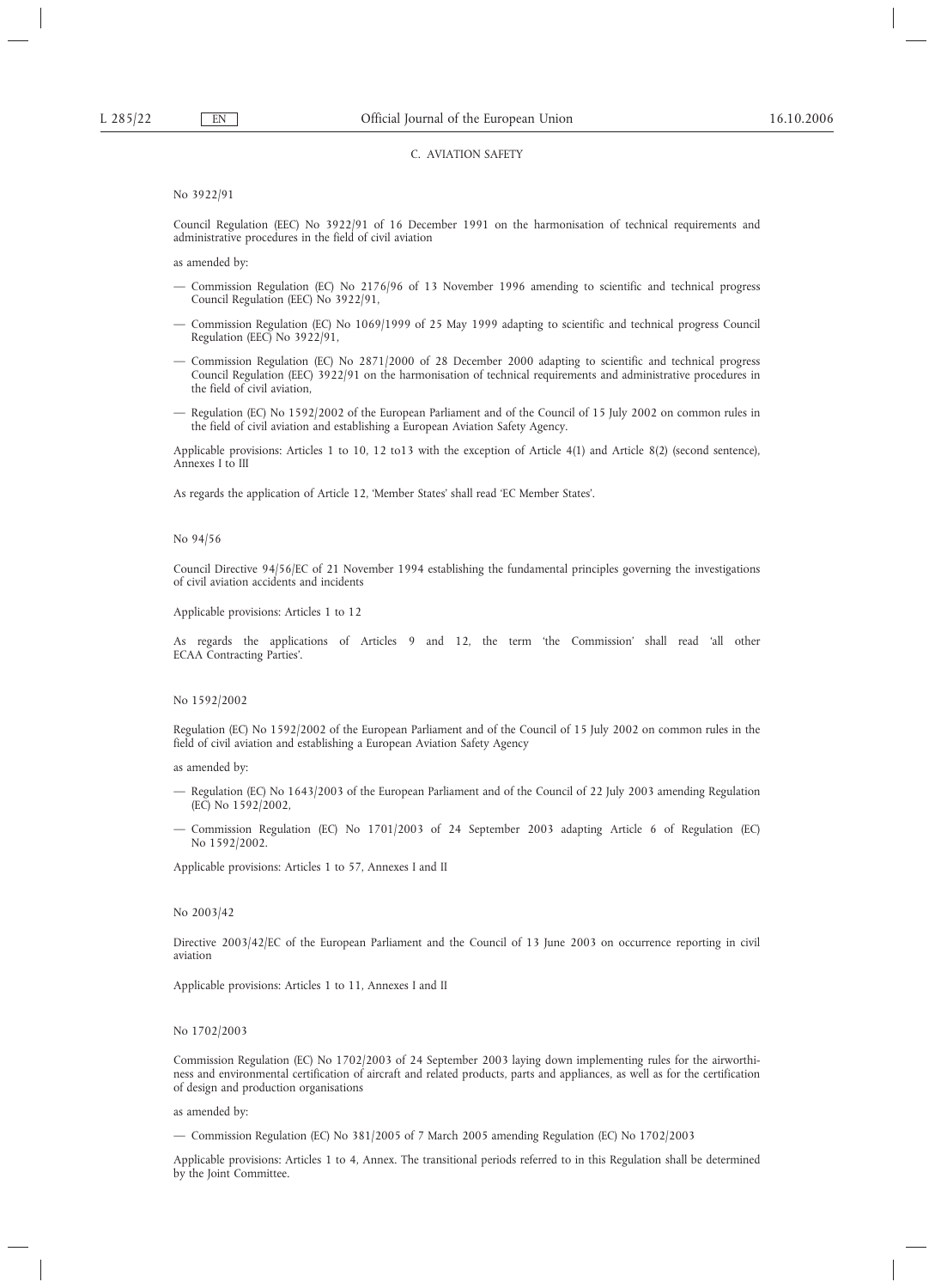## No 2042/2003

Commission Regulation (EC) No 2042/2003 of 20 November 2003 on the continuing airworthiness of aircraft and aeronautical products, parts and appliances, and on the approval of organisations and personnel involved in these tasks

Applicable provisions: Articles 1 to 6, Annexes I to IV

### No 104/2004

Commission Regulation (EC) No 104/2004 of 22 January 2004 laying down rules on the organisation and composition of the Board of Appeal of the European Aviation Safety Agency

Applicable provisions: Articles 1 to 7 and Annex

## No 488/2005

Commission Regulation (EC) No 488/2005 of 21 March 2005 on the fees and charges levied by the European Aviation Safety Agency

### No 2111/2005

Regulation (EC) No 2111/2005 of the European Parliament and of the Council of 14 December 2005 on the establishment of a Community list of air carriers subject to an operating ban within the Community and on informing air transport passengers of the identity of the operating air carrier, and repealing Article 9 of Directive 2004/36/EC

Applicable provisions: Articles 1 to 13, Annex

## D. AVIATION SECURITY

No 2320/2002

Regulation (EC) No 2320/2002 of the European Parliament and of the Council of 16 December 2002 establishing common rules in the field of civil aviation security

as amended by:

— Regulation (EC) No 849/2004 of the European Parliament and of the Council of 29 April 2004 amending Regulation (EC) No 2320/2002

Applicable provisions: Articles 1 to 12 and Annex

### No 622/2003

Commission Regulation (EC) No 622/2003 of 4 April 2003 laying down measures for the implementation of the common basic standards on aviation security

as amended by:

- Commission Regulation (EC) No 68/2004 of 15 January 2004 amending Regulation (EC) No 622/2003,
- Commission Regulation (EC) No 781/2005 of 24 May 2005 amending Regulation (EC) No 622/2003,
- Commission Regulation (EC) No 857/2005 of 6 June 2005 amending Regulation (EC) No 622/2003.

Applicable provisions: Articles 1 to 5 and Annex

## No 1217/2003

Commission Regulation (EC) No 1217/2003 of 4 July 2003 laying down common specifications for national civil aviation security quality control programmes

Applicable provisions: Articles 1 to 11, Annexes I and II

### No 1486/2003

Commission Regulation (EC) No 1486/2003 of 22 August 2003 laying down procedures for conducting Commission inspections in the field of civil aviation security

Applicable provisions: Articles 1 to 16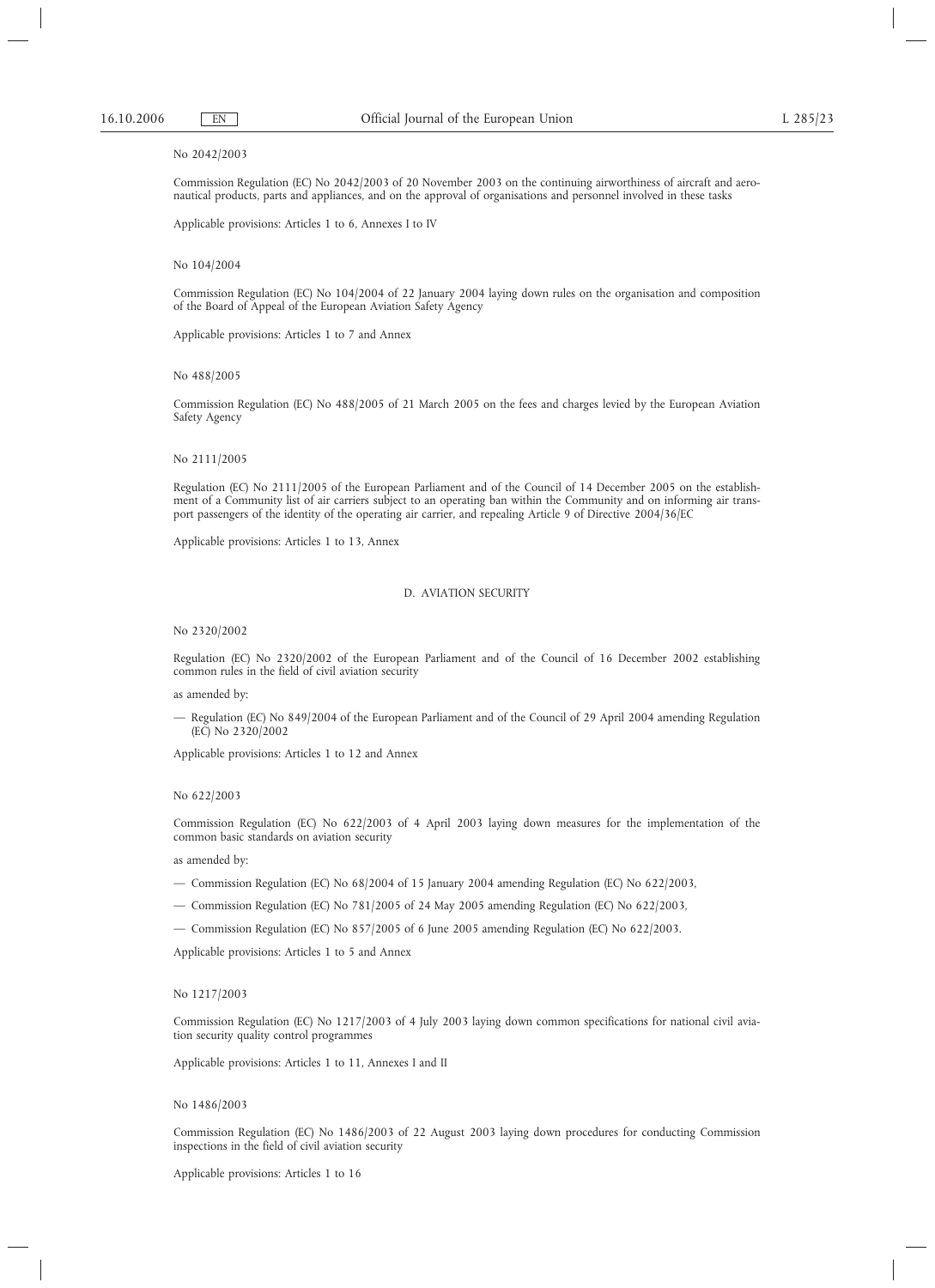# No 1138/2004

Commission Regulation (EC) No 1138/2004 of 21 June 2004 establishing a common definition of critical parts of security restricted areas at airports

Applicable provisions: Articles 1 to 8

# E. ENVIRONMENT

No 89/629

Council Directive 89/629/EEC of 4 December 1989 on the limitation of noise emission from civil subsonic jet aeroplanes.

Applicable provisions: Articles 1 to 8

### No 92/14

Council Directive 92/14/EEC of 2 March 1992 on the limitation of the operation of aeroplanes covered by Part II, Chapter 2, Volume 1 of Annex 16 of the Convention of International Civil Aviation, second edition (1988)

as amended by:

- Council Directive 98/20/EC of 30 March 1998 amending Directive 92/14/EEC,
- Commission Directive 1999/28/EC of 21 April 1999 amending the Annex to Council Directive 92/14/EEC,
- Commission Regulation (EC) No 991/2001 of 21 May 2001 amending the Annex to Council Directive 92/14/EEC.

Applicable provisions: Articles 1 to 11 and Annex

## No 2002/30

Directive 2002/30/EC of the European Parliament and of the Council of 26 March 2002 on the establishment of rules and procedures with regard to the introduction of noise-related operating restrictions at Community airports

As amended or adapted by the 2003 Act of Accession

Applicable provisions: Articles 1 to 15, Annexes I and II

### No 2002/49

Directive 2002/49/EC of the European Parliament and of the Council of 25 June 2002 relating to the assessment and management of environmental noise

Applicable provisions: Articles 1 to 16, Annexes I to VI

## F. SOCIAL ASPECTS

## No 1989/391

Council Directive 89/391/EEC of 12 June 1989 on the introduction of measures to encourage improvements in the safety and health of workers at work

Applicable provisions: Articles 1 to 16 and 18 and 19

## No 2003/88

Directive 2003/88/EC of the European Parliament and of the Council of 4 November 2003 concerning certain aspects of the organisation of working time

Applicable provisions: Articles 1 to 19, 21 to 24 and 26 to 29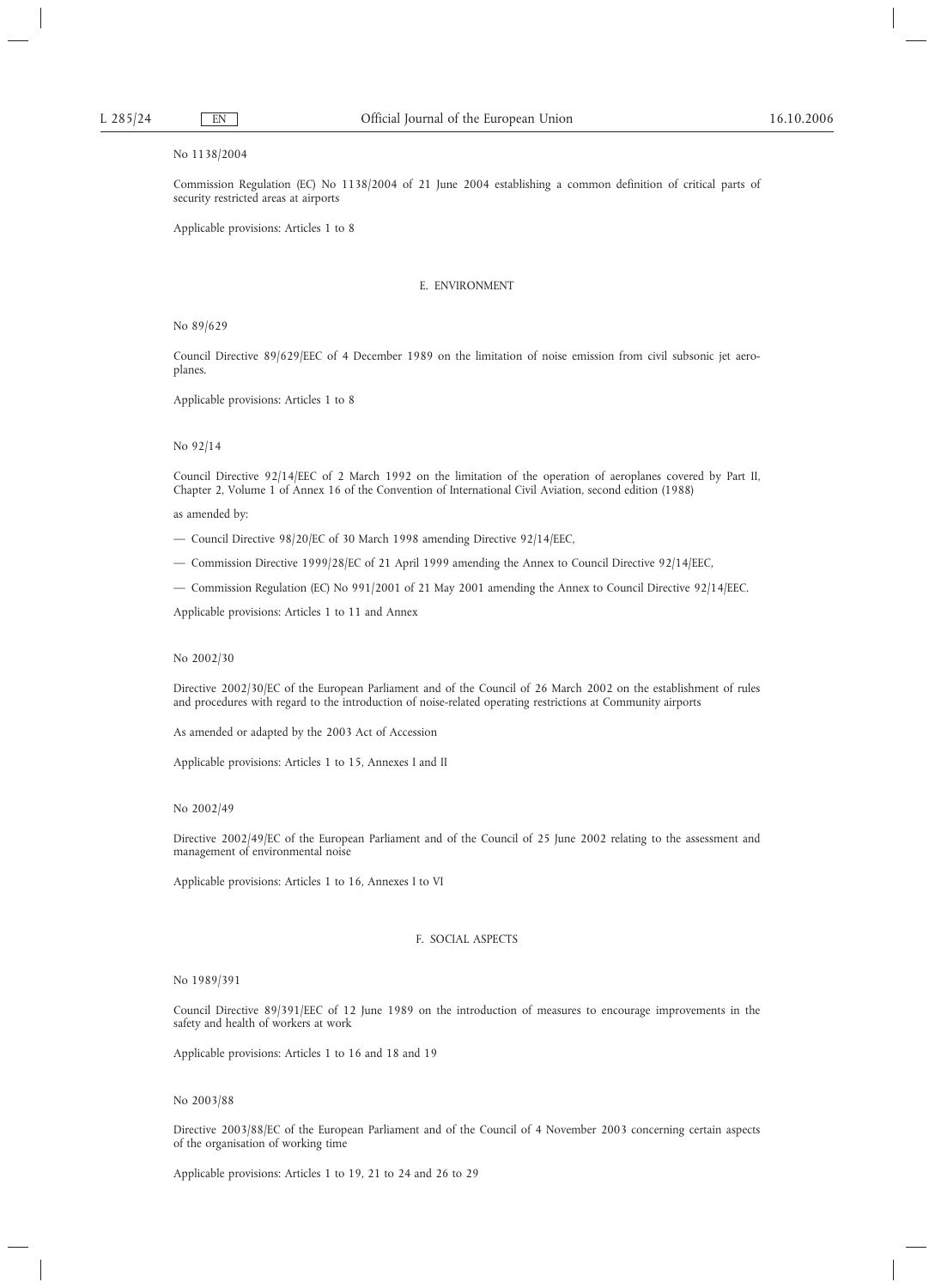## No 2000/79

Council Directive 2000/79/EC of 27 November 2000 concerning the European Agreement on the Organisation of Working Time of Mobile Workers in Civil Aviation concluded by the Association of European Airlines (AEA), the European Transport Workers' Federation (ETF), the European Cockpit Association (ECA), the European Regions Airline Association (ERA) and the International Air Carrier Association (IACA)

Applicable provisions: Articles 1 to 5

### G. CONSUMER PROTECTION

No 90/314

Council Directive 90/314/EEC of 13 June 1990 on package travel, package holidays and package tours

Applicable provisions: Articles 1 to 10

No 92/59

Council Directive 92/59/EEC of 29 June 1992 on general product safety

Applicable provisions: Articles 1 to 19

## No 93/13

Council Directive 93/13/EEC of 5 April 1993 on unfair terms in consumer contracts

Applicable provisions: Articles 1 to 10 and Annex

As regards the application of Article 10, the term 'the Commission' shall read 'all other ECAA Contracting Parties'.

### No 95/46

Directive 95/46/EC of the European Parliament and of the Council of 24 October 1995 on the protection of individuals with regard to the processing of personal data and on the free movement of such data

Applicable provisions: Articles 1 to 34

### No 2027/97

Council Regulation (EC) No 2027/97 of 9 October 1997 on air carrier liability in the event of accidents

as amended by:

— Regulation (EC) No 889/2002 of the European Parliament and of the Council of 13 May 2002 amending Council Regulation (EC) No 2027/97

Applicable provisions: Articles 1 to 8

## No 261/2004

Regulation (EC) No 261/2004 of the European Parliament and of the Council of 11 February 2004 establishing common rules on compensation and assistance to passengers in the event of denied boarding and of cancellation or long delay of flights, and repealing Regulation (EEC) No 295/91

Applicable provisions: Articles 1 to 17

## H. OTHER LEGISLATION

No 2299/1989

Council Regulation (EEC) No 2299/1989 of 24 July 1989 on a code of conduct for computer reservation systems as amended by:

— Council Regulation (EEC) No 3089/93 of 29 October 1993 amending Regulation (EEC) No 2299/89,

— Council Regulation (EC) No 323/1999 of 8 February 1999 amending Regulation (EEC) No 2299/89.

Applicable provisions: Articles 1 to 22 and Annex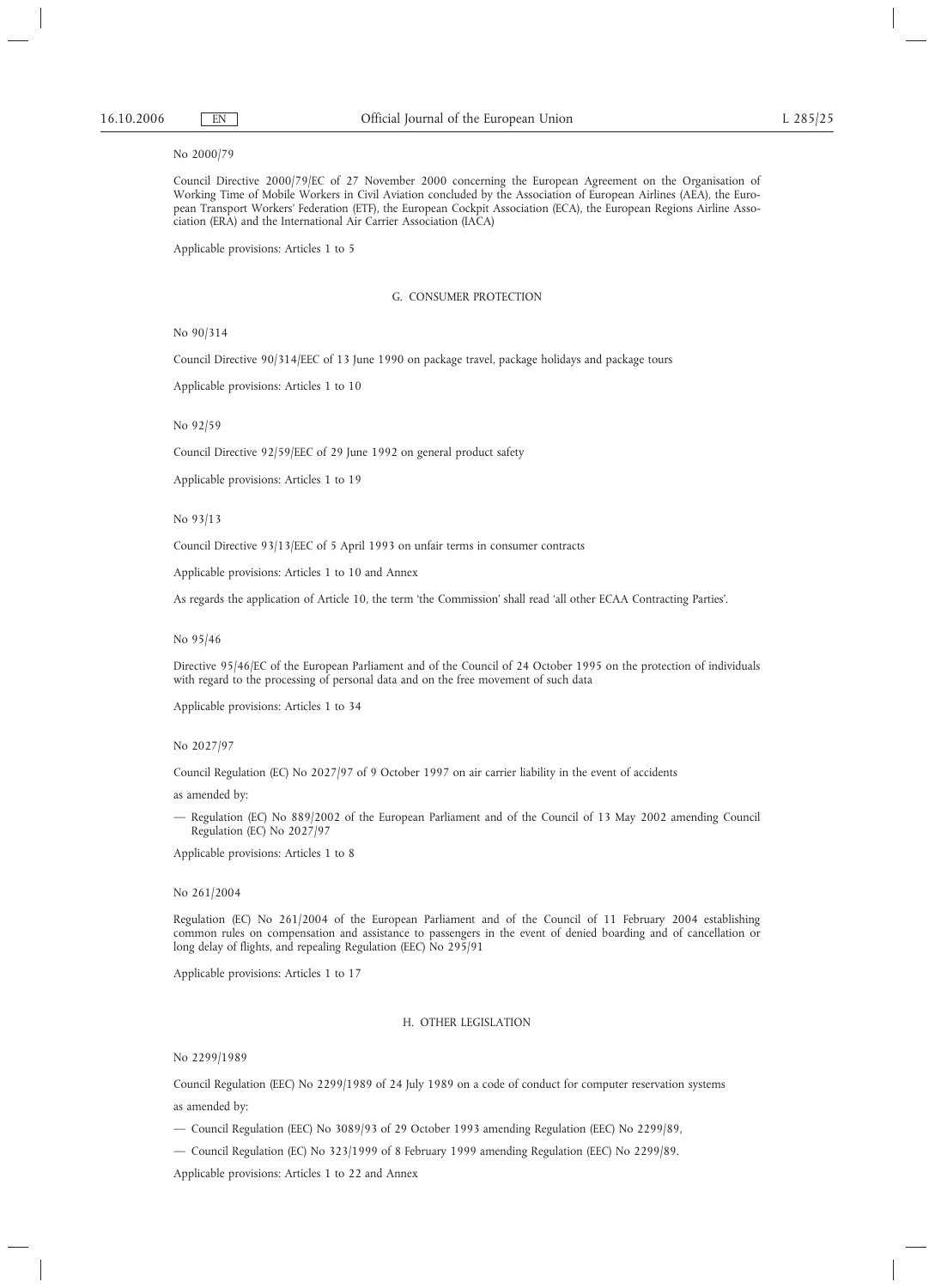## No 91/670

Council Directive No 91/670/EEC of 16 December 1991 on mutual acceptance of personnel licences for the exercise of functions in civil aviation

Applicable provisions: Articles 1 to 8 and Annex

## No 3925/91

Council Regulation (EEC) No 3925/91 of 19 December 1991 concerning the elimination of controls and formalities applicable to the cabin and hold baggage of persons taking an intra-Community flight and the baggage of persons making an intra-Community sea crossing

Applicable provisions: Articles 1 to 5

### No 437/2003

Regulation (EC) No 437/2003 of the European Parliament and of the Council of 27 February 2003 on statistical returns in respect of the carriage of passengers, freight and mail by air

as amended by:

— Commission Regulation (EC) No 1358/2003 of 31 July 2003 implementing and amending Regulation (EC) No 437/2003 of the European Parliament and of the Council.

Applicable provisions: Articles 1 to 11, Annexes I and II

## No 1358/2003

Commission Regulation (EC) No 1358/2003 of 31 July 2003 implementing Regulation (EC) No 437/2003 of the European Parliament and of the Council on statistical returns in respect of the carriage of passengers, freight and mail by air and amending Annexes I and II thereto

Applicable provisions: Articles 1 to 4, Annexes I to III

## No 2003/96

Council Directive 2003/96/EC of 27 October 2003 restructuring the Community framework for the taxation of energy products and electricity

Applicable provisions: Article 14(1)(b) and (2)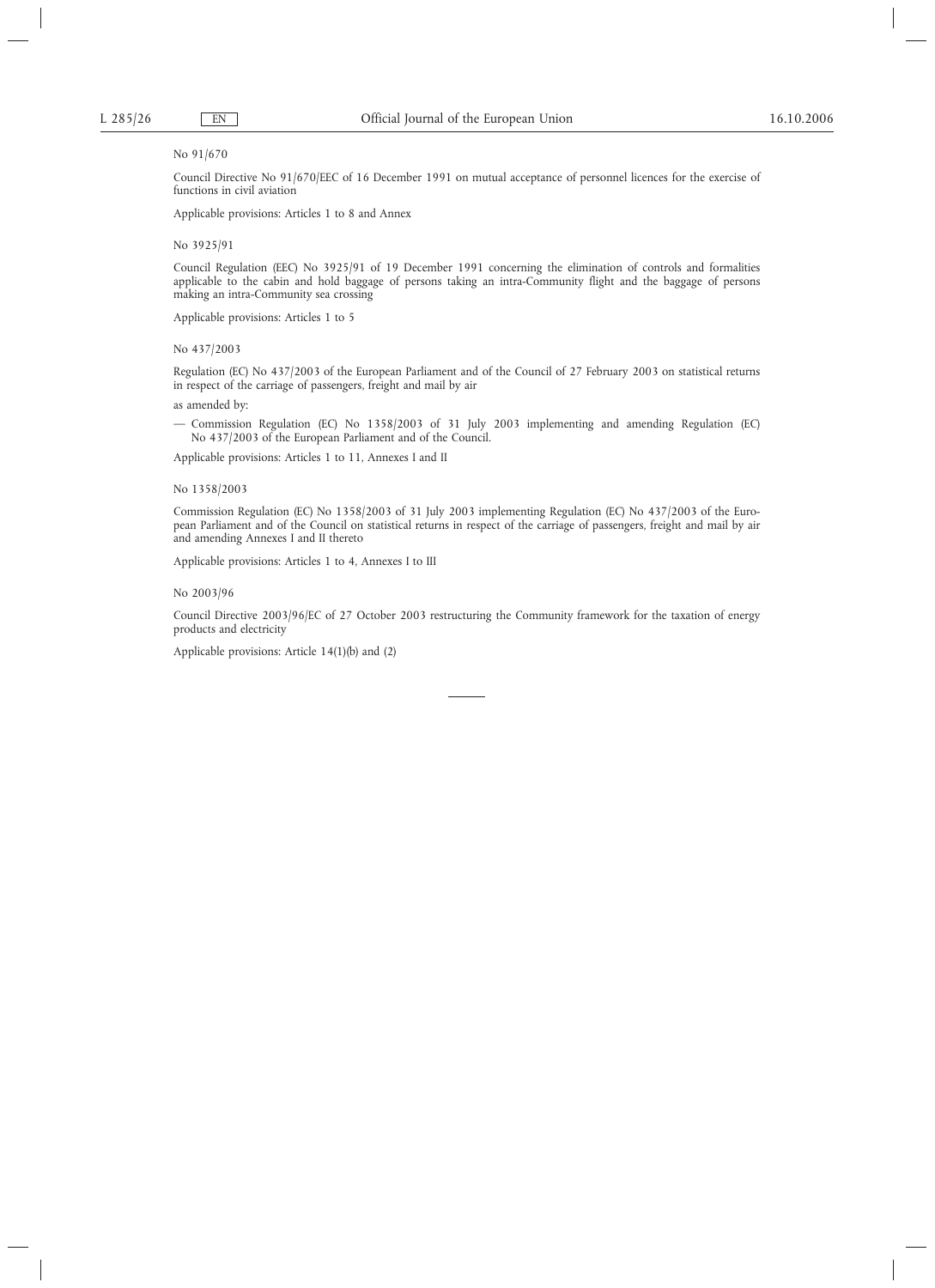### *ANNEX II*

## **HORIZONTAL ADAPTATIONS AND CERTAIN PROCEDURAL RULES**

The provisions of the acts specified in Annex I shall be applicable in accordance with the Agreement and points 1 to 4 of this Annex, unless otherwise provided in Annex I. The specific adaptations necessary for individual acts are set out in Annex I.

This Agreement shall be applicable in accordance with the procedural rules set out in points 5 and 6 of this Annex.

1. INTRODUCTORY PARTS OF THE ACTS

The preambles of the acts specified are not adapted for the purposes of this Agreement. They are relevant to the extent necessary for the proper interpretation and application, within the framework of this Agreement, of the provisions contained in such acts.

### 2. SPECIFIC TERMINOLOGY OF THE ACTS

The following terms used by the acts specified in Annex I shall read as follows:

- (a) the term 'Community' shall read 'European Common Aviation Area';
- (b) the terms 'Community law', 'Community legislation', 'Community instruments' and 'EC Treaty' shall read 'ECAA Agreement';
- (c) the term 'Community airport' shall read 'airport located in the European Common Aviation Area';
- (d) the term *'Official Journal of the European Communities'* or *'Official Journal of the European Union'* shall read 'Official Journals of the Contracting Parties';
- (e) the term 'Community air carrier' shall read 'ECAA air carrier'.

### 3. REFERENCES TO MEMBER STATES

Without prejudice to point 4 of this Annex, whenever acts specified in Annex I contain references to 'Member State(s)', the references shall be understood to include, apart from the EC Member States, also the ECAA Partners.

## 4. PROVISIONS ON EUROPEAN COMMUNITY COMMITTEES AND CONSULTATION OF THE ASSOCIATED PARTIES

Experts of the Associated Parties shall be consulted by the European Commission and given the opportunity to submit their advice each time the acts specified in Annex I provide for the consultation by the European Commission of European Community Committees and for the opportunity to submit their advice or opinion.

Each consultation shall consist of one meeting chaired by the European Commission and shall take place within the Joint Committee at the invitation of the European Commission prior to the consultation of the relevant European Community Committee. The European Commission shall provide each Associated Party at least two weeks in advance of the meeting, unless specific circumstances require a shorter notice, with all necessary information.

The Associated Parties shall be invited to submit their views to the European Commission. The European Commission shall take due account of the advice delivered by the Associated Parties.

The above provisions shall not apply on the application of competition rules set out in this Agreement which shall be governed by the specific consultation procedures set out in Annex III.

# 5. COOPERATION AND EXCHANGE OF INFORMATION

To facilitate the exercise of the relevant powers of the competent authorities of the Contracting Parties, such authorities shall upon request mutually exchange all information necessary for the proper functioning of this Agreement.

### 6. REFERENCE TO LANGUAGES

The Contracting Parties shall be entitled to use, in the procedures established in the ambit of this Agreement and without prejudice to Annex IV, any official language of the institutions of the European Union or of another Contracting Party. The Contracting Parties are aware, however, that the utilisation of English facilitates those procedures. If a language which is not an official language of the institutions of European Union is used in an official document, a translation into an official language of the institutions of the European Union shall be simultaneously submitted, taking into account the provision of the preceding sentence. If a Contracting Party intends to use, in an oral procedure, a language that is not an official language of the institutions of the European Union, that Contracting Party shall ensure simultaneous interpretation into English.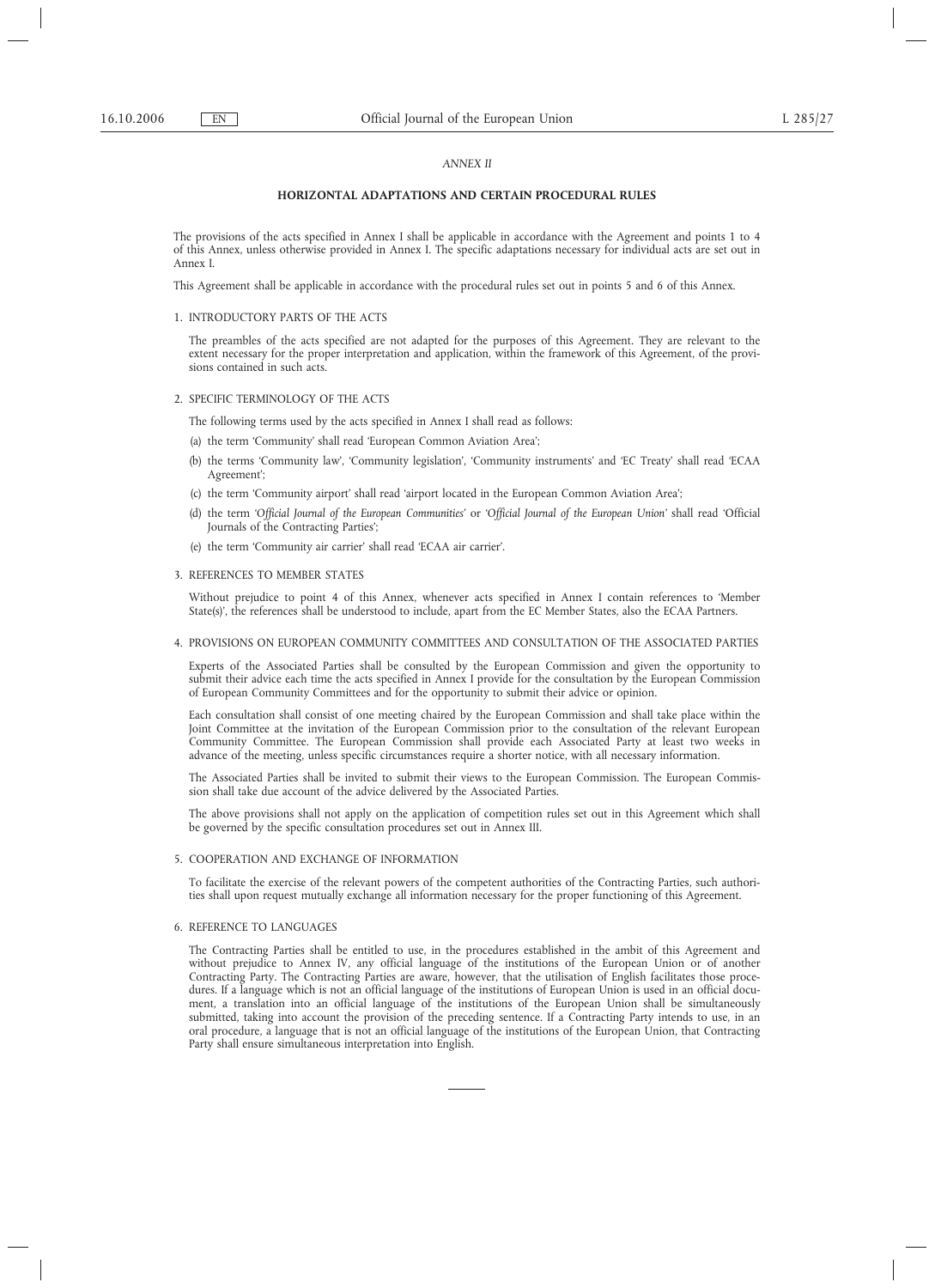### *ANNEX III*

# **RULES ON COMPETITION AND STATE AID REFERRED TO IN ARTICLE 14 OF THE MAIN AGREEMENT**

#### *Article 1*

#### **State monopolies**

An Associated Party shall progressively adjust any State monopolies of a commercial character so as to ensure that, by the end of the second period referred to in the Protocol to this Agreement which contains the transitional measures with regard to the Associated Party concerned, no discrimination regarding the conditions under which goods are procured and marketed exists between nationals of the Contracting Parties. The Joint Committee shall be informed of the measures adopted to attain this objective.

## *Article 2*

## **Approximation of State aid and competition legislation**

1. The Contracting Parties recognise the importance of the approximation of the existing legislation on State aid and competition of the Associated Parties to that of the European Community. The Associated Parties shall endeavour to ensure that their existing and future laws on State aid and competition are gradually made compatible with the European Community *acquis*.

2. This approximation shall start upon the entry into force of this Agreement, and shall gradually extend to all the elements of the European Community State aid and competition provisions referred to in this Annex by the end of the second period referred to in the Protocol to this Agreement which contains the transitional measures with regard to the Associated Party concerned. The Associated Party shall also define, in agreement with the European Commission, the modalities for the monitoring of the implementation of the approximation of legislation and law enforcement actions to be taken.

### *Article 3*

### **Competition rules and other economic provisions**

The following practices are incompatible with the proper functioning of this Agreement, in so far as they may affect trade between two or more Contracting Parties:

- (i) all agreements between undertakings, decisions by associations of undertakings and concerted practices between undertakings which have as their object or effect the prevention, restriction or distortion of competition;
- (ii) abuse by one or more undertakings of a dominant position in the territories of the Contracting Parties as a whole or in a substantial part thereof;
- (iii) any State aid which distorts or threatens to distort competition by favouring certain undertakings or certain products.

2. Any practices contrary to this Article shall be assessed on the basis of criteria arising from the application of the competition rules applicable in the European Community, in particular from Articles 81, 82, 86 and 87 of the EC Treaty and interpretative instruments adopted by the European Community institutions.

3. Each Associated Party shall ensure that an operationally independent public body is entrusted with the powers necessary for the full application of paragraph 1(i) and (ii), regarding private and public undertakings and undertakings to which special rights have been granted.

4. Each Associated Party shall designate or establish an operationally independent authority which is entrusted with the powers necessary for the full application of paragraph 1(iii). This authority shall have, *inter alia*, the powers to authorise State aid schemes and individual aid grants in conformity with paragraph 2, as well as the powers to order the recovery of State aid that has been unlawfully granted.

5. Each Contracting Party shall ensure transparency in the area of State aid, *inter alia,* by providing the other Contracting Parties with a regular annual report or equivalent, following the methodology and the presentation of the European Community survey on State aid. Upon request by a Contracting Party, another Contracting Party shall provide information on particular individual cases of public aid.

6. Each Associated Party shall establish a comprehensive inventory of aid schemes instituted before the establishment of the authority referred to in paragraph 4 and shall align such aid schemes with the criteria referred to in paragraph 2.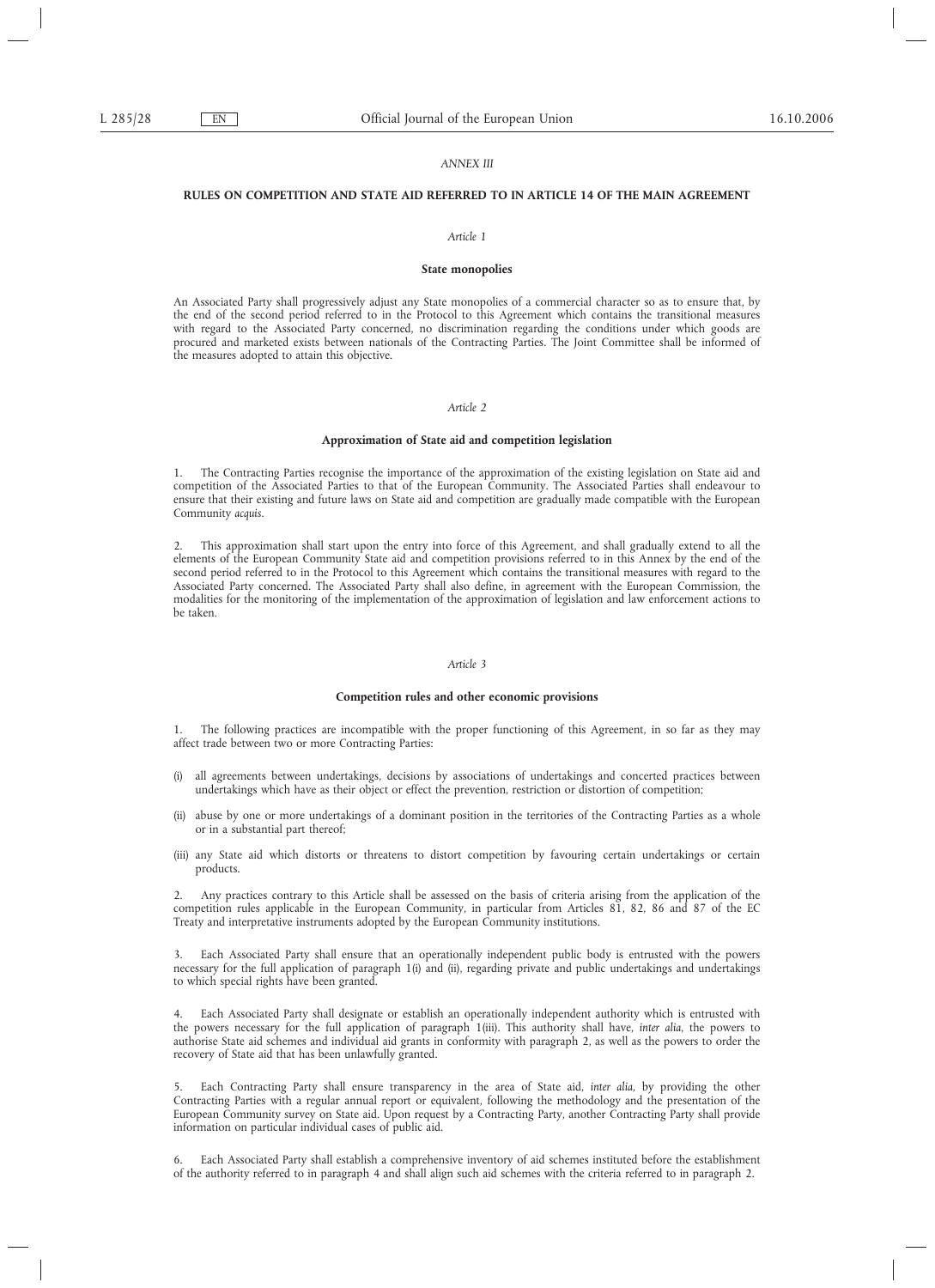- 7. (a) For the purposes of applying the provisions of paragraph 1(iii), the Contracting Parties recognise that during the periods referred to in the Protocol to this Agreement which contains the transitional measures with regard to an Associated Party, any public aid granted by this Associated Party shall be assessed taking into account that the Associated Party concerned is to be regarded as an area identical to those areas of the European Community described in Article 87(3)(a) of the Treaty establishing the European Community;
	- (b) By the end of the first period referred to in the Protocol to this Agreement which contains the transitional measures with regard to an Associated Party, this Party shall submit to the European Commission its GDP per capita figures harmonised at NUTS II level. The authority referred to in paragraph 4 and the European Commission shall then jointly evaluate the eligibility of the regions of the Associated Party concerned as well as the maximum aid intensities in relation thereto in order to draw up the regional aid map on the basis of the relevant European Community guidelines.

8. If one of the Contracting Parties considers that a particular practice is incompatible with the terms of paragraph 1, it may take appropriate measures after consultation within the Joint Committee or after thirty working days following referral for such consultation.

9. The Contracting Parties shall exchange information taking into account the limitations imposed by the requirements of professional and business confidentiality.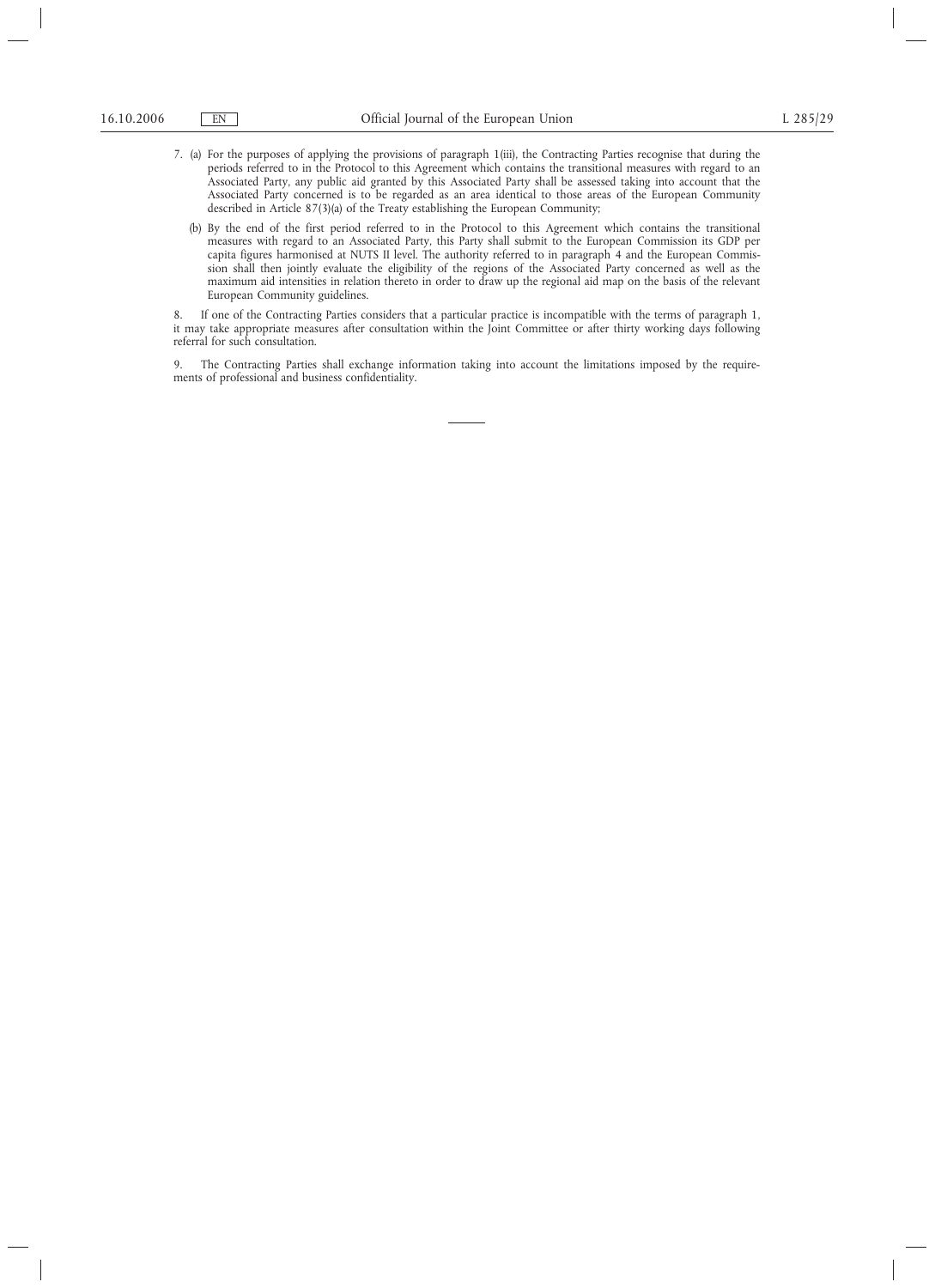### *ANNEX IV*

## **REFERRALS TO THE COURT OF JUSTICE OF THE EUROPEAN COMMUNITIES**

## 1. **General principles relating to Article 16 of the Agreement**

- 1. The procedures established by the Court of Justice of the European Communities, hereinafter referred to as 'the Court of Justice', for referrals for preliminary rulings within the European Community shall apply, as far as appropriate. Further to the preliminary ruling, a court or tribunal of a Contracting Party shall apply the interpretation ruled by the Court of Justice.
- 2. Contracting Parties shall have, within the ambit of this Agreement, the same rights to submit observations to the Court of Justice as the EC Member States.

### 2. **Extent and modalities of the procedure established in Article 16(2) of the Agreement**

- 1. When, in accordance with the second sentence of Article 16(2), a Contracting Party adopts a decision on the extent and modalities of referrals to the Court of Justice, that decision shall specify that either:
	- (a) any court or tribunal of the Contracting Party against whose decisions there is no judicial remedy under national law shall request the Court of Justice to give a preliminary ruling on a question raised in a case pending before it and concerning the validity or interpretation of an act referred to in Article 16(2) if that court or tribunal considers that a decision on the question is necessary to enable it to give a judgment, or
	- (b) any court or tribunal of that Contracting Party may request the Court of Justice to give a preliminary ruling on a question raised before it and concerning the validity or interpretation of an act referred to in Article 16(2) if that court or tribunal considers that a decision on the question is necessary to enable it to give a judgment.
- 2. The modalities of application of Article 16(2) shall be based on the principles enshrined in the legal provisions governing the functioning of the Court of Justice, including the relevant provisions of the EC Treaty, the Statute and the Rules of Procedure of the Court of Justice, as well as the case law of the latter. In the event that it takes a decision on the modalities of application of this provision, the Contracting Party shall also take into consideration the practical guidance released by the Court of Justice in the Information Notice on references by national courts for preliminary rulings.

## 3. **Referrals according to Article 20(3) of the Agreement**

The Court of Justice shall treat disputes submitted to it in accordance with Article 20(3) in the same manner as those submitted to it in accordance with Article 239 of the EC Treaty.

## 4. **Referrals to the Court of Justice and languages**

The Contracting Parties shall be entitled to use, in the procedures before the Court of Justice established in the ambit of the Agreement, any official language of the institutions of the European Union or of another Contracting Party. If a language which is not an official language of the institutions of the European Union is used in an official document, a translation into French shall be simultaneously submitted. If a Contracting Party intends to use, in an oral procedure, a language that is not an official language of the institutions of the European Union, the Contracting Party shall ensure simultaneous interpretation into French.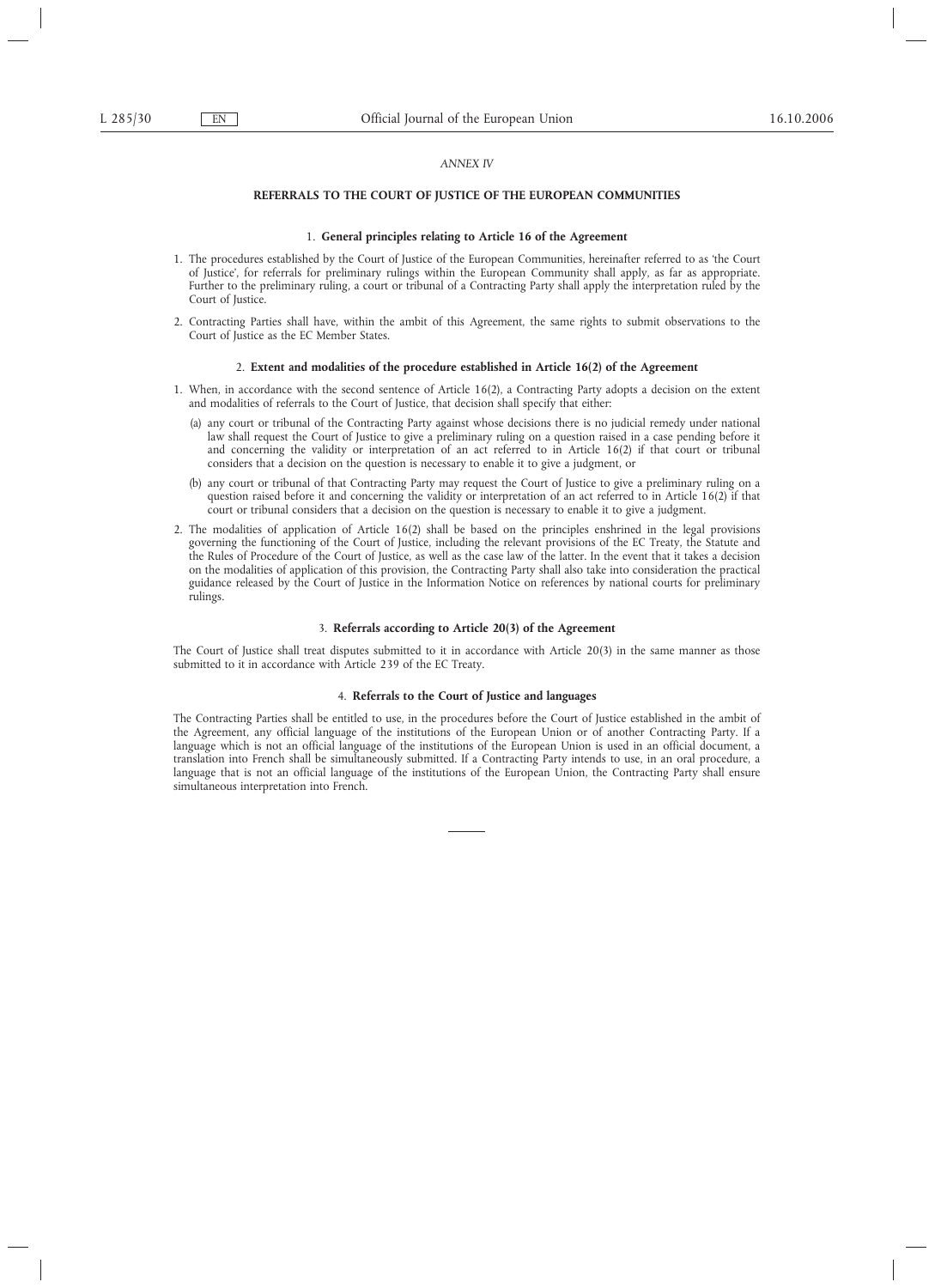### *ANNEX V*

### **PROTOCOL I**

### **Transitional arrangements between the European Community and the EC Member States, of one part, and the Republic of Albania, of the other part**

## *Article 1*

### **Transitional periods**

1. The first transitional period shall extend from the entry into force of this Agreement until all conditions set out in Article 2(1) of this Protocol have been fulfilled by the Republic of Albania, hereinafter referred to as 'Albania', as verified by an assessment carried out by the European Community.

2. The second transitional period shall extend from the end of the first transitional period until all conditions set out in Article 2(2) of this Protocol have been fulfilled by Albania as verified by an assessment carried out by the European Community.

## *Article 2*

### **Conditions relating to transition**

- 1. By the end of the first transitional period Albania shall:
- (i) be a full member of the Joint Aviation Authorities and shall endeavour to implement all aviation safety legislation as provided in Annex I;
- (ii) apply ECAC Document 30 and shall endeavour to implement all aviation security legislation as provided in Annex I;
- (iii) apply Regulation (EEC) No 3925/91 (on elimination of controls applicable to cabin and hold baggage), Regulation (EEC) No 2409/92 (on fares and rates for air services), Directive 94/56/EC (on accident investigation), Regulation (EC) No 2027/97 (on air carrier liability in the event of accidents), Directive 2003/42/EC (on occurrence reporting), Regulation (EC) No 261/2004 (on denied boarding), Directive 2000/79/EC (on working time in civil aviation) and Directive 2003/88/EC (on working time) as provided in Annex I;
- (iv) separate the air traffic service provider and the national regulatory body, establish a national supervisory body for air traffic services, start the reorganisation of its airspace into a functional block or blocks, and apply flexible use of airspace;
- (v) ratify the Convention for the Unification of Certain Rules for International Carriage by Air (the Montreal Convention);
- (vi) have made sufficient progress in implementing the rules on State aid and competition included in an agreement referred to in Article 14(1) of the Main Agreement or in Annex III, whichever is applicable.

2. By the end of the second transitional period Albania shall apply this Agreement including all legislation set out in Annex I.

## *Article 3*

### **Transitional arrangements**

- 1. Notwithstanding Article 1(1) of the Main Agreement:
- (a) during the first transitional period:
	- (i) Community air carriers and air carriers licensed by Albania shall be permitted to exercise unlimited traffic rights between any point in Albania and any point in an EC Member State;
	- (ii) Community air carriers shall not be majority owned or effectively controlled by Albania or its nationals and air carriers licensed by Albania shall not be majority owned or effectively controlled by EC Member States or their nationals;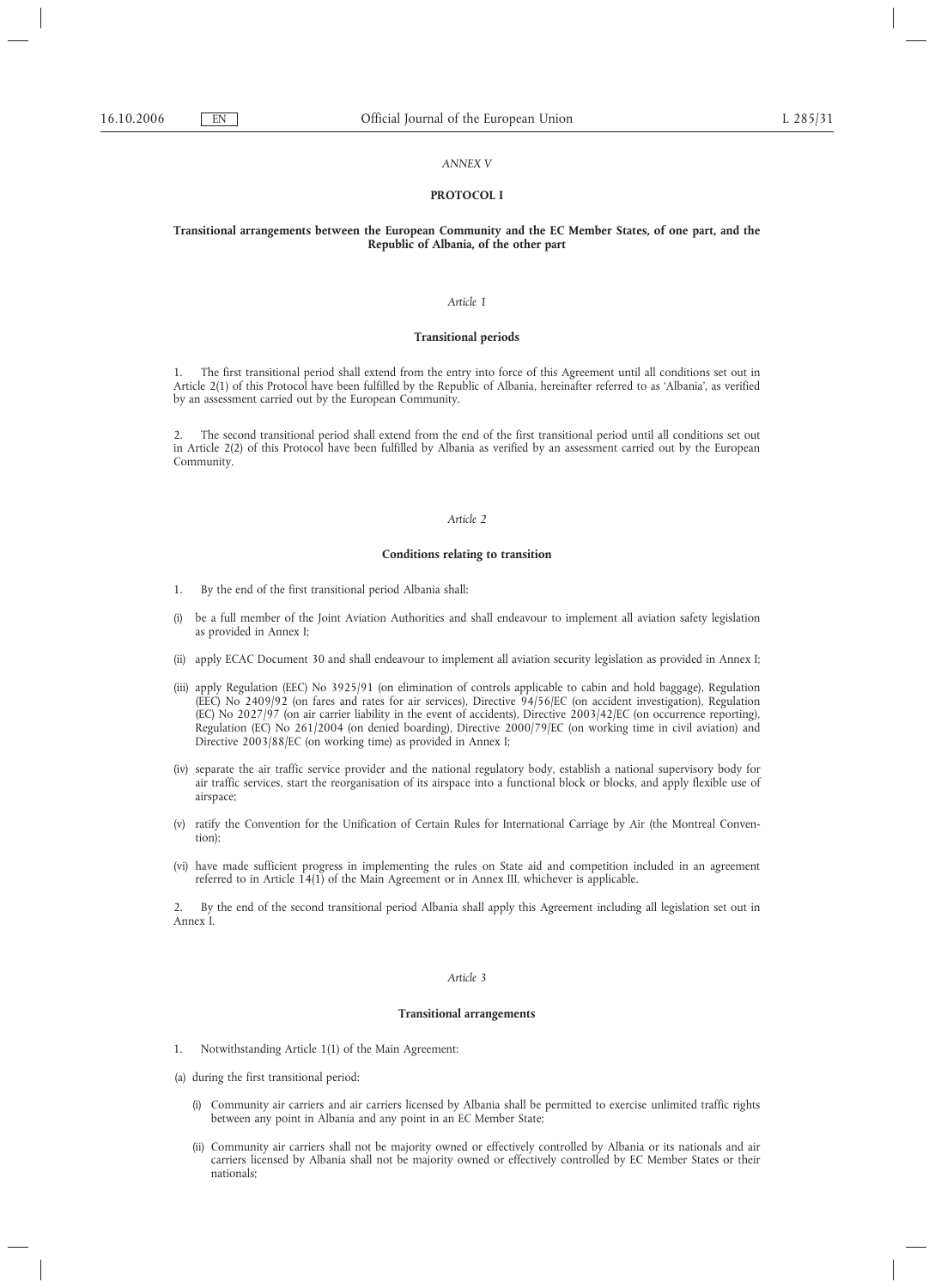(b) during the second transitional period:

- (i) Community air carriers and air carriers licensed by Albania shall be permitted to exercise the traffic rights provided for in paragraph (1)(a)(i);
- (ii) Community air carriers shall be permitted to exercise unlimited traffic rights between points in Albania and other Associated Parties and shall be permitted to change, at any point, from one aircraft to one other aircraft provided that the flight is a part of a service that serves a point in an EC Member State;
- (iii) air carriers licensed by Albania shall be permitted to exercise unlimited traffic rights between points in different EC Member States and shall be permitted to change, at any point, from one aircraft to one other aircraft provided that the flight is a part of a service that serves a point in Albania.

2. For the purpose of this Article, 'Community air carrier' shall mean an air carrier licensed by an EC Member State, Norway or Iceland.

3. Articles 7 and 8 of the Main Agreement shall not apply until the end of the second transitional period, without prejudice to the obligation of Albania and of the Community to grant operating licences in accordance with the acts specified in Annex I, respectively, to carriers which are majority owned or effectively controlled by the EC Member States or their nationals and to carriers which are majority owned or effectively controlled by Albania or its nationals from the end of the first transitional period.

### *Article 4*

### **Aviation safety**

1. At the start of the first transitional period Albania shall be involved as observer in the work of the European Aviation Safety Agency.

2. At the end of the second transitional period the Joint Committee established under Article 18 of the Main Agreement shall determine the precise status and conditions for the participation of Albania in the European Aviation Safety Agency.

3. Until the end of the second transitional period, if safety deficiencies are identified, the European Community may require that the permission for an air carrier licensed by Albania to operate on air routes to, from or within the European Community be made subject to a specific safety assessment. Such assessment shall be made by the European Community expeditiously in order to avoid any undue delay in the exercise of traffic rights.

### *Article 5*

### **Aviation security**

1. At the start of the second transitional period the confidential part of the security legislation as provided in Annex I shall be made available to the appropriate authority of Albania.

2. Until the end of the second transitional period, if security deficiencies are identified, the European Community may require that the permission for an air carrier licensed by Albania to operate on air routes to, from or within the European Community be made subject to a specific security assessment. Such assessment shall be made by the European Community expeditiously in order to avoid any undue delay in the exercise of traffic rights.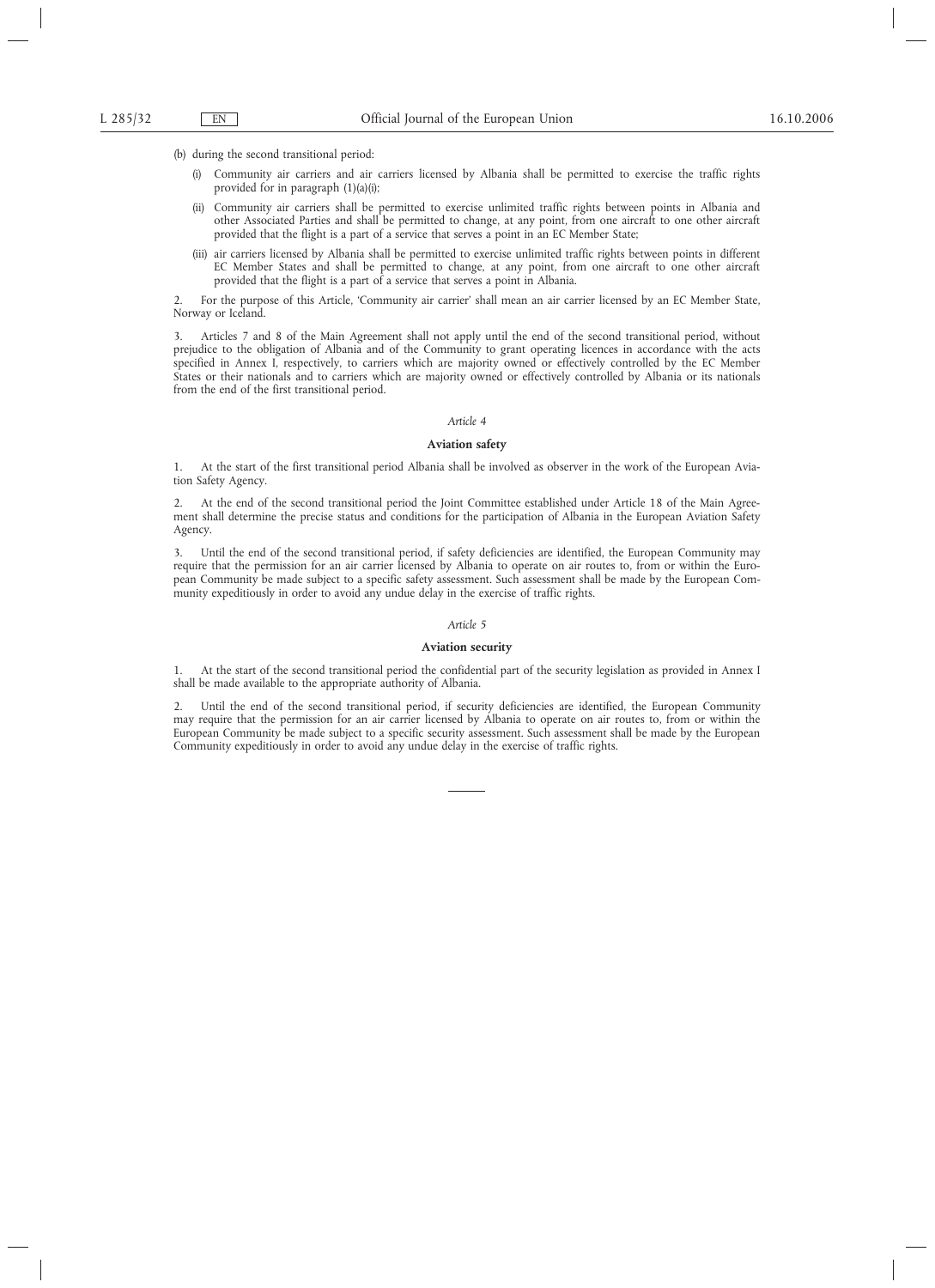## **PROTOCOL II**

## **Transitional arrangements between the European Community and the EC Member States, of one part, and Bosnia and Herzegovina, of the other part**

#### *Article 1*

## **Transitional periods**

1. The first transitional period shall extend from the entry into force of this Agreement until all conditions set out in Article 2(1) of this Protocol have been fulfilled by Bosnia and Herzegovina as verified by an assessment carried out by the European Community.

2. The second transitional period shall extend from the end of the first transitional period until all conditions set out in Article 2(2) of this Protocol have been fulfilled by Bosnia and Herzegovina as verified by an assessment carried out by the European Community.

#### *Article 2*

## **Conditions relating to transition**

- 1. By the end of the first transitional period Bosnia and Herzegovina shall:
- (i) be a full member of the Joint Aviation Authorities and shall endeavour to implement all aviation safety legislation as provided in Annex I;
- (ii) apply ECAC Document 30 and shall endeavour to implement all aviation security legislation as provided in Annex I;
- (iii) apply Regulation (EEC) No 3925/91 (on elimination of controls applicable to cabin and hold baggage), Regulation (EEC) No 2409/92 (on fares and rates for air services), Directive 94/56/EC (on accident investigation), Directive 96/67/EC (on ground handling), Regulation (EC) No 2027/97 (on air carrier liability in the event of accidents), Directive 2003/42/EC (on occurrence reporting), Regulation (EC) No 261/2004 (on denied boarding), Directive 2000/79/EC (on working time in civil aviation) and Directive 2003/88/EC (on working time) as provided in Annex I;
- (iv) ratify the Convention for the Unification of Certain Rules for International Carriage by Air (the Montreal Convention);
- (v) have made sufficient progress in implementing the rules on State aid and competition included in an agreement referred to in Article 14(1) of the Main Agreement or in Annex III of this Agreement, whichever is applicable.
- 2. By the end of the second transitional period Bosnia and Herzegovina shall:
- (i) separate the air traffic service provider and the national regulatory body, establish a national supervisory body for air traffic services, start the reorganisation of its airspace into a functional block or blocks, and apply flexible use of airspace;
- (ii) apply this Agreement including all legislation set out in Annex I.

### *Article 3*

### **Transitional arrangements**

- 1. Notwithstanding Article 1(1) of the Main Agreement:
- (a) during the first transitional period:
	- (i) Community air carriers and air carriers licensed by Bosnia and Herzegovina shall be permitted to exercise unlimited traffic rights between any point in Bosnia and Herzegovina and any point in an EC Member State;
	- (ii) Community air carriers shall not be majority owned or effectively controlled by Bosnia and Herzegovina or its nationals and air carriers licensed by Bosnia and Herzegovina shall not be majority owned or effectively controlled by EC Member States or their nationals;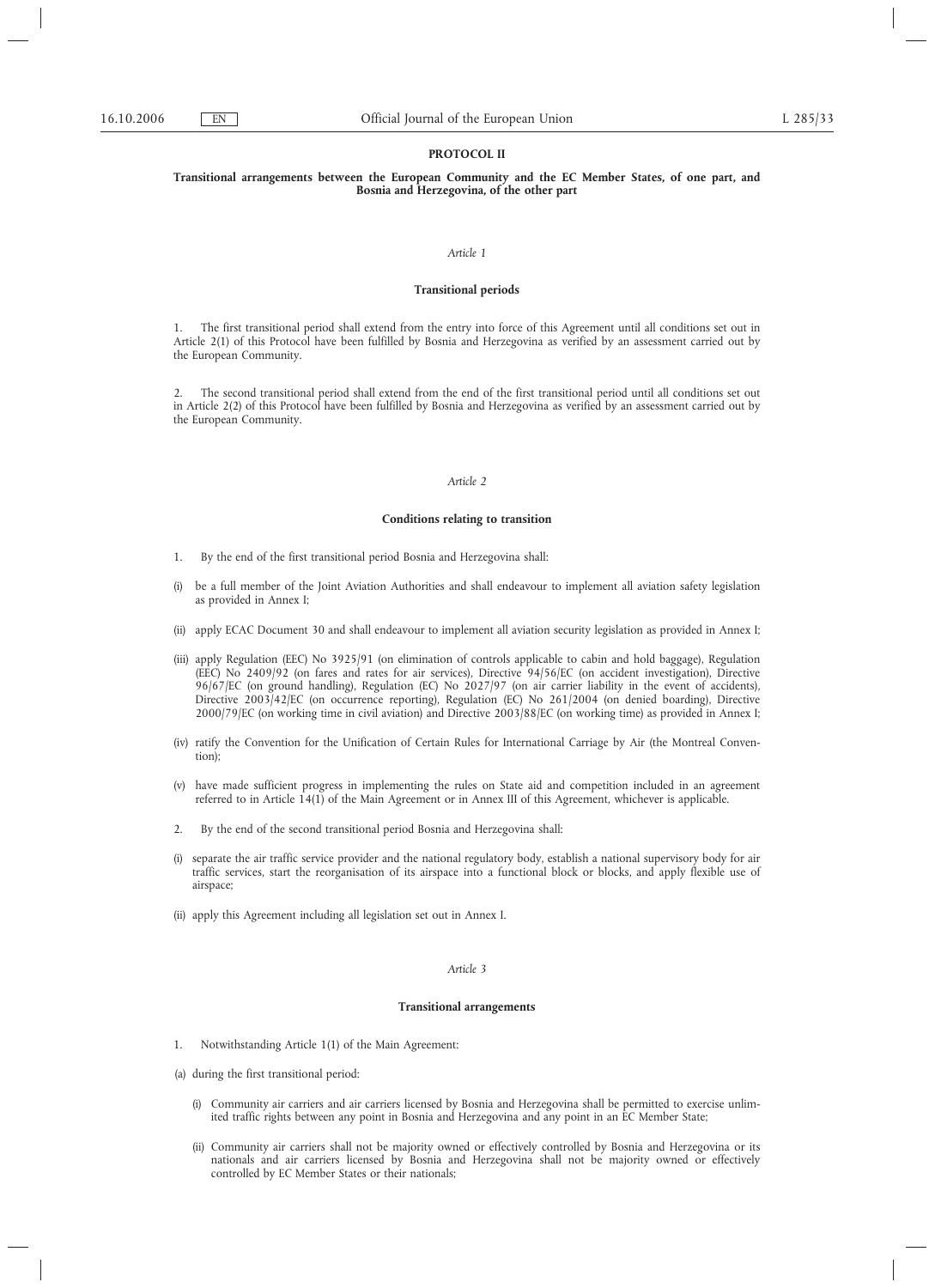(b) during the second transitional period:

- (i) Community air carriers and air carriers licensed by Bosnia and Herzegovina shall be permitted to exercise the traffic rights provided for in paragraph (1)(a)(i);
- (ii) Community air carriers shall be permitted to exercise unlimited traffic rights between points in Bosnia and Herzegovina and other Associated Parties and shall be permitted to change, at any point, from one aircraft to one other aircraft provided that the flight is a part of a service that serves a point in an EC Member State;
- (iii) air carriers licensed by Bosnia and Herzegovina shall be permitted to exercise unlimited traffic rights between points in different EC Member States and shall be permitted to change, at any point, from one aircraft to one other aircraft provided that the flight is a part of a service that serves a point in Bosnia and Herzegovina.

2. For the purpose of this Article, 'Community air carrier' shall mean an air carrier licensed by an EC Member State, Norway or Iceland.

3. Articles 7 and 8 of the Main Agreement shall not apply until the end of the second transitional period, without prejudice to the obligation of Bosnia and Herzegovina and of the Community to grant operating licences in accordance with the acts specified in Annex I, respectively, to carriers which are majority owned or effectively controlled by the EC Member States or their nationals and to carriers which are majority owned or effectively controlled by Bosnia and Herzegovina or its nationals from the end of the first transitional period.

### *Article 4*

### **Aviation safety**

1. At the start of the first transitional period Bosnia and Herzegovina shall be involved as observer in the work of the European Aviation Safety Agency.

2. At the end of the second transitional period the Joint Committee established under Article 18 of the Main Agreement shall determine the precise status and conditions for the participation of Bosnia and Herzegovina in the European Aviation Safety Agency.

3. Until the end of the second transitional period, if safety deficiencies are identified the European Community may require that the permission for an air carrier licensed by Bosnia and Herzegovina to operate on air routes to, from or within the European Community be made subject to a specific safety assessment. Such assessment shall be made by the European Community expeditiously in order to avoid any undue delay in the exercise of traffic rights.

### *Article 5*

### **Aviation security**

1. At the start of the second transitional period the confidential part of the security legislation as provided in Annex I shall be made available to the appropriate authority of Bosnia and Herzegovina.

Until the end of the second transitional period, if security deficiencies are identified the European Community may require that the permission for an air carrier licensed by Bosnia and Herzegovina to operate on air routes to, from or within the European Community be made subject to a specific security assessment. Such assessment shall be made by the European Community expeditiously in order to avoid any undue delay in the exercise of traffic rights.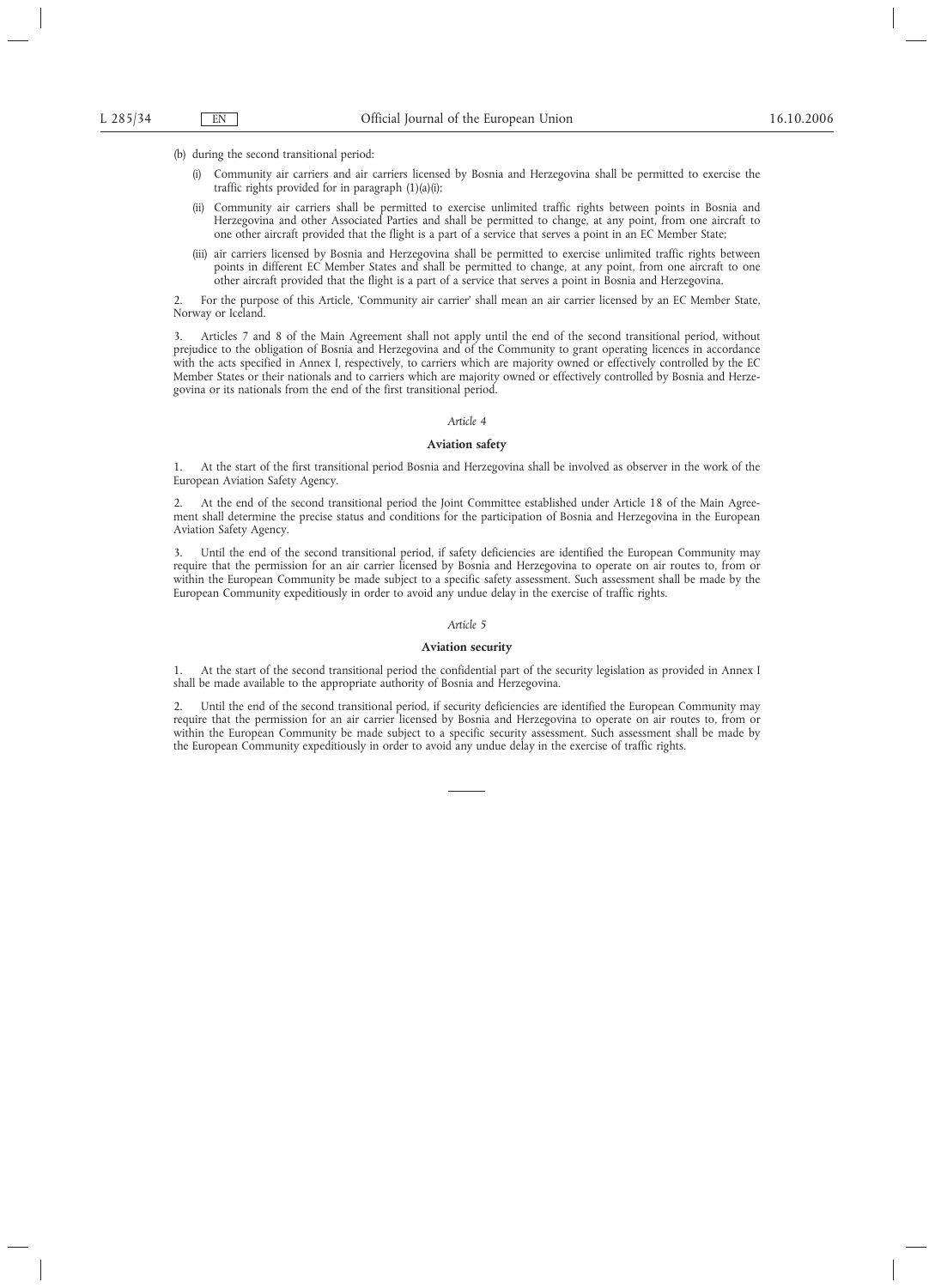## **PROTOCOL III**

## **Transitional arrangements between the European Community and the EC Member States, of one part, and the Republic of Bulgaria, of the other part**

### *Article 1*

### **Transitional period**

1. The transitional period shall extend from the entry into force of this Agreement until all conditions set out in Article 2 of this Protocol have been fulfilled by the Republic of Bulgaria, hereinafter referred to as 'Bulgaria', as verified by an assessment carried out by the European Community, and not later than Bulgaria's accession to the European Union.

2. References to the 'second transitional period' in this Agreement or in its Annexes shall mean in the case of Bulgaria the transitional period referred to in paragraph 1.

### *Article 2*

#### **Conditions relating to transition**

By the end of the transitional period Bulgaria shall apply this Agreement including all legislation set out in Annex I as provided for in Article 3 of the Main Agreement.

#### *Article 3*

## **Transitional arrangements**

1. Notwithstanding Article 1(1) of the Main Agreement,

during the transitional period:

- (i) Community air carriers and air carriers licensed by Bulgaria shall be permitted to exercise unlimited traffic rights between any point in Bulgaria and any point in an EC Member State;
- (ii) Community air carriers shall be permitted to exercise unlimited traffic rights between points in Bulgaria and other Associated Parties and shall be permitted to change, at any point, from one aircraft to one other aircraft provided that the flight is a part of a service that serves a point in an EC Member State;
- (iii) air carriers licensed by Bulgaria shall be permitted to exercise unlimited traffic rights between points in different EC Member States and shall be permitted to change, at any point, from one aircraft to one other aircraft provided that the flight is a part of a service that serves a point in Bulgaria.

2. For the purpose of this Article, 'Community air carrier' shall mean an air carrier licensed by an EC Member State, Norway or Iceland.

3. Articles 7 and 8 of the Main Agreement shall not apply until the end of the transitional period, without prejudice to the obligation of Bulgaria and of the Community to grant operating licences in accordance with the acts specified in Annex I, respectively, to carriers which are majority owned or effectively controlled by the EC Member States or their nationals and to carriers which are majority owned or effectively controlled by Bulgaria or its nationals from the beginning of the transitional period.

### *Article 4*

### **Aviation safety**

1. At the end of the transitional period the Joint Committee established under Article 18 of the Main Agreement shall determine the precise status and conditions for the participation of Bulgaria in the European Aviation Safety Agency.

2. Until the end of the transitional period, if safety deficiencies are identified the European Community may require that the permission for an air carrier licensed by Bulgaria to operate on air routes to, from or within the European Community be made subject to a specific safety assessment. Such assessment shall be made by the European Community expeditiously in order to avoid any undue delay in the exercise of traffic rights.

## *Article 5*

### **Aviation security**

Until the end of the transitional period, if security deficiencies are identified the European Community may require that the permission for an air carrier licensed by Bulgaria to operate on air routes to, from or within the European Community be made subject to a specific security assessment. Such assessment shall be made by the European Community expeditiously in order to avoid any undue delay in the exercise of traffic rights.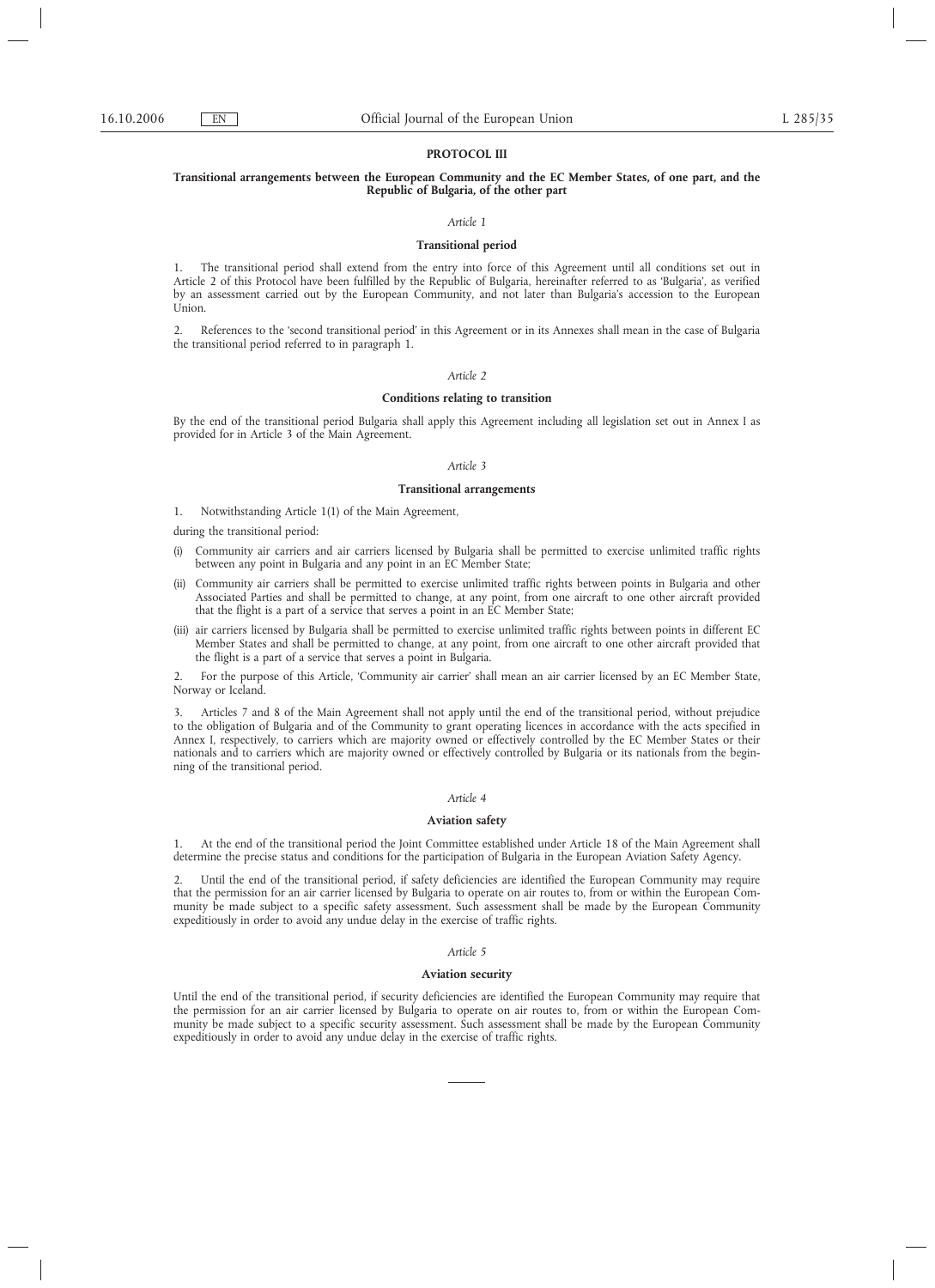## **PROTOCOL IV**

## **transitional arrangements between the European Community and the EC Member States, of one part, and the Republic of Croatia, of the other part**

## *Article 1*

### **Transitional periods**

1. The first transitional period shall extend from the entry into force of this Agreement until all conditions set out in Article 2(1) of this Protocol have been fulfilled by the Republic of Croatia, hereinafter referred to as 'Croatia', as verified by an assessment carried out by the European Community.

2. The second transitional period shall extend from the end of the first transitional period until all conditions set out in Article 2(2) of this Protocol have been fulfilled by Croatia as verified by an assessment carried out by the European Community.

### *Article 2*

### **Conditions relating to transition**

- 1. By the end of the first transitional period Croatia shall:
- (i) be a full member of the Joint Aviation Authorities and shall endeavour to implement all aviation safety legislation as provided in Annex I;
- (ii) apply ECAC Document 30 and shall endeavour to implement all the aviation security legislation as provided in Annex I;
- (iii) apply Regulation (EEC) No 3925/91 (on the elimination of controls applicable to cabin and hold baggage), Regulation (EEC) No 2409/92 (on fares and rates for air services), Directive 94/56/EC (on accident investigation), Directive 96/67/EC (on ground handling), Regulation (EC) No 2027/97 (on air carrier liability in the event of accidents), Directive 2003/42/EC (on occurrence reporting), Regulation (EC) No 261/2004 (on denied boarding), Directive 2000/79/EC (on working time in civil aviation) and Directive 2003/88/EC (on working time) as provided in Annex I;
- (iv) separate the air traffic service provider and the national regulatory body, establish a national supervisory body for air traffic services, start the reorganisation of its airspace into a functional block or blocks, and apply flexible use of airspace;
- (v) ratify the Convention for the Unification of Certain Rules for International Carriage by Air (the Montreal Convention);
- (vi) have made sufficient progress in implementing the rules on State aid and competition included in an agreement referred to in Article 14(1) of the Main Agreement or in Annex III of this Agreement, whichever is applicable.

2. By the end of the second transitional period Croatia shall apply this Agreement including all the legislation set out in Annex I.

### *Article 3*

## **Transitional arrangements**

- 1. Notwithstanding Article 1(1) of the Main Agreement:
- (a) during the first and the second transitional periods Community air carriers and air carriers licensed by Croatia shall be permitted to exercise unlimited traffic rights between any point in Croatia and any point in an EC Member State;
- (b) during the second transitional period:
	- (i) Community air carriers and air carriers licensed by Croatia shall be permitted to exercise the traffic rights provided for in paragraph (1)(a),
	- (ii) Community air carriers shall be permitted to exercise unlimited traffic rights between points in Croatia and other Associated Parties and shall be permitted to change, at any point, from one aircraft to one other aircraft provided that the flight is a part of a service that serves a point in an EC Member State,
	- (iii) air carriers licensed by Croatia shall be permitted to exercise unlimited traffic rights between points in different EC Member States and shall be permitted to change, at any point, from one aircraft to one other aircraft provided that the flight is a part of a service that serves a point in Croatia;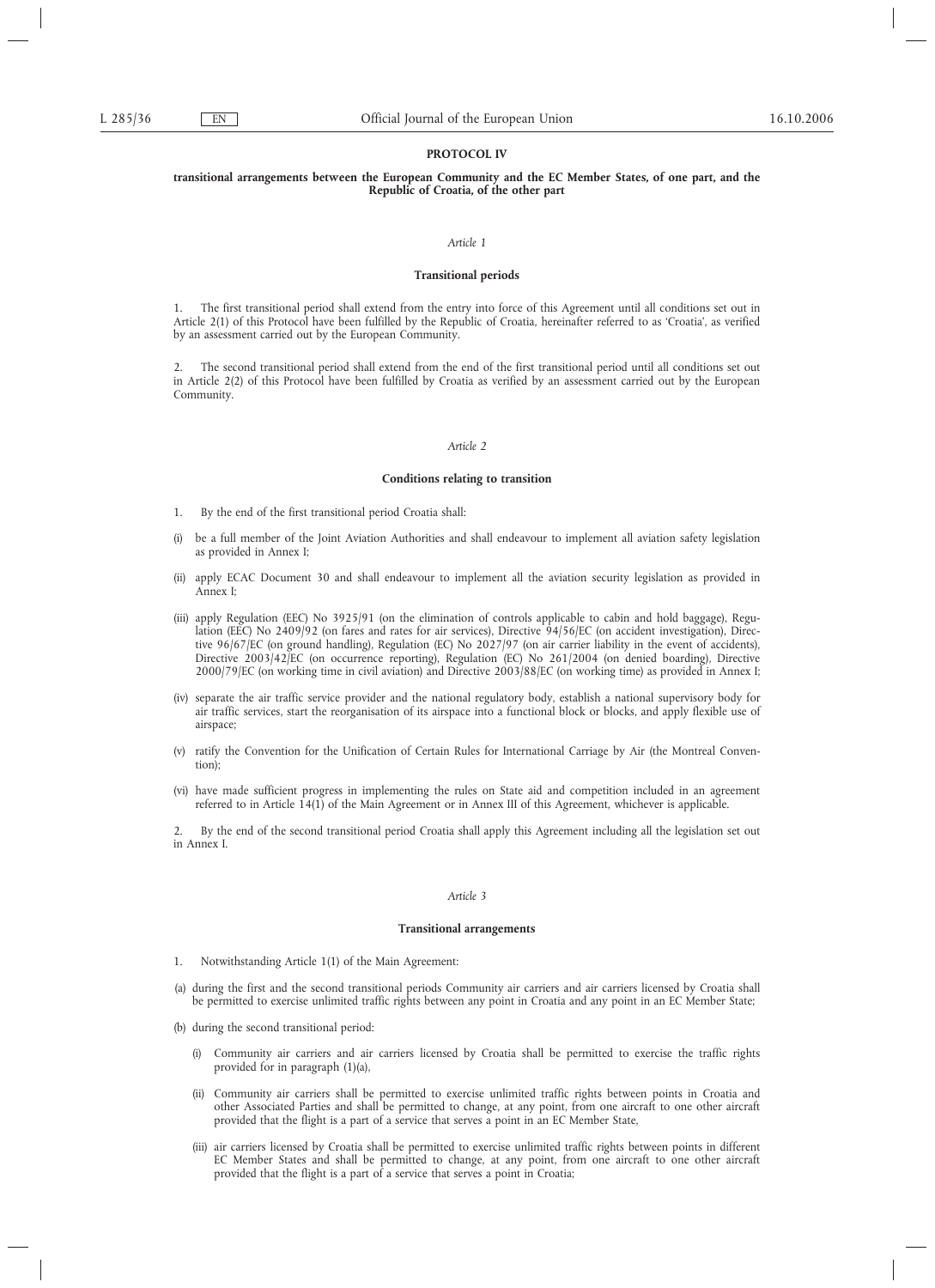(c) until the end of the second transitional period Community air carriers shall not be majority owned or effectively controlled by Croatia or its nationals and air carriers licensed by Croatia shall not be majority owned or effectively controlled by EC Member States or their nationals.

2. For the purpose of this Article, 'Community air carrier' shall mean an air carrier licensed by an EC Member State, Norway or Iceland.

3. Articles 7 and 8 of the Main Agreement shall not apply until the end of the second transitional period, without prejudice to the obligation of Croatia and of the Community to grant operating licences in accordance with the acts specified in Annex I, respectively, to carriers which are majority owned or effectively controlled by the EC Member States or their nationals and to carriers which are majority owned or effectively controlled by Croatia or its nationals from the end of the first transitional period.

## *Article 4*

## **Aviation safety**

1. At the start of the first transitional period Croatia shall be involved as observer in the work of the European Aviation Safety Agency.

2. At the end of the second transitional period the Joint Committee established under Article 18 of the Main Agreement shall determine the precise status and conditions for the participation of Croatia in the European Aviation Safety Agency.

3. Until the end of the second transitional period, if safety deficiencies are identified, the European Community may require that the permission for an air carrier licensed by Croatia to operate on air routes to, from or within the European Community be made subject to a specific safety assessment. Such assessment shall be made by the European Community expeditiously in order to avoid any undue delay in the exercise of traffic rights.

### *Article 5*

## **Aviation security**

1. At the start of the second transitional period the confidential part of the security legislation as provided in Annex I shall be made available to the appropriate authority of Croatia.

2. Until the end of the second transitional period, if security deficiencies are identified, the European Community may require that the permission for an air carrier licensed by Croatia to operate on air routes to, from or within the European Community be made subject to a specific security assessment. Such assessment shall be made by the European Community expeditiously in order to avoid any undue delay in the exercise of traffic rights.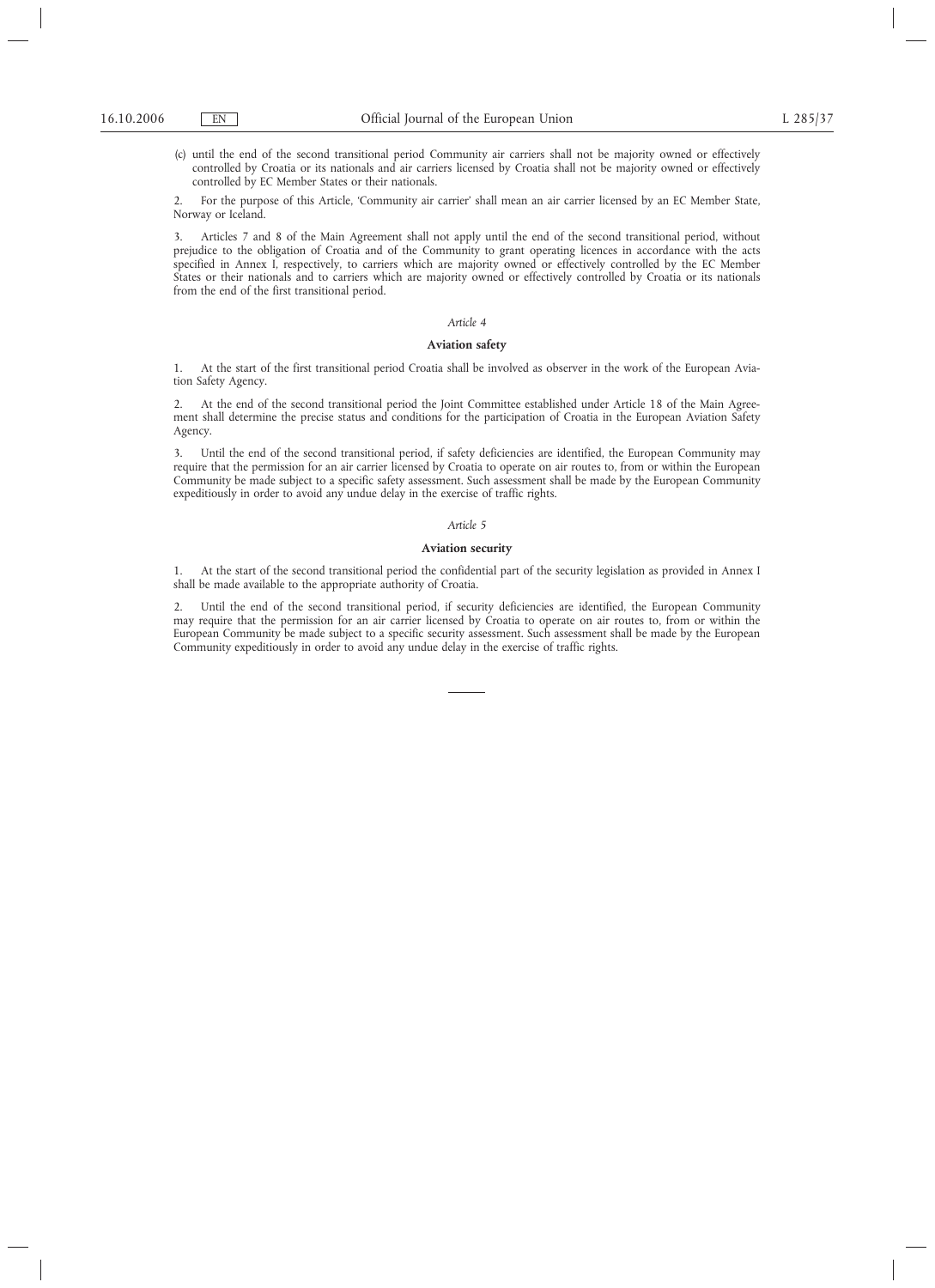## **PROTOCOL V**

## **Transitional arrangements between the European Community and the EC Member States, of one part, and the former Yugoslav Republic of Macedonia, on the other part**

#### *Article 1*

## **Transitional periods**

1. The first transitional period shall extend from the entry into force of this Agreement until all conditions set out in Article 2(1) of this Protocol have been fulfilled by the former Yugoslav Republic of Macedonia as verified by an assessment carried out by the European Community.

2. The second transitional period shall extend from the end of the first transitional period until all conditions set out in Article 2(2) of this Protocol have been fulfilled by the former Yugoslav Republic of Macedonia as verified by an assessment carried out by the European Community.

### *Article 2*

## **Conditions relating to transition**

- 1. By the end of the first transitional period the former Yugoslav Republic of Macedonia shall:
- (i) be a full member of the Joint Aviation Authorities and shall endeavour to implement all the aviation safety legislation as provided in Annex I;
- (ii) apply ECAC Document 30 and shall endeavour to implement all the aviation security legislation as provided in Annex I;
- (iii) apply Regulation (EEC) No 3925/91 (on elimination of controls applicable to cabin and hold baggage), Regulation (EEC) No 2409/92 (on fares and rates for air services), Directive 94/56/EC (on accident investigation), Directive 96/67/EC (on ground handling), Directive 2003/42/EC (on occurrence reporting), Directive 2000/79/EC (on working time in civil aviation) and Directive 2003/88/EC (on working time) as provided in Annex I;
- (iv) separate the air traffic service provider and the national regulatory body, establish a national supervisory body for air traffic services, start the reorganisation of its airspace into a functional block or blocks, and apply flexible use of airspace;
- (v) ratify the Convention for the Unification of Certain Rules for International Carriage by Air (the Montreal Convention);
- (vi) have made sufficient progress in implementing the rules on State aid and competition included in an agreement referred to in Article 14(1) of the Main Agreement or in Annex III of this Agreement, whichever is applicable.

2. By the end of the second transitional period the former Yugoslav Republic of Macedonia shall apply this Agreement including all the legislation set out in Annex I.

### *Article 3*

### **Transitional arrangements**

- 1. Notwithstanding Article 1(1) of the Main Agreement,
- (a) during the first transitional period:
	- (i) Community air carriers and air carriers licensed by the former Yugoslav Republic of Macedonia shall be permitted to exercise unlimited traffic rights between any point in the former Yugoslav Republic of Macedonia and any point in an EC Member State;
	- (ii) Community air carriers shall not be majority owned or effectively controlled by the former Yugoslav Republic of Macedonia or its nationals and air carriers licensed by the former Yugoslav Republic of Macedonia shall not be majority owned or effectively controlled by EC Member States or their nationals.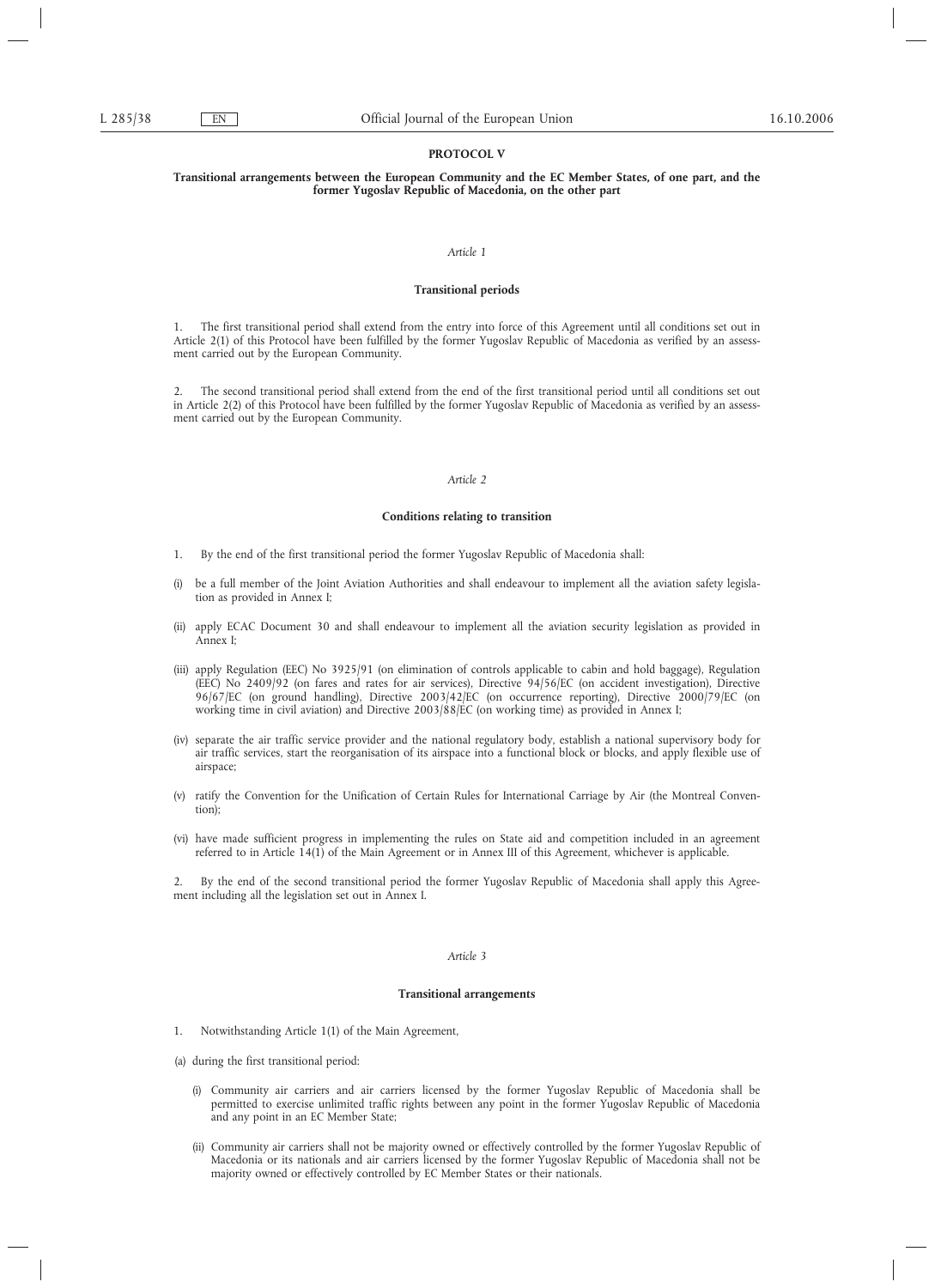(b) during the second transitional period:

- (i) Community air carriers and air carriers licensed by the former Yugoslav Republic of Macedonia shall be permitted to exercise the traffic rights provided for in paragraph (1)(a)(i);
- (ii) Community air carriers shall be permitted to exercise unlimited traffic rights between points in the former Yugoslav Republic of Macedonia and other Associated Parties and shall be permitted to change, at any point, from one aircraft to one other aircraft provided that the flight is a part of a service that serves a point in an EC Member State;
- (iii) air carriers licensed by the former Yugoslav Republic of Macedonia shall be permitted to exercise unlimited traffic rights between points in different EC Member States and shall be permitted to change, at any point, from one aircraft to one other aircraft provided that the flight is a part of a service that serves a point in the former Yugoslav Republic of Macedonia.

2. For the purpose of this Article, 'Community air carrier' shall mean an air carrier licensed by an EC Member State, Norway or Iceland.

3. Articles 7 and 8 of the Main Agreement shall not apply until the end of the second transitional period, without prejudice to the obligation of the former Yugoslav Republic of Macedonia and of the Community to grant operating licences in accordance with the acts specified in Annex I, respectively, to carriers which are majority owned or effectively controlled by the EC Member States or their nationals and to carriers which are majority owned or effectively controlled by the former Yugoslav Republic of Macedonia or its nationals from the end of the first transitional period.

#### *Article 4*

## **Application of certain legislation by the former Yugoslav Republic of Macedonia**

Notwithstanding Article 2 of this Protocol, upon entry into force of this Agreement the former Yugoslav Republic of Macedonia shal

- (i) apply in practice the Convention for the Unification of Certain Rules for International Carriage by Air (the Montreal Convention);
- (ii) enforce that air carriers licensed by the former Yugoslav Republic of Macedonia comply in practice with Regulation (EC) No 261/2004;
- (iii) terminate or bring in line with Community law the contract between the Government of the former Yugoslav Republic of Macedonia and Macedonian Airlines (MAT).

### *Article 5*

### **Aviation safety**

1. At the start of the first transitional period the former Yugoslav Republic of Macedonia shall be involved as observer in the work of the European Aviation Safety Agency.

2. At the end of the second transitional period the Joint Committee established under Article 18 of the Main Agreement shall determine the precise status and conditions for the participation of the former Yugoslav Republic of Macedonia in the European Aviation Safety Agency.

3. Until the end of the second transitional period, if safety deficiencies are identified the European Community may require that the permission for an air carrier licensed by the former Yugoslav Republic of Macedonia to operate on air routes to, from or within the European Community be made subject to a specific safety assessment. Such assessment shall be made by the European Community expeditiously in order to avoid any undue delay in the exercise of traffic rights.

## *Article 6*

## **Aviation security**

1. At the start of the second transitional period the confidential part of the security legislation as provided in Annex I shall be made available to the appropriate authority of the former Yugoslav Republic of Macedonia.

2. Until the end of the second transitional period, if security deficiencies are identified the European Community may require that the permission for an air carrier licensed by the former Yugoslav Republic of Macedonia to operate on air routes to, from or within the European Community be made subject to a specific security assessment. Such assessment shall be made by the European Community expeditiously in order to avoid any undue delay in the exercise of traffic rights.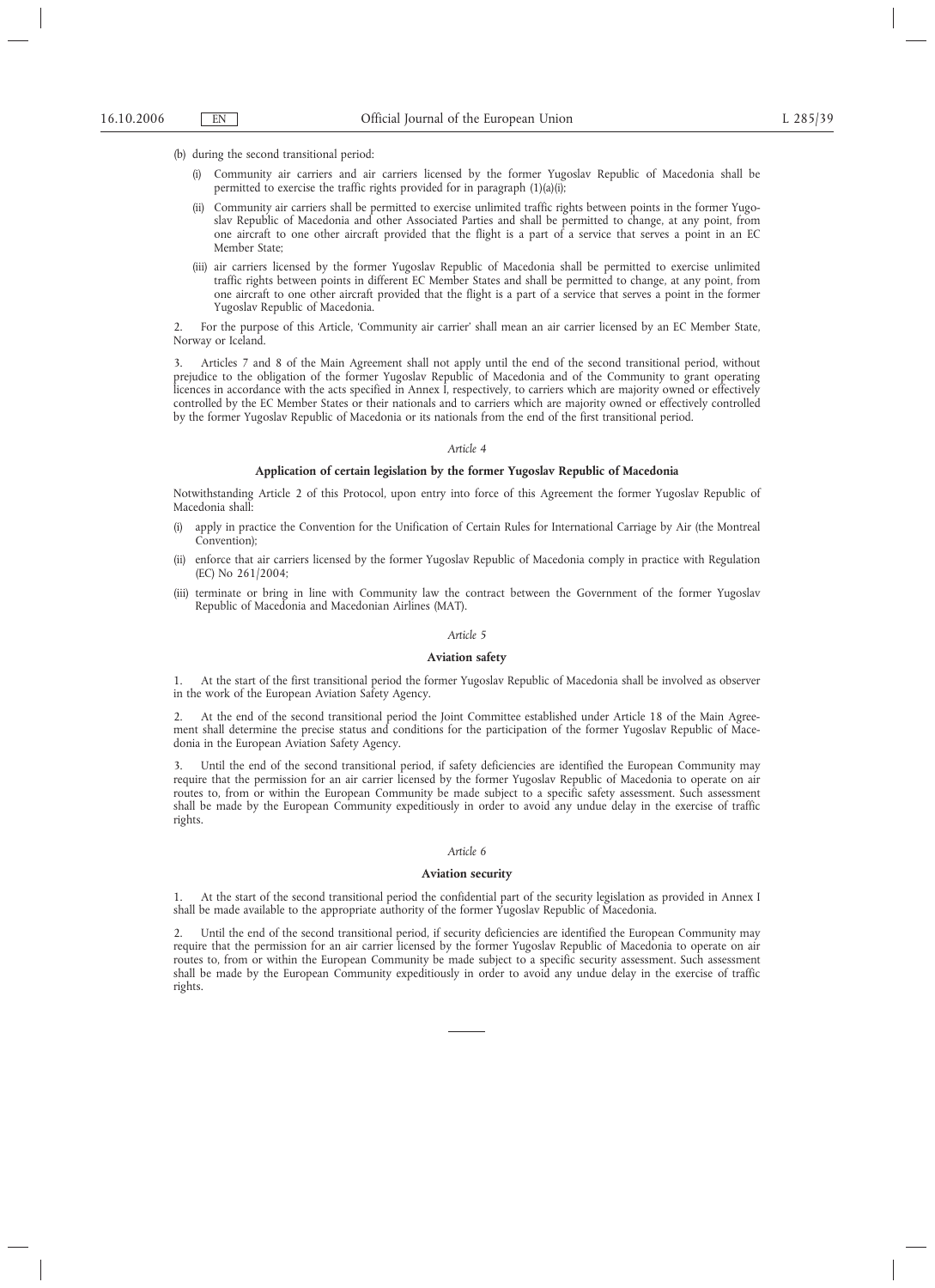# **PROTOCOL VI**

## **Transitional arrangements between the European Community and the EC Member States, of one part, and the Republic of Serbia, of the other part**

#### *Article 1*

## **Transitional periods**

1. The first transitional period shall extend from the entry into force of this Agreement until all conditions set out in Article 2(1) of this Protocol have been fulfilled by the Republic of Serbia as verified by an assessment carried out by the relevant authority of the European Community.

2. The second transitional period shall extend from the end of the first transitional period until all conditions set out in Article 2(2) of this Protocol have been fulfilled by the Republic of Serbia as verified by an assessment carried out by the relevant authority of the European Community.

### *Article 2*

## **Conditions relating to transition**

- 1. By the end of the first transitional period the Republic of Serbia shall:
- (i) be a full member of the Joint Aviation Authorities and shall endeavour to implement all the aviation safety legislation as provided in Annex I;
- (ii) apply ECAC Document 30 and shall endeavour to implement all the aviation security legislation as provided in Annex I;
- (iii) apply Regulation (EEC) No 3925/91 (on elimination of controls applicable to cabin and hold baggage), Regulation (EEC) No 2409/92 (on fares and rates for air services), Directive 94/56/EC (on accident investigation), Directive 96/67/EC (on ground handling), Regulation (EC) No 2027/97 (on air carrier liability in the event of accidents), Directive 2003/42/EC (on occurrence reporting), Regulation (EC) No 261/2004 (on denied boarding), Directive 2000/79/EC (on working time in civil aviation) and Directive 2003/88/EC (on working time) as provided in Annex I;
- (iv) separate the air traffic service provider and the regulatory body for the Republic of Serbia, establish a supervisory body for the Republic of Serbia for air traffic services, start the reorganisation of the airspace of the Republic of Serbia into a functional block or blocks, and apply flexible use of airspace;
- (v) ratify the Convention for the Unification of Certain Rules for International Carriage by Air (the Montreal Convention);
- (vi) have made sufficient progress in implementing the rules on State aid and competition included in an agreement referred to in Article 14(1) of the Main Agreement or in Annex III of this Agreement, whichever is applicable.

2. By the end of the second transitional period the Republic of Serbia shall apply this Agreement including all legislation set out in Annex I.

### *Article 3*

### **Transitional arrangements**

- 1. Notwithstanding Article 1(1) of the Main Agreement:
- (a) during the first transitional period:
	- (i) Community air carriers and air carriers licensed by the Republic of Serbia shall be permitted to exercise unlimited traffic rights between any point in the Republic of Serbia and any point in an EC Member State;
	- (ii) Community air carriers shall not be majority owned or effectively controlled by the Republic of Serbia or its nationals and air carriers licensed by the Republic of Serbia shall not be majority owned or effectively controlled by EC Member States or their nationals;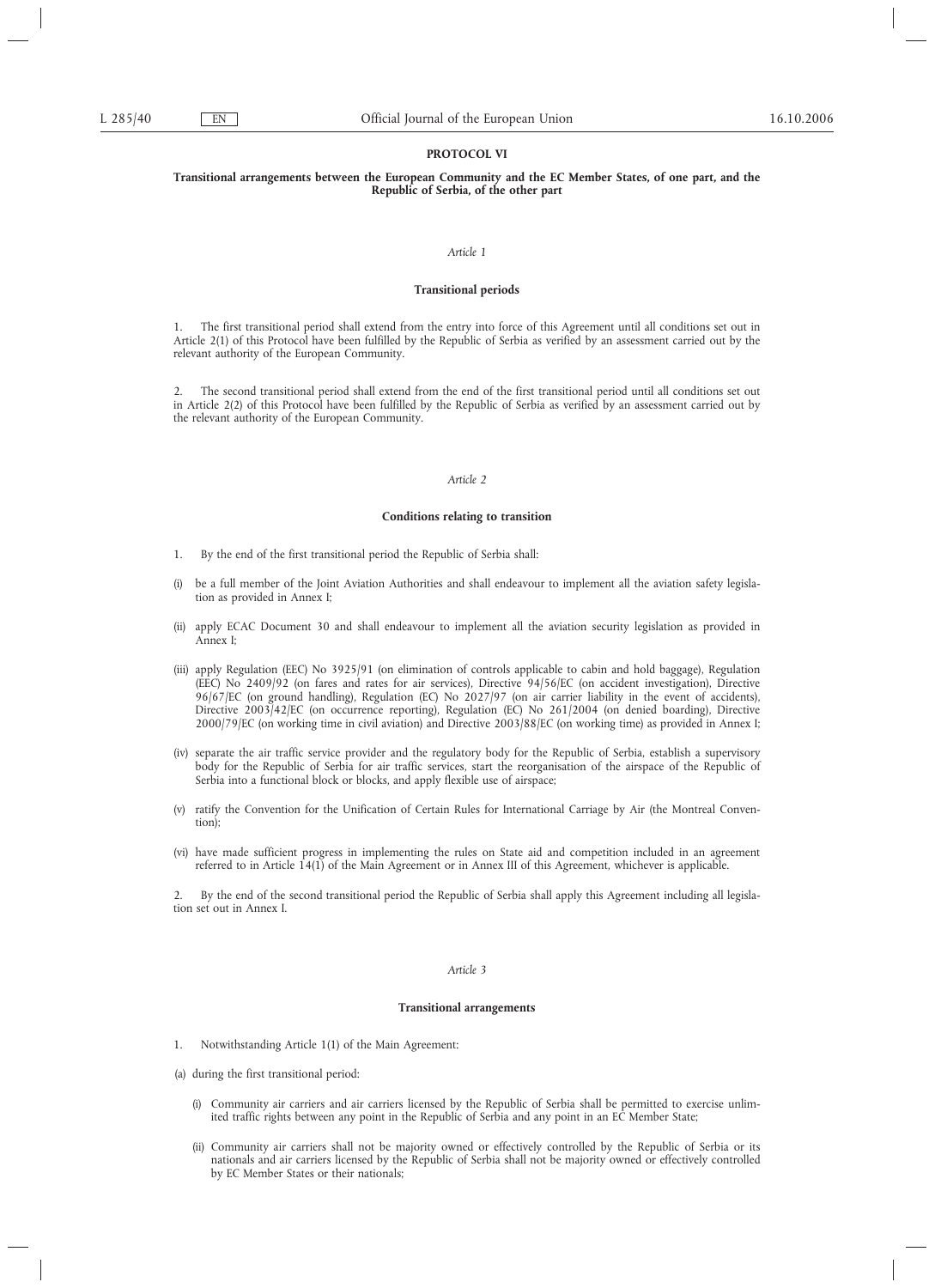(b) during the second transitional period:

- (i) Community air carriers and air carriers licensed by the Republic of Serbia shall be permitted to exercise the traffic rights provided for in paragraph (1)(a)(i);
- (ii) Community air carriers shall be permitted to exercise unlimited traffic rights between points in the Republic of Serbia and other Associated Parties and shall be permitted to change, at any point, from one aircraft to one other aircraft provided that the flight is a part of a service that serves a point in an EC Member State;
- (iii) air carriers licensed by the Republic of Serbia shall be permitted to exercise unlimited traffic rights between points in different EC Member States and shall be permitted to change, at any point, from one aircraft to one other aircraft provided that the flight is a part of a service that serves a point in the Republic of Serbia.

2. For the purpose of this Article, 'Community air carrier' shall mean an air carrier licensed by an EC Member State, Norway or Iceland.

3. Articles 7 and 8 of the Main Agreement shall not apply until the end of the second transitional period, without prejudice to the obligation of the Republic of Serbia and of the Community to grant operating licences in accordance with the acts specified in Annex I, respectively, to carriers which are majority owned or effectively controlled by the EC Member States or their nationals and to carriers which are majority owned or effectively controlled by the Republic of Serbia or its nationals from the end of the first transitional period.

### *Article 4*

## **Aviation safety**

1. At the start of the first transitional period the Republic of Serbia shall be involved as observer in the work of the European Aviation Safety Agency.

2. At the end of the second transitional period the Joint Committee established under Article 18 of the Main Agreement shall determine the precise status and conditions for the participation of the Republic of Serbia in the European Aviation Safety Agency.

3. Until the end of the second transitional period, if safety deficiencies are identified, the European Community may require that the permission for an air carrier licensed by the Republic of Serbia to operate on air routes to, from or within the European Community be made subject to a specific safety assessment. Such assessment shall be made by the European Community expeditiously in order to avoid any undue delay in the exercise of traffic rights.

### *Article 5*

### **Aviation security**

1. At the start of the second transitional period the confidential part of the security legislation as provided in Annex I shall be made available to the appropriate authority of the Republic of Serbia.

2. Until the end of the second transitional period, if security deficiencies are identified, the European Community may require that the permission for an air carrier licensed by the Republic of Serbia to operate on air routes to, from or within the European Community be made subject to a specific security assessment. Such assessment shall be made by the European Community expeditiously in order to avoid any undue delay in the exercise of traffic rights.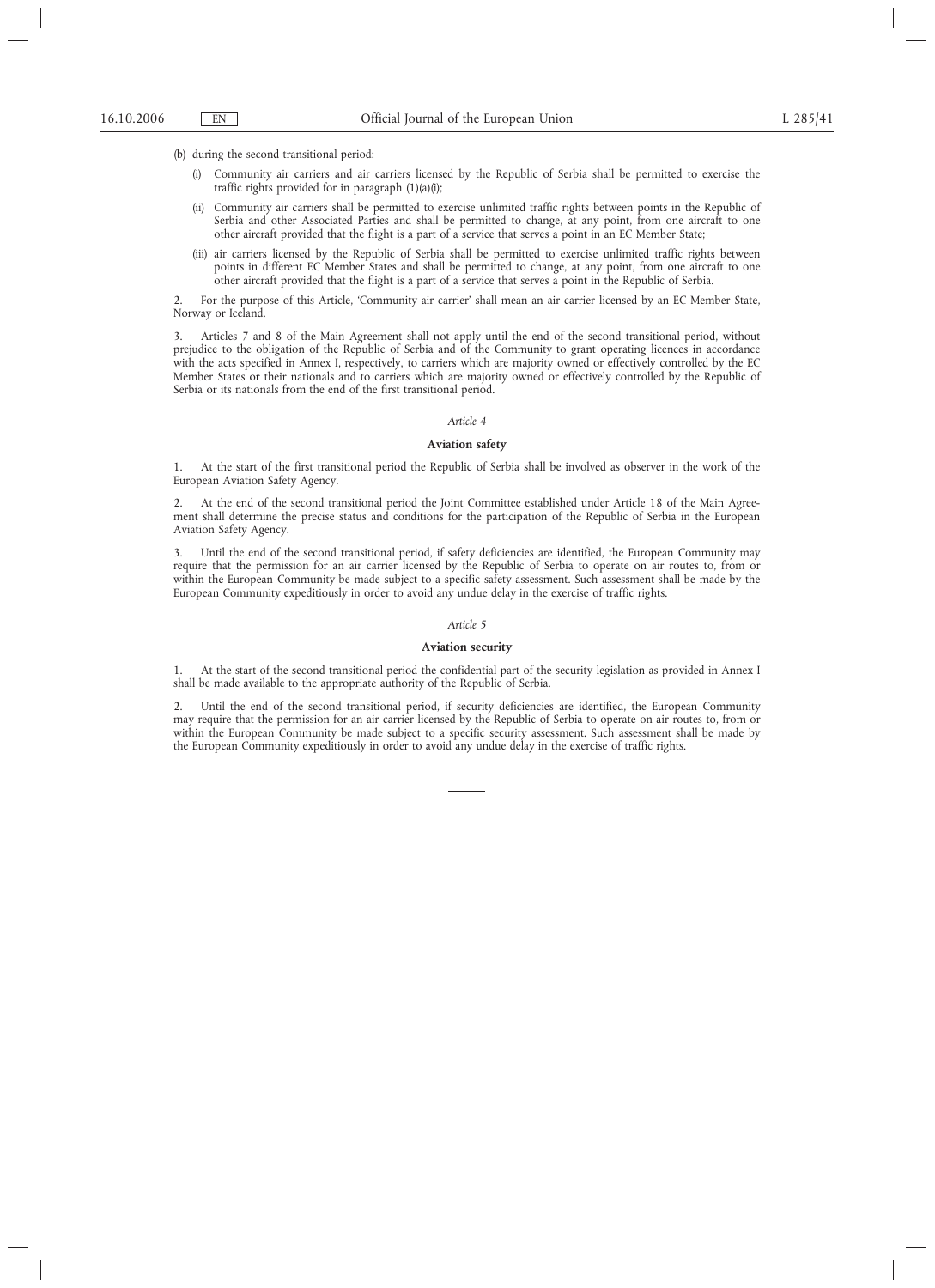## **PROTOCOL VII**

## **Transitional arrangements between the European Community and the EC Member States, of one part, and the Republic of Montenegro, of the other part**

#### *Article 1*

## **Transitional periods**

1. The first transitional period shall extend from the entry into force of this Agreement until all conditions set out in Article 2(1) of this Protocol have been fulfilled by the Republic of Montenegro as verified by an assessment carried out by the relevant authority of the European Community.

2. The second transitional period shall extend from the end of the first transitional period until all conditions set out in Article 2(2) of this Protocol have been fulfilled by the Republic of Montenegro as verified by an assessment carried out by the relevant authority of the European Community.

### *Article 2*

## **Conditions relating to transition**

- 1. By the end of the first transitional period the Republic of Montenegro shall:
- (i) be a full member of the Joint Aviation Authorities and shall endeavour to implement all the aviation safety legislation as provided in Annex I;
- (ii) apply ECAC Document 30 and shall endeavour to implement all the aviation security legislation as provided in Annex I;
- (iii) apply Regulation (EEC) No 3925/91 (on elimination of controls applicable to cabin and hold baggage), Regulation (EEC) No 2409/92 (on fares and rates for air services), Directive 94/56/EC (on accident investigation), Directive 96/67/EC (on ground handling), Regulation (EC) No 2027/97 (on air carrier liability in the event of accidents), Directive 2003/42/EC (on occurrence reporting), Regulation (EC) No 261/2004 (on denied boarding), Directive 2000/79/EC (on working time in civil aviation) and Directive 2003/88/EC (on working time) as provided in Annex I;
- (iv) separate the air traffic service provider and the regulatory body for the Republic of Montenegro, establish a supervisory body for the Republic of Montenegro for air traffic services, start the reorganisation of the airspace of the Republic of Montenegro into a functional block or blocks, and apply flexible use of airspace;
- (v) ratify the Convention for the Unification of Certain Rules for International Carriage by Air (the Montreal Convention);
- (vi) have made sufficient progress in implementing the rules on State aid and competition included in an agreement referred to in Article 14(1) of the Main Agreement or in Annex III of this Agreement, whichever is applicable.

2. By the end of the second transitional period the Republic of Montenegro shall apply this Agreement including all legislation set out in Annex I.

### *Article 3*

### **Transitional arrangements**

- 1. Notwithstanding Article 1(1) of the Main Agreement:
- (a) during the first transitional period:
	- (i) Community air carriers and air carriers licensed by the Republic of Montenegro shall be permitted to exercise unlimited traffic rights between any point in the Republic of Montenegro and any point in an EC Member State;
	- (ii) Community air carriers shall not be majority owned or effectively controlled by the Republic of Montenegro or its nationals and air carriers licensed by the Republic of Montenegro shall not be majority owned or effectively controlled by EC Member States or their nationals;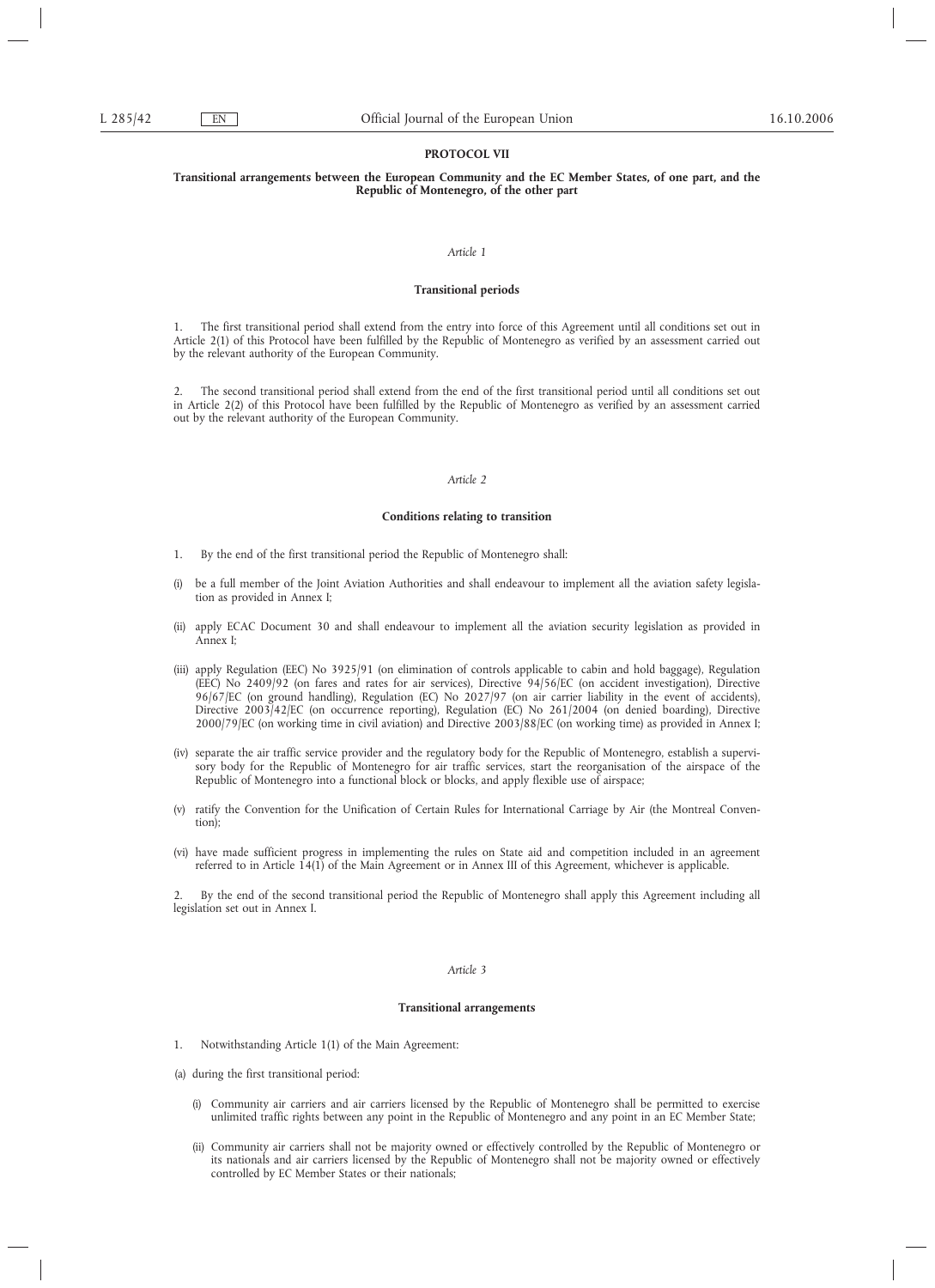(b) during the second transitional period:

- (i) Community air carriers and air carriers licensed by the Republic of Montenegro be permitted to exercise the traffic rights provided for in paragraph (1)(a)(i);
- (ii) Community air carriers shall be permitted to exercise unlimited traffic rights between points in the Republic of Montenegro and other Associated Parties and shall be permitted to change, at any point, from one aircraft to one other aircraft provided that the flight is a part of a service that serves a point in an EC Member State;
- (iii) air carriers licensed by the Republic of Montenegro shall be permitted to exercise unlimited traffic rights between points in different EC Member States and shall be permitted to change, at any point, from one aircraft to one other aircraft provided that the flight is a part of a service that serves a point in the Republic of Montenegro.

2. For the purpose of this Article, 'Community air carrier' shall mean an air carrier licensed by an EC Member State, Norway or Iceland.

3. Articles 7 and 8 of the Main Agreement shall not apply until the end of the second transitional period, without prejudice to the obligation of the Republic of Montenegro and of the Community to grant operating licences in accordance with the acts specified in Annex I, respectively, to carriers which are majority owned or effectively controlled by the EC Member States or their nationals and to carriers which are majority owned or effectively controlled by the Republic of Montenegro or its nationals from the end of the first transitional period.

#### *Article 4*

#### **Aviation safety**

1. At the start of the first transitional period the Republic of Montenegro shall be involved as observer in the work of the European Aviation Safety Agency.

2. At the end of the second transitional period the Joint Committee established under Article 18 of the Main Agreement shall determine the precise status and conditions for the participation of the Republic of Montenegro in the European Aviation Safety Agency.

3. Until the end of the second transitional period, if safety deficiencies are identified, the European Community may require that the permission for an air carrier licensed by the Republic of Montenegro to operate on air routes to, from or within the European Community be made subject to a specific safety assessment. Such assessment shall be made by the European Community expeditiously in order to avoid any undue delay in the exercise of traffic rights.

#### *Article 5*

# **Aviation security**

1. At the start of the second transitional period the confidential part of the security legislation as provided in Annex I shall be made available to the appropriate authority of the Republic of Montenegro.

2. Until the end of the second transitional period, if security deficiencies are identified, the European Community may require that the permission for an air carrier licensed by the Republic of Montenegro to operate on air routes to, from or within the European Community be made subject to a specific security assessment. Such assessment shall be made by the European Community expeditiously in order to avoid any undue delay in the exercise of traffic rights.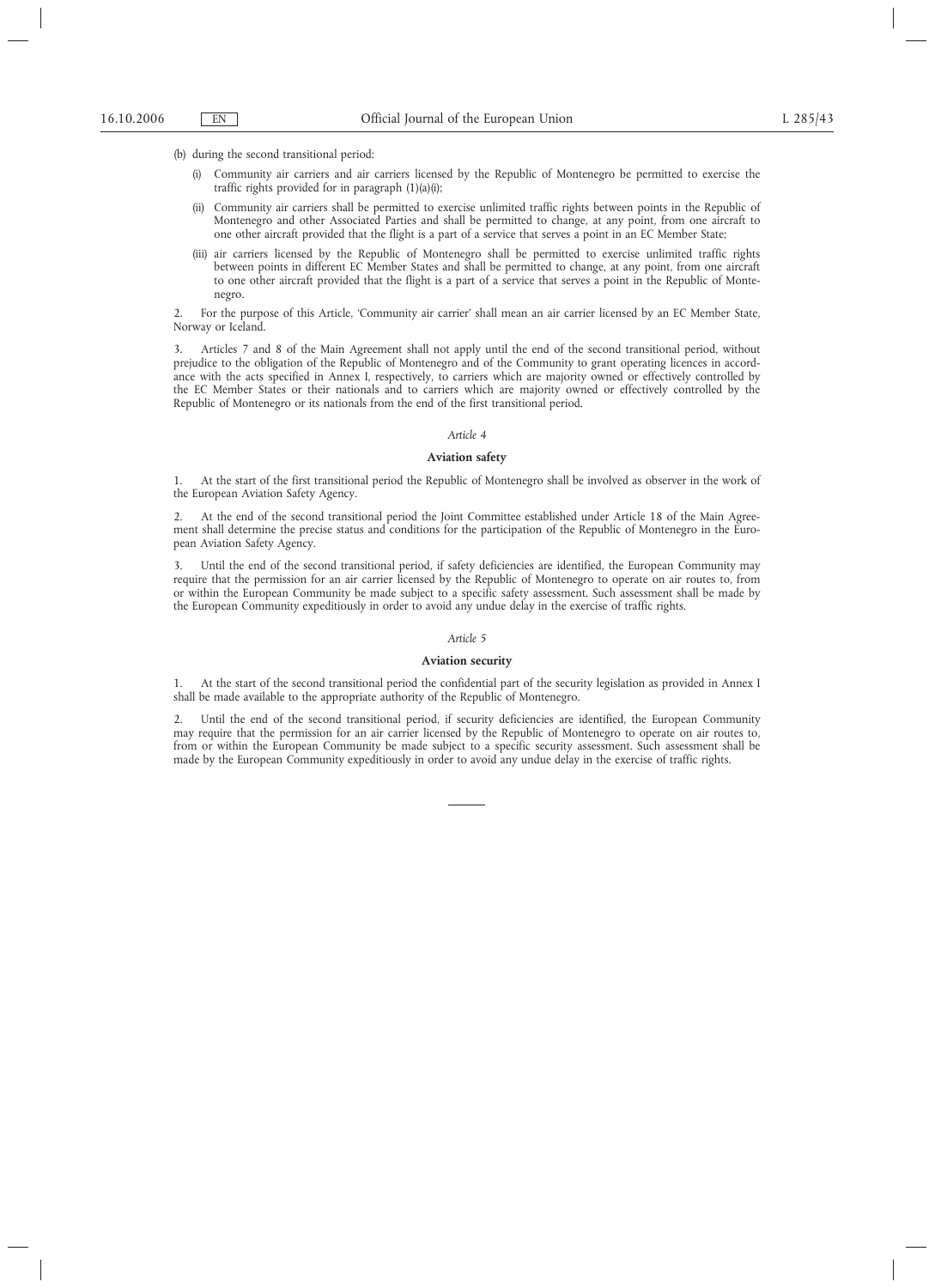## **PROTOCOL VIII**

## **Transitional arrangements between the European Community and the EC Member States, of one part, and Romania, of the other part**

## *Article 1*

### **Transitional period**

1. The transitional period shall extend from the entry into force of this Agreement until all conditions set out in Article 2 of this Protocol have been fulfilled by Romania as verified by an assessment carried out by the European Community.

2. References to the 'second transitional period' in this Agreement or in its Annexes shall mean in the case of Romania the transitional period referred to in paragraph 1.

## *Article 2*

### **Conditions relating to transition**

By the end of the transitional period Romania shall apply this Agreement including all legislation set out in Annex I.

### *Article 3*

### **Transitional arrangements**

1. Notwithstanding Article 1(1) of the Main Agreement:

during the transitional period:

- (i) Community air carriers and air carriers licensed by Romania shall be permitted to exercise unlimited traffic rights between any point in Romania and any point in an EC Member State;
- (ii) Community air carriers shall be permitted to exercise unlimited traffic rights between points in Romania and other Associated Parties and shall be permitted to change, at any point, from one aircraft to one other aircraft provided that the flight is a part of a service that serves a point in an EC Member State;
- (iii) air carriers licensed by Romania shall be permitted to exercise unlimited traffic rights between points in different EC Member States and shall be permitted to change, at any point, from one aircraft to one other aircraft provided that the flight is a part of a service that serves a point in Romania.

2. For the purpose of this Article, 'Community air carrier' shall mean an air carrier licensed by an EC Member State, Norway or Iceland.

3. Articles 7 and 8 of the Main Agreement shall not apply until the end of the transitional period, without prejudice to the obligation of Romania and of the Community to grant operating licences in accordance with the acts specified in Annex I, respectively, to carriers which are majority owned or effectively controlled by the EC Member States or their nationals and to carriers which are majority owned or effectively controlled by Romania or its nationals from the beginning of the transitional period.

#### *Article 4*

#### **Aviation safety**

1. At the end of the transitional period the Joint Committee established under Article 18 of the Main Agreement shall determine the precise status and conditions for the participation of Romania in the European Aviation Safety Agency.

2. Until the end of the transitional period, if safety deficiencies are identified the European Community may require that the permission for an air carrier licensed by Romania to operate on air routes to, from or within the European Community be made subject to a specific safety assessment. Such assessment shall be made by the European Community expeditiously in order to avoid any undue delay in the exercise of traffic rights.

### *Article 5*

#### **Aviation security**

Until the end of the transitional period, if security deficiencies are identified the European Community may require that the permission for an air carrier licensed by Romania to operate on air routes to, from or within the European Community be made subject to a specific security assessment. Such assessment shall be made by the European Community expeditiously in order to avoid any undue delay in the exercise of traffic rights.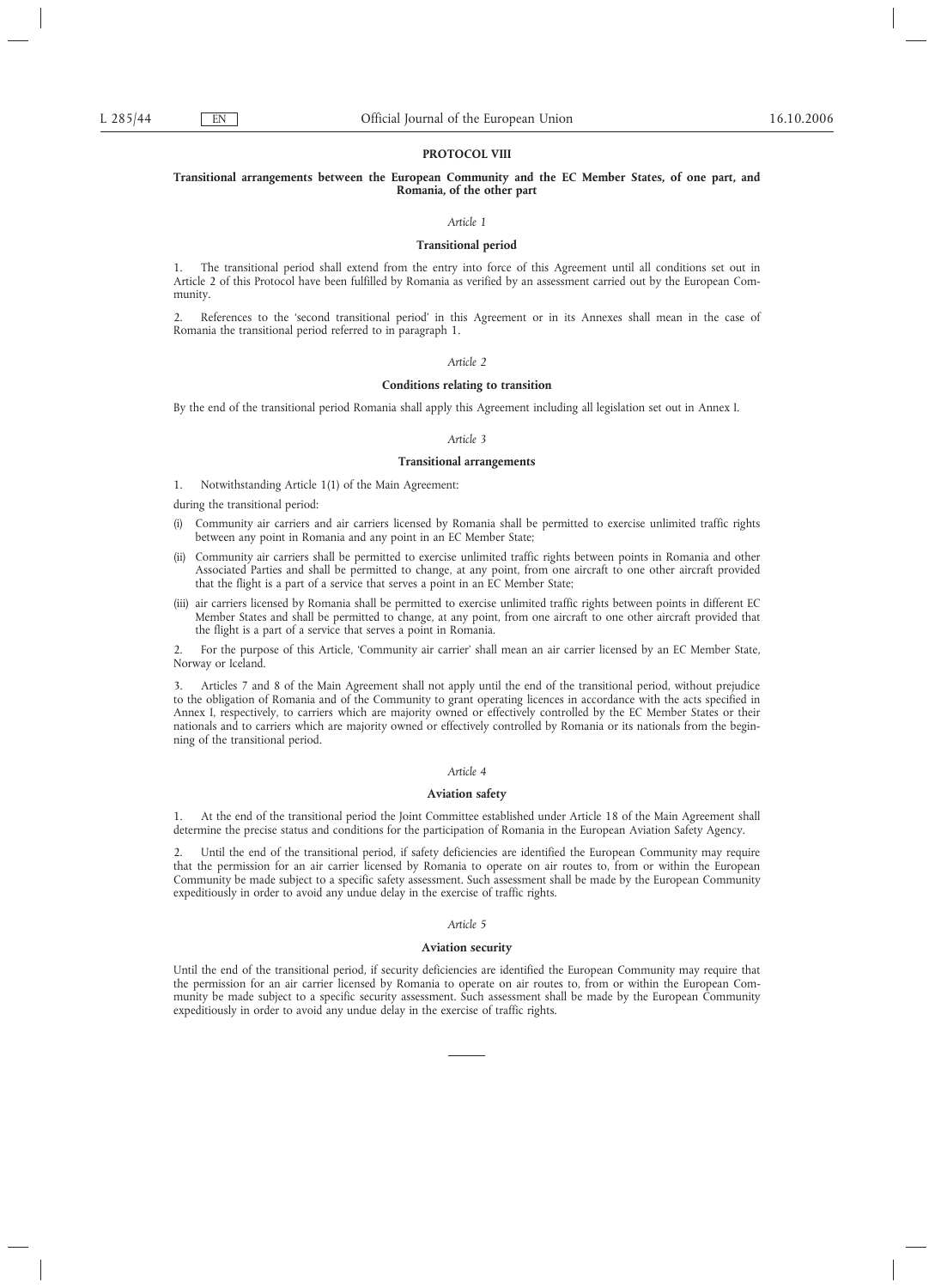## **PROTOCOL IX**

## **Transitional arrangements between the European Community and the EC Member States, of the one part, and the United Nations Interim Administration in Kosovo, of the other part**

#### *Article 1*

### **UNMIK's competences**

The provisions of this Protocol are without prejudice to the competences of the United Nations Interim Administration Mission in Kosovo, hereinafter referred to as 'UNMIK', as derived from UN Security Council Resolution 1244 of 10 June 1999.

#### *Article 2*

## **Transitional periods**

1. The first transitional period shall extend from the entry into force of this Agreement until all conditions set out in Article 3(1) of this Protocol have been fulfilled by UNMIK as verified by an assessment carried out by the European Community.

2. The second transitional period shall extend from the end of the first transitional period until all conditions set out in Article 3(2) of this Protocol have been fulfilled by UNMIK as verified by an assessment carried out by the European Community.

### *Article 3*

### **Conditions relating to transition**

- 1. By the end of the first transitional period UNMIK shall:
- (i) implement, without prejudice to its special status under international law, the Joint Aviation Requirements (JARs) adopted by the Joint Aviation Authorities and shall endeavour to implement all aviation safety legislation as provided in Annex I;
- (ii) apply ECAC Document 30 and shall endeavour to implement all aviation security legislation as provided in Annex I;
- (iii) apply Regulation (EEC) No 3925/91 (on elimination of controls applicable to cabin and hold baggage), Regulation (EEC) No 2409/92 (on fares and rates for air services), Directive 94/56/EC (on accident investigation), Regulation (EC) No 2027/97 (on air carrier liability in the event of accidents), Directive 2003/42/EC (on occurrence reporting), Regulation (EC) No 261/2004 (on denied boarding), Directive 2000/79/EC (on working time in civil aviation) and Directive 2003/88/EC (on working time) as provided in Annex I;
- (iv) separate the air traffic service provider and the regulatory body, establish or designate a supervisory body for air traffic services;
- (v) apply in practice the Convention for the Unification of Certain Rules for International Carriage by Air (the Montreal Convention);
- (vi) have made sufficient progress in implementing the rules on State aid and competition included in an agreement referred to in Article 14(1) of the Main Agreement or in Annex III, whichever is applicable.

2. By the end of the second transitional period UNMIK shall apply this Agreement including all the legislation set out in Annex I.

### *Article 4*

### **Transitional arrangements**

- 1. Notwithstanding Article 1(1) of the Main Agreement:
- (a) during the first transitional period:
	- (i) Community air carriers and air carriers licensed by UNMIK shall be permitted to exercise unlimited traffic rights between any point in Kosovo and any point in an EC Member State;
	- (ii) Community air carriers shall not be majority owned or effectively controlled by UNMIK or residents of Kosovo and air carriers licensed by UNMIK shall not be majority owned or effectively controlled by EC Member States or their nationals;